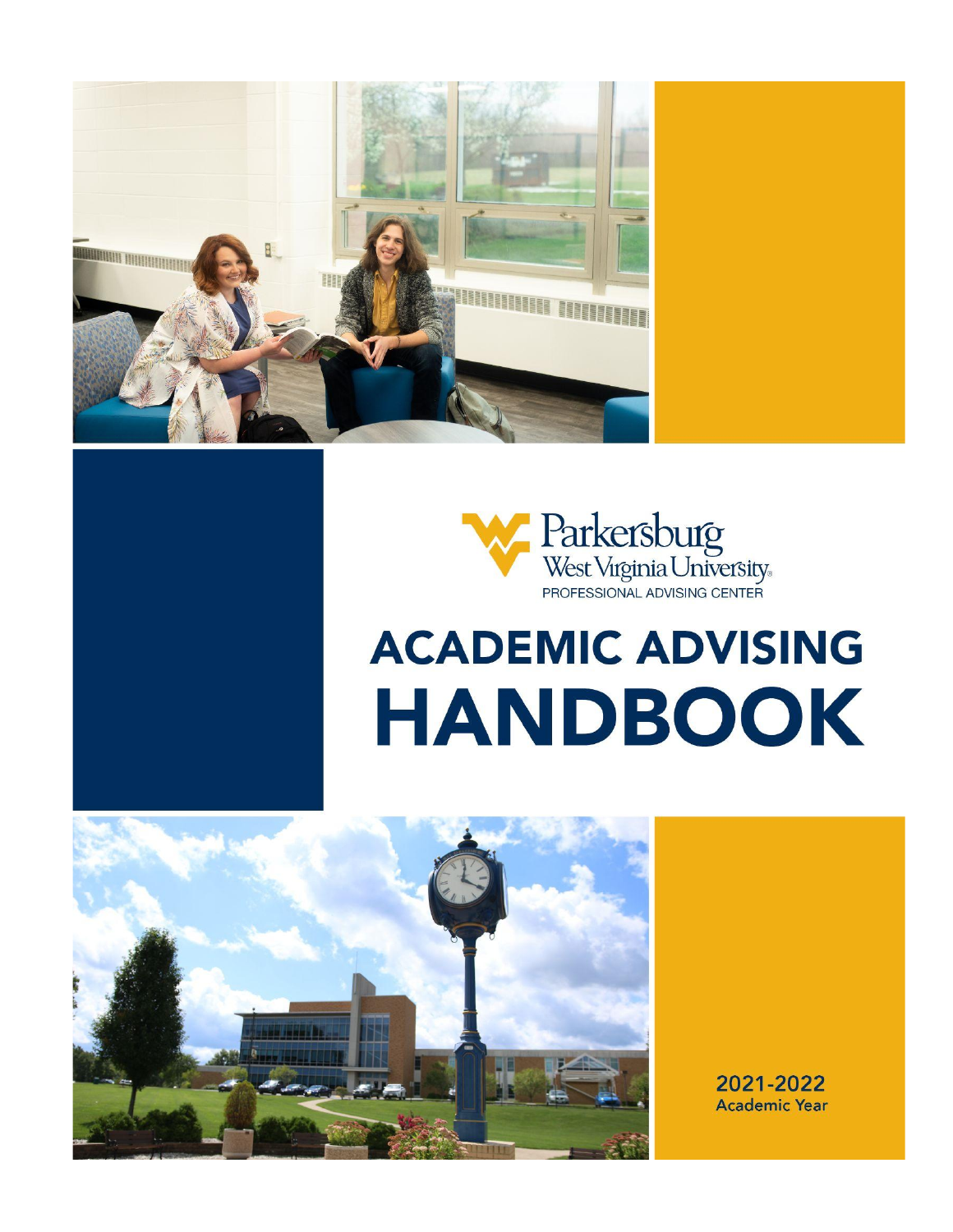# **Table of Contents**

| <b>Overview</b>                                                                   | 6  |
|-----------------------------------------------------------------------------------|----|
| <b>Admission to WVU Parkersburg</b>                                               | 6  |
| <b>Admission Types</b>                                                            | 6  |
| <b>General Admission</b>                                                          | 7  |
| <b>Secondary Home Schooled Students</b>                                           | 7  |
| <b>Transfer Students</b>                                                          | 8  |
| <b>Transient Students</b>                                                         | 9  |
| <b>Early Admissions Students</b>                                                  | 9  |
| <b>Readmission Students</b>                                                       | 10 |
| Non-degree Students                                                               | 10 |
| <b>International Students</b>                                                     | 11 |
| <b>Provisional Admission</b>                                                      | 12 |
| <b>Academic Advising</b>                                                          | 12 |
| Purpose of Academic Advising                                                      | 12 |
| Guiding Principles of Academic Advising                                           | 12 |
| <b>Advising Recommendations</b>                                                   | 13 |
| Advising Best Practices: Some Tips for Effective Relationships with your Advisees | 13 |
| <b>The Advising Meeting</b>                                                       | 16 |
| <b>Helpful Information</b>                                                        | 16 |
| <b>Improving Retention</b>                                                        | 17 |
| Structure of Academic Advising at WVU Parkersburg                                 | 17 |
| The Professional Advising Center (PAC)                                            | 17 |
| <b>Faculty Advisors</b>                                                           | 18 |
| <b>Ascend Academic Advisors</b>                                                   | 18 |
| <b>Registration Procedures and Policies</b>                                       | 18 |
| <b>Registration Resources for Students</b>                                        | 18 |
| <b>OLSIS</b>                                                                      | 18 |
| <b>Course Catalogue</b>                                                           | 19 |
| Registration and Advising Resources for Advisors                                  | 19 |
| MyDegree                                                                          | 19 |
| <b>Banner</b>                                                                     | 19 |
| MyWVUP Advising                                                                   | 19 |
| Guided Pathways to Success (GPS) Academic Maps                                    | 19 |
| <b>Academic Advising/Scheduling Worksheets</b>                                    | 25 |
| <b>PAC Scheduling Worksheet</b>                                                   | 25 |
| Scheduling Worksheet (blue form)                                                  | 25 |
| <b>Change of Major Process</b>                                                    | 25 |
| Course Load                                                                       | 25 |
|                                                                                   |    |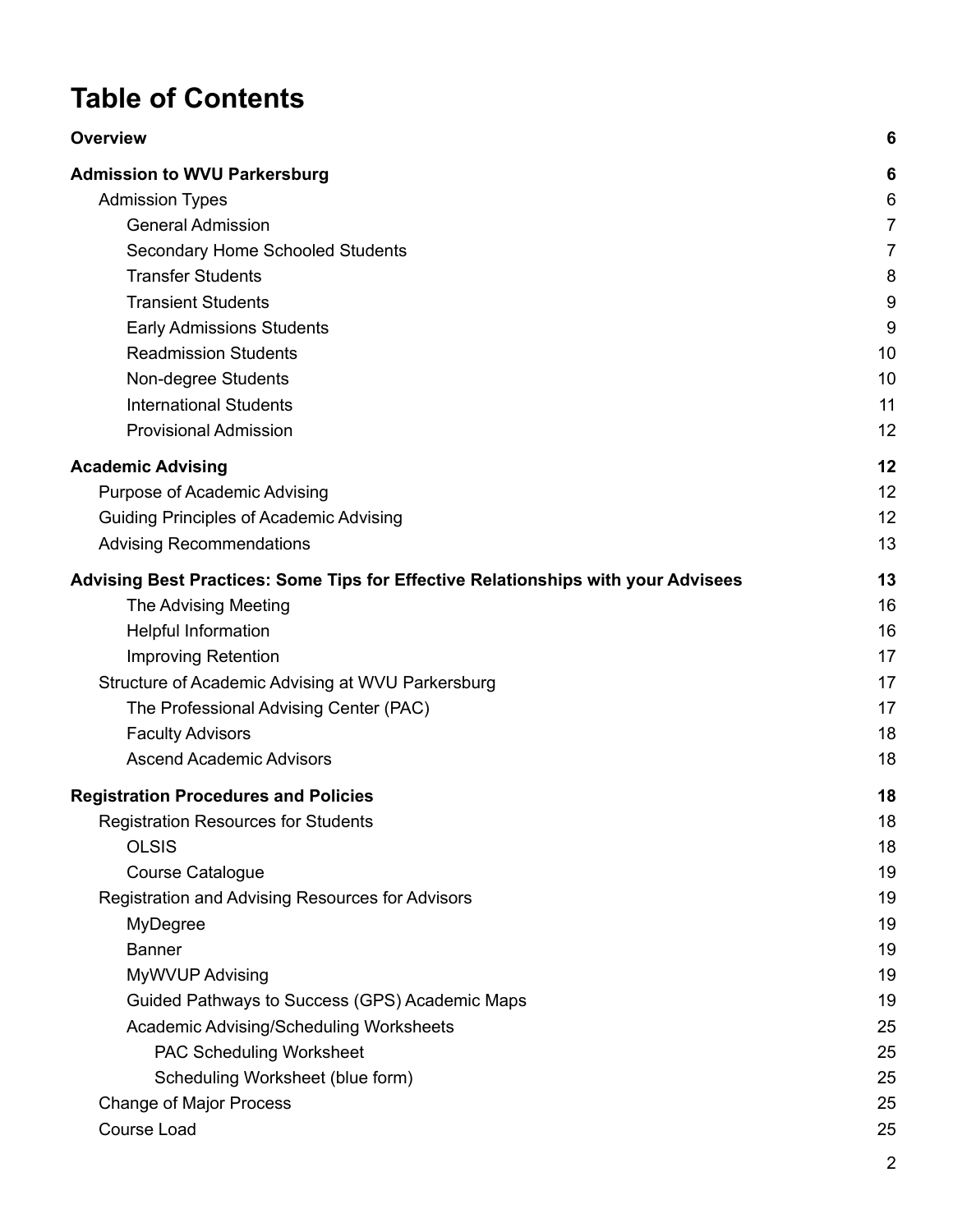| The Normal Load for Full-Time Students                           | 25 |
|------------------------------------------------------------------|----|
| Maximum Course Load                                              | 26 |
| Overload                                                         | 26 |
| <b>Course Types</b>                                              | 26 |
| <b>Prerequisites and Corequisites</b>                            | 27 |
| <b>Changes in Course Schedule</b>                                | 27 |
| <b>Withdrawal Procedures</b>                                     | 28 |
| <b>Failure to Withdraw</b>                                       | 29 |
| <b>Grade Changes</b>                                             | 29 |
| Incomplete Grades                                                | 29 |
| Major/Advisor/Catalog Updates                                    | 29 |
| <b>Substitution/Waiver Form</b>                                  | 29 |
| <b>Evaluation of Transfer Credit</b>                             | 30 |
| <b>Academic Success and Support</b>                              | 30 |
| <b>Academic Standing</b>                                         | 30 |
| <b>Good Academic Standing</b>                                    | 30 |
| Academic Watch                                                   | 30 |
| <b>Academic Probation</b>                                        | 31 |
| <b>Academic Suspension</b>                                       | 31 |
| Appeal of Academic Suspension                                    | 31 |
| Mid-Term Grades (D/F Repeat Rule)                                | 32 |
| Repeating classes (D/F Repeat Rule)                              | 33 |
| <b>Grade Forgiveness</b>                                         | 33 |
| <b>Early Alert</b>                                               | 34 |
| Ascend - Accelerating Student Completion, Encouraging New Dreams | 35 |
| <b>Financial Aid</b>                                             | 35 |
| <b>Satisfactory Academic Progress</b>                            | 36 |
| Special Circumstances that Impact Financial Need                 | 37 |
| <b>Student Financial Aid Checklist:</b>                          | 38 |
| <b>Student Support Services and Resources</b>                    | 38 |
| <b>Help Desk</b>                                                 | 38 |
| Blackboard                                                       | 38 |
| Zoom                                                             | 39 |
| <b>Student Services</b>                                          | 39 |
| <b>Career Services</b>                                           | 40 |
| <b>Career Exploration</b>                                        | 40 |
| <b>Career Preparation</b>                                        | 40 |
| <b>Earning Opportunities</b>                                     | 41 |
| <b>Counseling Services</b>                                       | 41 |
| <b>Disability/Accessibility Services</b>                         | 41 |
|                                                                  | 3  |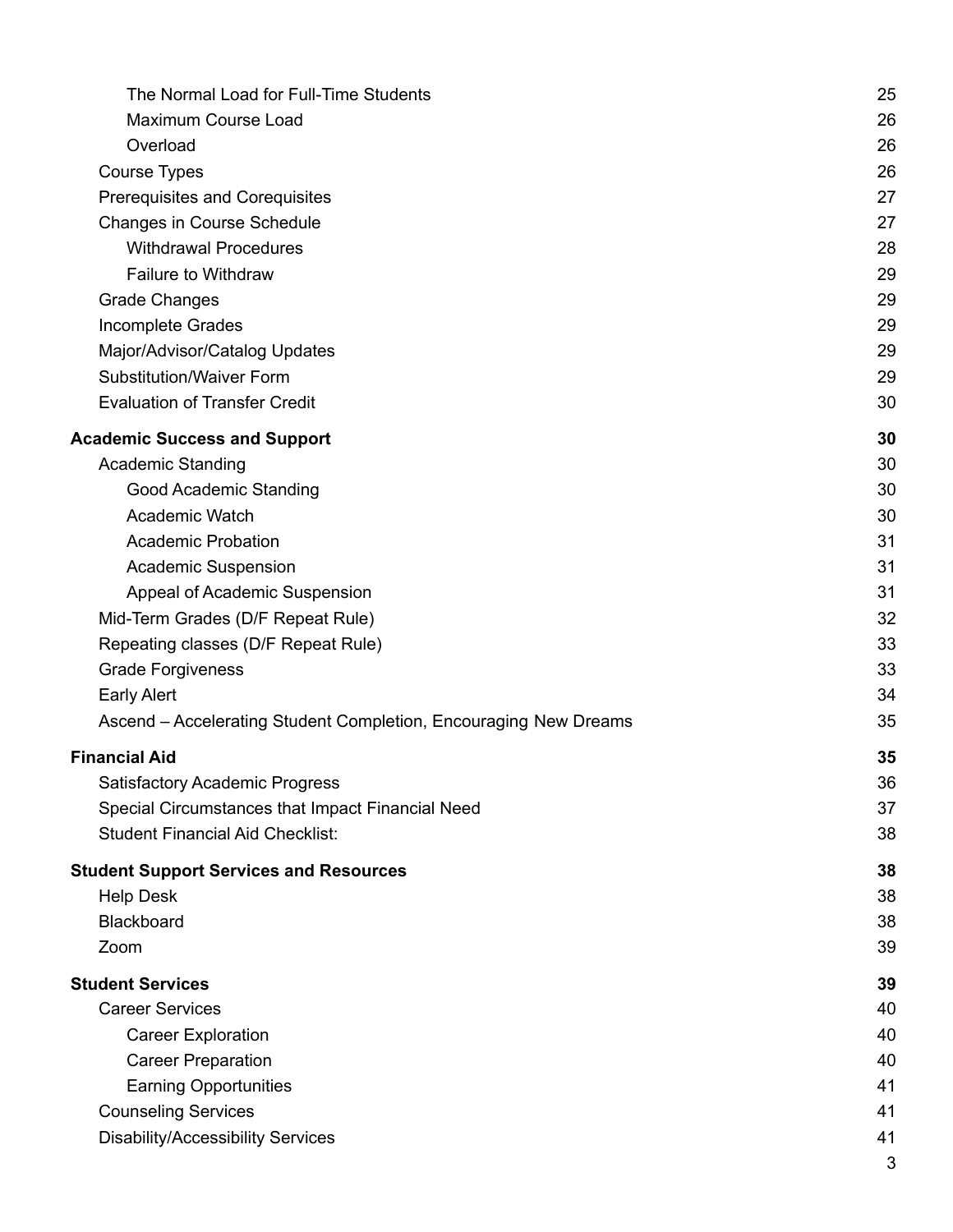| <b>Tutoring Center</b>                     | 42 |
|--------------------------------------------|----|
| <b>Testing Center</b>                      | 42 |
| <b>Veterans Resource Center</b>            | 43 |
| <b>Mission Statement</b>                   | 43 |
| <b>Credit for Military Service</b>         | 43 |
| The Bookstore                              | 43 |
| Center for Instructional Innovation        | 43 |
| FERPA                                      | 44 |
| <b>Online Learning Pros and Cons</b>       | 44 |
| <b>EDGE</b>                                | 45 |
| <b>Campus Safety and Threat Assessment</b> | 46 |
| <b>Emergency Alert System</b>              | 46 |
| Notification                               | 47 |
| 2-Hour Delays                              | 47 |
| <b>Emergency Alert System</b>              | 47 |
| <b>Frequently Called Telephone Numbers</b> | 48 |
| <b>Offices</b>                             | 48 |
| <b>Academic Divisions</b>                  |    |
|                                            | 49 |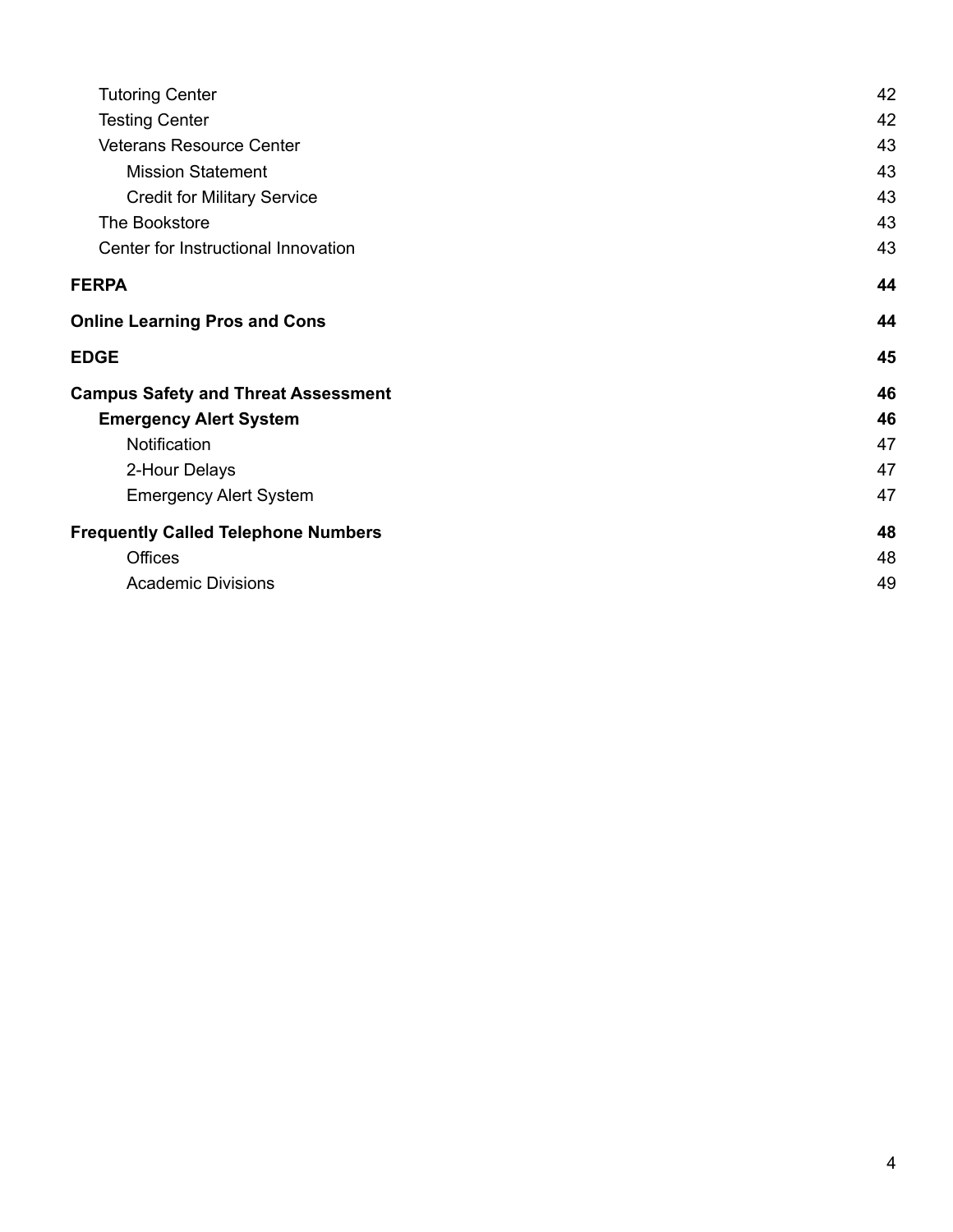As required by the U.S. Department of Education's 1979 Guidelines for Eliminating Discrimination, West Virginia University at Parkersburg is proud to offer more than 50 degree programs and certificates within these academic areas: Business, Accounting and Public Services; Education; Health Sciences; Humanities, Fine Arts and Social Sciences; and Science, Technology, Engineering & Math. Additionally, the college offers early college opportunities for high school students, technical training and workforce development, and community education classes. Visit [www.wvup.edu](http://www.wvup.edu) for more information.

Admission to WVU Parkersburg is open to any individual who meets the institution's open admissions policy. Applicants for admission or employment, students, employees, sources of referral of applicants for admission and employment, and all third parties holding professional agreements with WVU Parkersburg are hereby notified that this institution is committed to nondiscrimination on the basis of race, sex, gender identity, pregnancy, sexual orientation, age, disability, veteran status, religion, color, ancestry, or national origin in admission, employment, educational programs or activities; nor does it discriminate on the basis of genetic information in employment or employee health benefits. Also, it is the policy of WVU Parkersburg to prohibit harassment (including sexual harassment and sexual violence) of students and employees. Faculty, staff, students and applicants are protected from retaliation for alleging discrimination or assisting in an investigation of discrimination.

Any person with inquiries regarding West Virginia University at Parkersburg's compliance with Title VI, Title VII, Title IX, Section 504 of the Rehabilitation Act of 1973, or the Americans with Disabilities Act of 1990 is directed to contact the individual designated to coordinate the institution's efforts to comply with the regulations implementing these laws:

Debbie Richards, Executive Director, Policy and Compliance

West Virginia University at Parkersburg

300 Campus Drive, Room 1010

Parkersburg, WV 26104

Office: 304-424-8201; Fax: 304-424-8302; Cell: 304-210-1183

Email: Debbie.Richards@wvup.edu

Title VI, Title IX and Section 504 or ADA complaints may also be filed with the Regional Office for Civil Rights: U.S. Department of Education; Philadelphia Office for Civil Rights; 100 Penn Square East, Suite 515; Telephone: 215-656-8541; FAX: 215-656-8605; TDD: 800-877-8339; Email: OCR.Philadelphia@ed.gov.

Employees and applicants for employment may also file employment discrimination complaints with the Regional Office of the Equal Employment Opportunity Commission: U. S. Equal Employment Opportunity Commission; 801 Market Street, Suite 1300; Philadelphia, PA 19107-3127; Telephone: 800-660-4000 / 215-440-2601; Fax: 215-440-2606; TTY: 800-669-6820.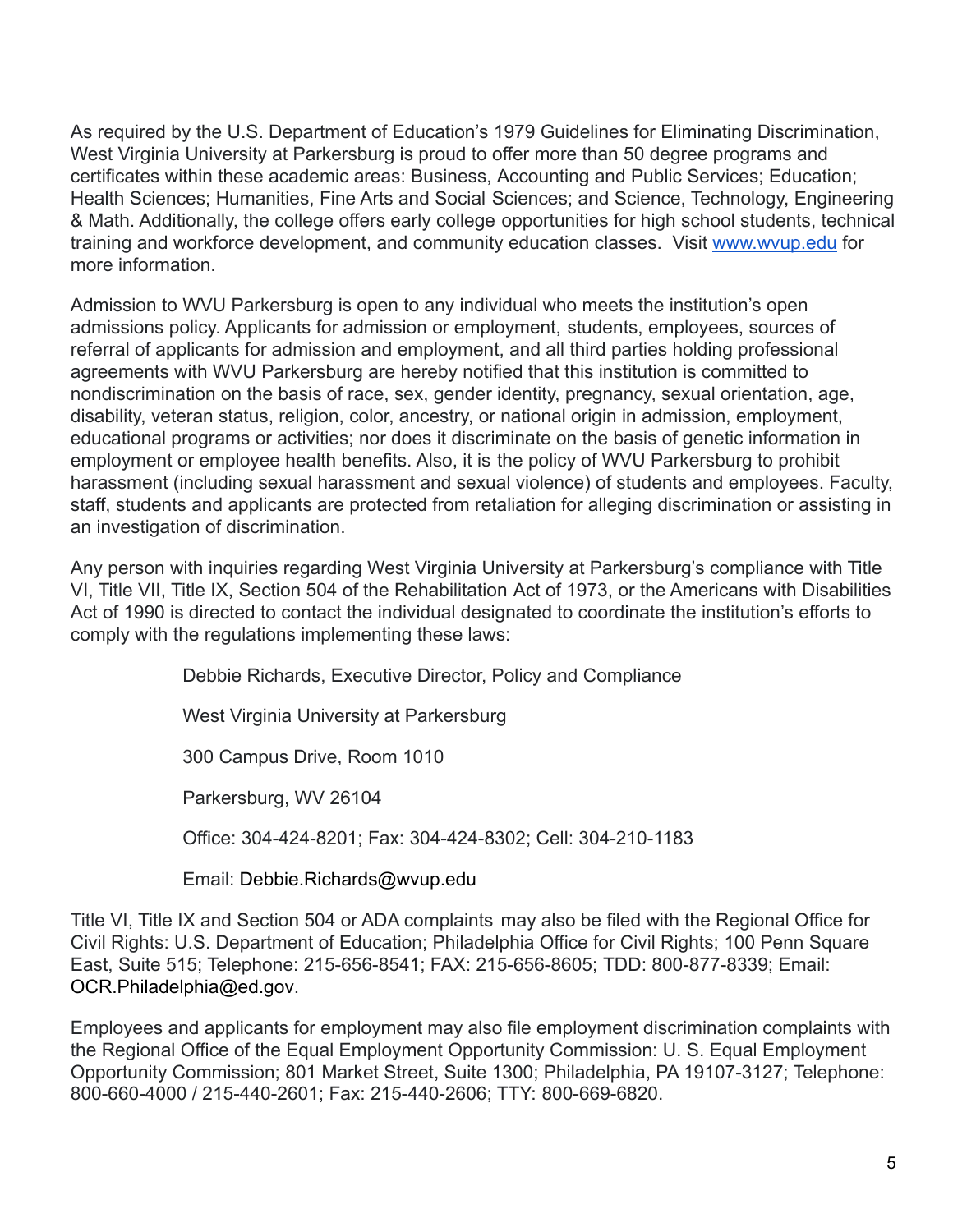# <span id="page-5-0"></span>**Overview**

The purpose of the WVU Parkersburg's Academic Advising Handbook is to assist advisors in communicating the College's programs, policies, and procedures with their advisees. This handbook is not intended to replace the College Catalog, but rather to supplement the information contained there. The quality of each student's educational and career decision is directly related to the relevant information available to the student from his or her advisor.

The role of the academic advisor is to help the student define and develop realistic goals, to perceive his/her needs accurately and to match these needs with appropriate institutional resources. The advising process includes the exploration of the student's immediate and long-range career goals, self-assessment of personal resources, and the educational steps to meet those goals.

The academic advising relationship is best carried out in an atmosphere of caring and trust. Through this process, the advisor will help our students meet many of their life-long goals and prepare them for a rewarding career. It is not sufficient to be merely a source of accurate information. To be effective, an advisor must exercise non-judgmental listening skills and clear, distinct communication techniques. Additionally, the advisor must strongly encourage the student to take responsibility for his/her own educational requirements and decisions.

The advisor needs to be familiar with the college curricula, conversant with the requirements of the major and programs he or she is advising, and the college policies and procedures that may directly or indirectly impact the student's successful progress. Review of the standards for promotion, progress, and graduation is essential to effectiveness as an advisor and for student success. Refer to those policies and procedures in the Answer Book, the College Catalog, and the program completion requirements.

Advising is a powerful tool in WVU Parkersburg's efforts to improve student retention. All students at WVU Parkersburg are entitled to receive accurate academic advising on a regular basis throughout their enrollment at the College. Students shall be advised regarding their career or degree objectives without regard to their race, color, national origin, sex or disability. All new students and students who have completed 30 credit hours or less will be advised by an academic advisor from the Professional Academic Center (PAC). Once a student has completed more than 30 credit hours, they will be advised by a full-time faculty member from their respective program area. All full-time faculty are expected to participate in the advising system (The Answer Book, V04, Academic Advising Process).

# <span id="page-5-1"></span>**Admission to WVU Parkersburg**

# <span id="page-5-2"></span>**Admission Types**

Students may be admitted to WVU Parkersburg under any of the following categories: General Admission, Transfer Admission, Transient Admission, Early Admission of High School Students, Readmission, Non-degree Admission, International Admission, and Provisional Admission. Each of these categories is included in the College Catalog under *Section* 2 *ADMISSIONS*.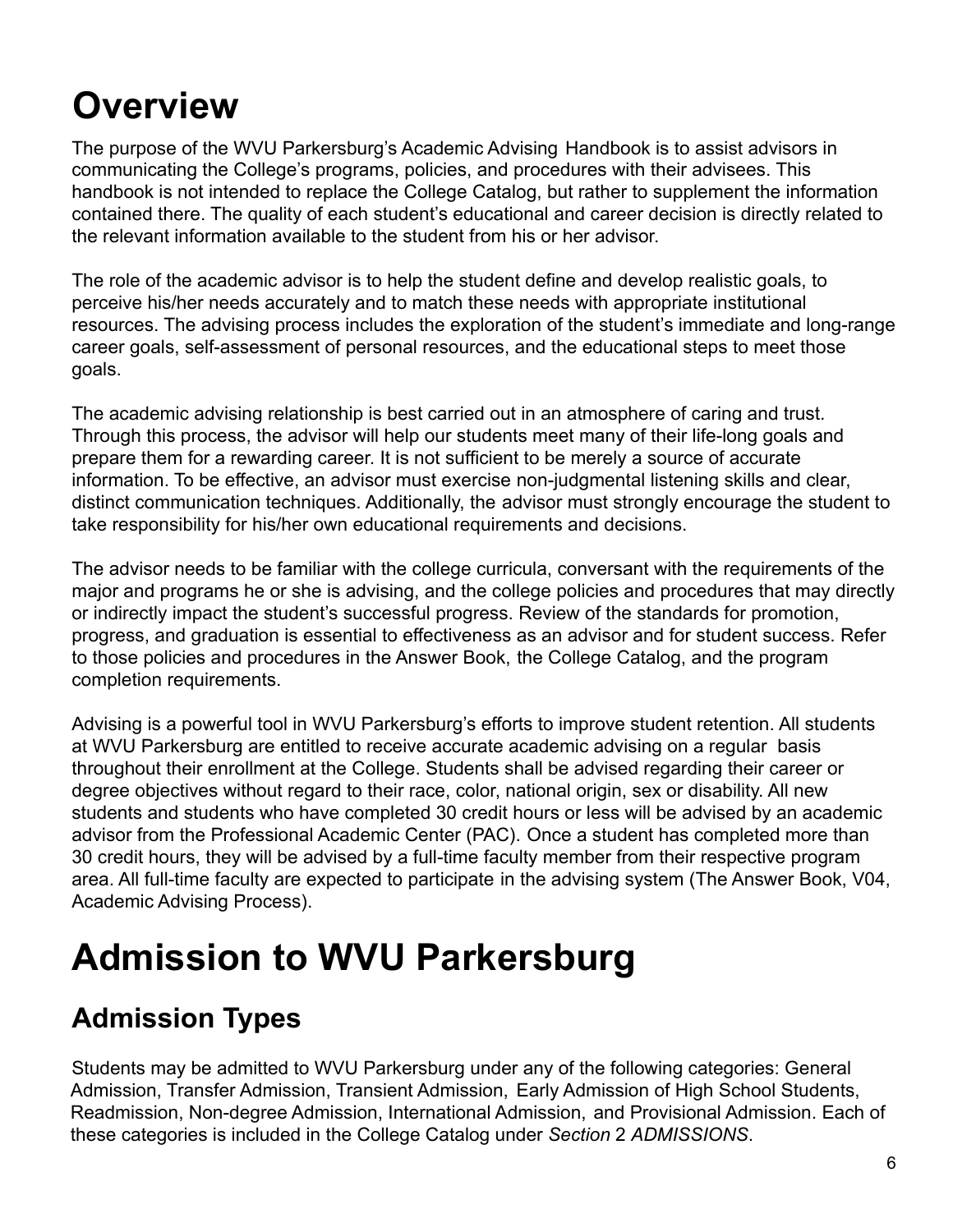## <span id="page-6-0"></span>**General Admission**

To be fully admitted under general admissions requirements, a student must:

- Complete an Application for Admission, which can be found at each administrative center (the Center for Student Services, or CSS, for the main campus and the administrative offices for the Jackson County Center, or JCC) of the college or online at <https://www.wvup.edu/future-students/admissions/>. At the link, scroll down to the bottom to the box that states "Apply Today".
- Per financial aid regulation and institutional obligations to such, submit official high school transcripts or a secondary credential, such as a diploma or completion scores from an accredited institution or source, such as a recognized school administrator, unless the applicant graduated from high school or received secondary credential completion scores from an accredited institution or source more than five years before enrollment or has completed active military service. High school transcripts or other qualifying documents may be delivered to the college by the school applicant if it is provided in an unopened, sealed envelope, directly from the issuing school.
- If seeking institution credit for prior work, applicants must submit official transcripts from each college or university previously attended (these transcripts must be sent directly from the issuing institution to the WVU Parkersburg Center for Student Services. Transcripts marked "issue to student," faxed or submitted directly by students cannot be accepted.)
- Placement test scores are not required for general admission or course placement. However, placement test scores are used as cut-off scores for specific classes such as English or math. Students without test scores or an inadequate cut-off score will be required to take corequisite courses in math and English.

#### <span id="page-6-1"></span>**Secondary Home Schooled Students**

Students seeking general admission to the college who have completed a secondary school credential through a homeschool process must adhere to the following steps for admission.

The home schooling of secondary students in West Virginia is governed by West Virginia Code 18-8-1 subsection (c) and admission to the college from a homeschool environment will be analogous to the necessary requirements of said code to complete a final year of secondary school. Therefore, in addition to all other admission requirements, home schooled students must provide only one of the following:

1. An official statement on letterhead from the superintendent of the school district of residence confirming that the student has met the academic assessment requirements for the final year of secondary instruction with a recognized Home School Administrator as detailed in West Virginia Code 18-8-1 subsection (c), or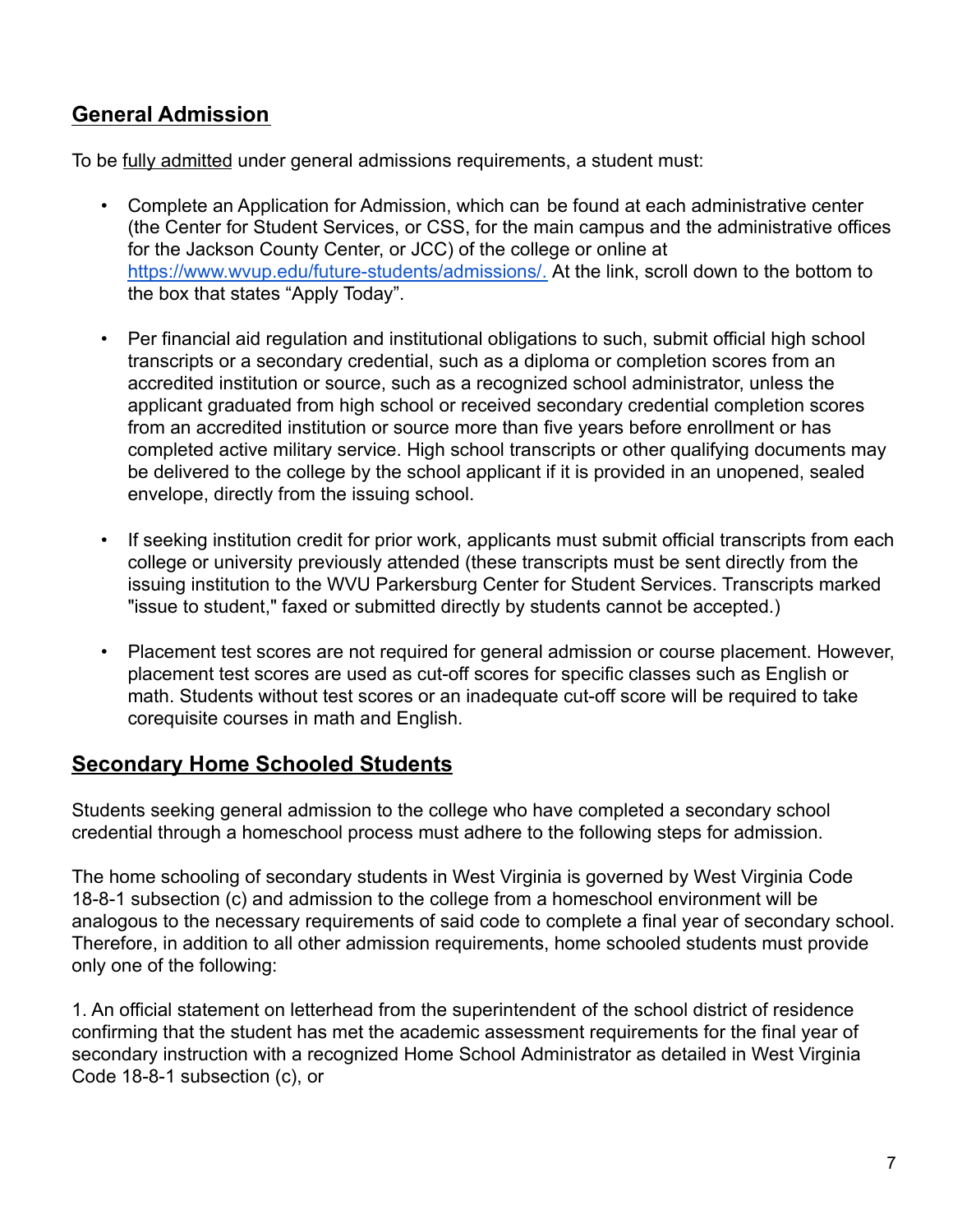2. Submit official test scores from a secondary credential completion test from an accredited institution or source, or

3. Submit a transcript of class work from a secondary institution or organization recognized as accredited by an agency acceptable to the office of the Provost & Executive Vice President for Academic and Student Affairs or the United States or West Virginia Department of Education.

NOTE: This policy is currently under review and may change.

#### <span id="page-7-0"></span>**Transfer Students**

A transfer student is defined as an applicant for admission to WVU Parkersburg who has attended another college or university and who wishes to enroll at WVU Parkersburg and declare a major field of study. To be fully admitted under transfer requirements, a student must:

- Complete an Application for Admission, which can be found at each administrative center (the Center for Student Services, or CSS, for the main campus and the administrative offices for the Jackson County Center, or JCC) of the college or online at <https://www.wvup.edu/future-students/admissions/>. At the link, scroll down to the bottom to the box that states "Apply Today".
- Per financial aid regulations and institutional obligations to such, submit official high school transcripts or a high school equivalency exam, such as the General Education Development (GED) or Test Assessing Secondary Completion (TASC) scores from an accredited institution or source, unless the student has graduated more than five years prior to WVU Parkersburg enrollment.
- Pursuant to federal financial aid regulations and institutional obligations to such, submit a request to the registrars of all institutions previously attended to forward official transcripts of credit to the Admissions Office located in the Center for Student Services. Only credits earned at regionally accredited institutions or meeting 70% of the learning objectives of a similar WVU Parkersburg course as determined by college faculty will be accepted for transfer. (These transcripts must be sent directly from the issuing institution to the WVU Parkersburg Center for Student Services. Transcripts marked "issue to student," faxed or submitted directly by students cannot be accepted.).
- Placement test scores are not required for general admission or course placement. However, students may be required to attend co-requisite classes for certain courses for which specific cut-off scores are required. Admission to the institution does not necessarily imply admission to a particular program of study. Individual programs or selective admissions programs may publish their own requirements for admission.
- Complete transfer clearance form available from the Center for Student Services. This form is submitted from the previous college attended by the student indicating he or she was not dismissed for inappropriate behavior.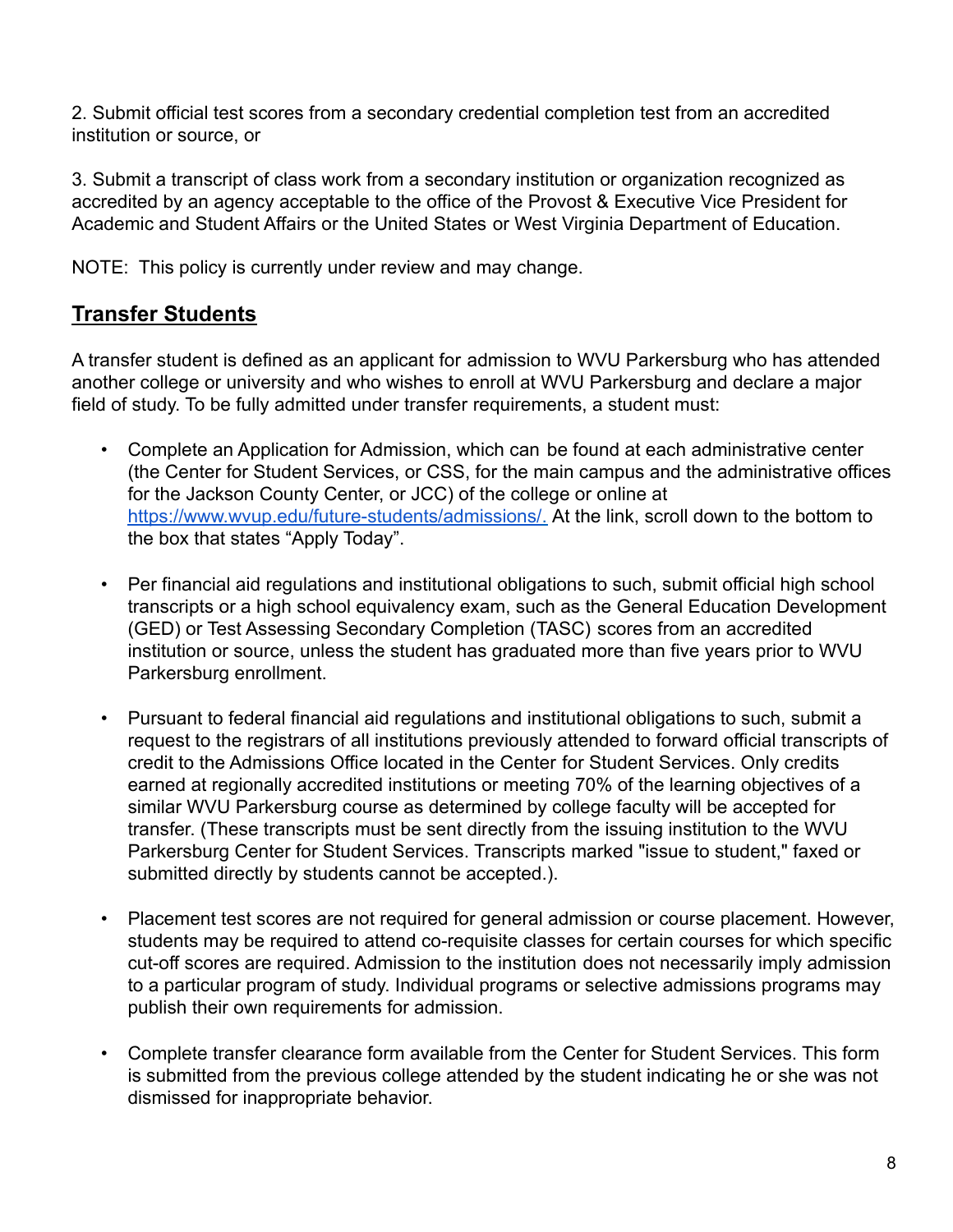#### <span id="page-8-0"></span>**Transient Students**

A transient student is defined as any student who is officially enrolled in another college (referred to as "home college") and wants to take a course(s) at WVU Parkersburg and have the course credits transferred back to his/her home college. To be fully admitted under transient requirements, a student must:

- Complete an Application for Admission, which can be found at each administrative center (the Center for Student Services, or CSS, for the main campus and the administrative offices for the Jackson County Center, or JCC) of the college or online at <https://www.wvup.edu/future-students/admissions/>. At the link, scroll down to the bottom to the box that states "Apply Today".
- Submit a transient approval form or letter of good standing from the home institution. The transient form should be submitted well in advance of the desired term of entry.

#### <span id="page-8-1"></span>**Early Admissions Students**

An Early Admission student is defined as a high school sophomore, junior, or senior (or a high school student approved for Early Admission at the discretion of the Provost) who has maintained a minimum cumulative 2.5 grade point average. To be fully admitted under early admission requirements, a student must:

- Complete an Application for Admission, which can be found at each administrative center (the Center for Student Services, or CSS, for the main campus and the administrative offices for the Jackson County Center, or JCC) of the college or online at <https://www.wvup.edu/future-students/admissions/>. At the link, scroll down to the bottom to the box that states "Apply Today".
- Submit written approval from either the high school principal or equivalent to take college courses while a high school or secondary student.
- Submit a partial, official high school transcript.
- Only secondary students who meet these requirements are eligible to enroll in college coursework while in high school. Early admission students are not eligible for financial aid.

Exceptions to these standards for entry may be granted by the Provost/Executive Vice President for Academic and Student Affairs upon appeal. Contact the Early College Coordinator located in the office of the Provost/Executive Vice President for Academic and Student Affairs for more information and to make an appeal.

Once the Early Admission application has been submitted, students will be permitted to meet with an advisor to assist in selecting classes. Some courses may be available as dual credit (allowing the student to earn both high school as well as college credit for the class). Each participating high school will determine what courses will serve as dual credit.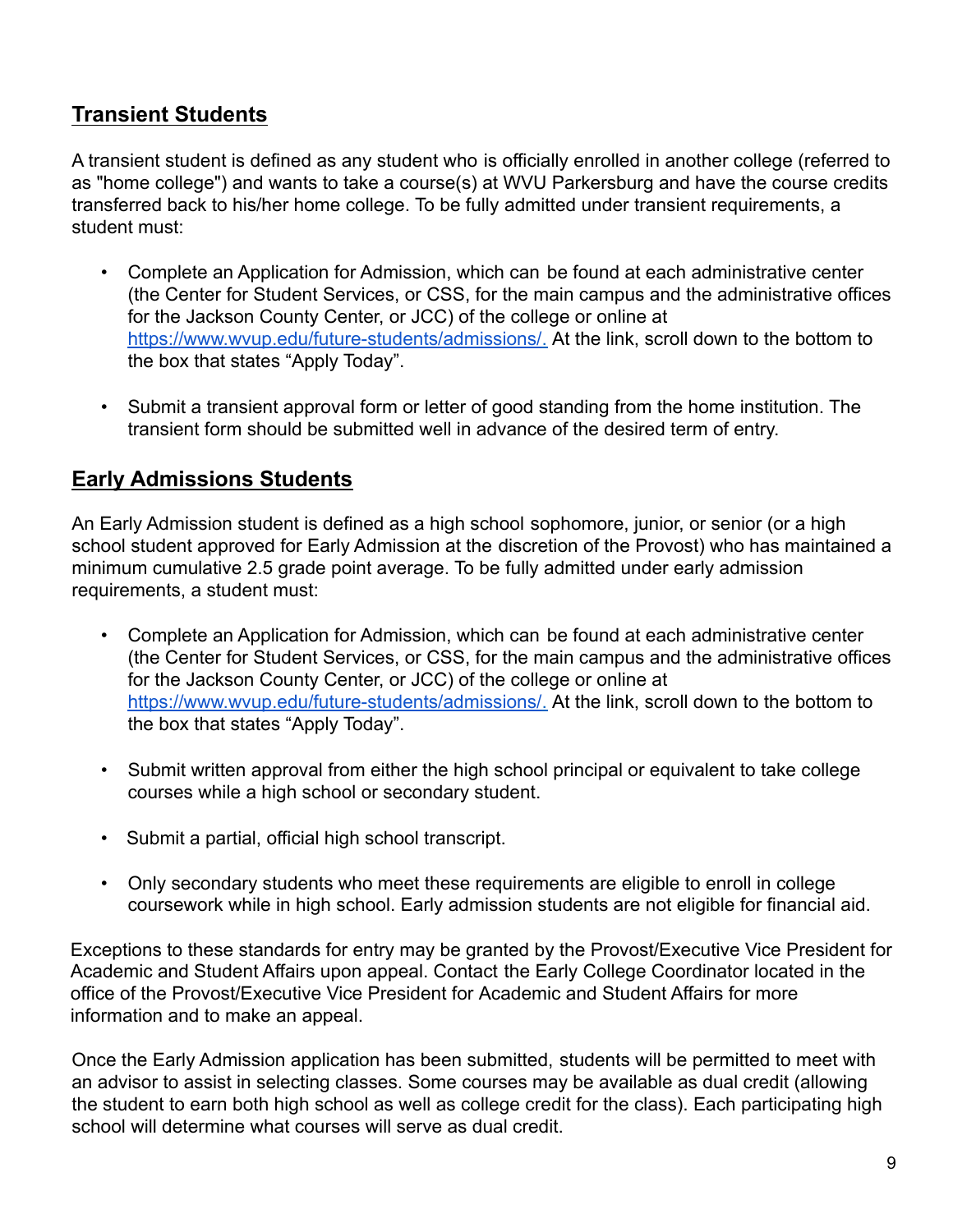Additional Information:

- Any 100-200 level course offered at WVU Parkersburg can be taken during this program if the student meets prerequisite requirements.
- Classes meet according to WVU Parkersburg's calendar, not county school calendars. This includes days on which local schools issue closings/delays for inclement weather, but WVU Parkersburg does not close.
- Students are responsible for providing their own transportation to the college.

## <span id="page-9-0"></span>**Readmission Students**

A readmission student is defined as any student who has previously enrolled at WVU Parkersburg as a student. This applies to any student who has not been enrolled for at least one academic year. To be fully admitted under readmission requirements, a student must:

- Complete an Application for Admission, which can be found at each administrative center (the Center for Student Services, or CSS, for the main campus and the administrative offices for the Jackson County Center, or JCC) of the college or online at <https://www.wvup.edu/future-students/admissions/>. At the link, scroll down to the bottom to the box that states "Apply Today".
- Complete additional requirements for admission transfer if the student has attended any other college since last enrolled at WVU Parkersburg. While official transcripts must be submitted directly to WVU Parkersburg in order for the student to be fully admitted, unofficial transcripts may be used to assist in advising for class registration.

## <span id="page-9-1"></span>**Non-degree Students**

A non-degree student (non-matriculated) is a person who has no plans to earn a degree or certificate at WVU Parkersburg and who does not intend to register for more than two courses in any semester. To be fully admitted under non-degree requirements, a student must:

- Complete an Application for Admission, which can be found at each administrative center (the Center for Student Services, or CSS, for the main campus and the administrative offices for the Jackson County Center, or JCC) of the college or online at <https://www.wvup.edu/future-students/admissions/>. At the link, scroll down to the bottom to the box that states "Apply Today".
- Students must meet course prerequisites, if any, in order to register for certain courses.
- The non-degree student is not eligible for financial aid.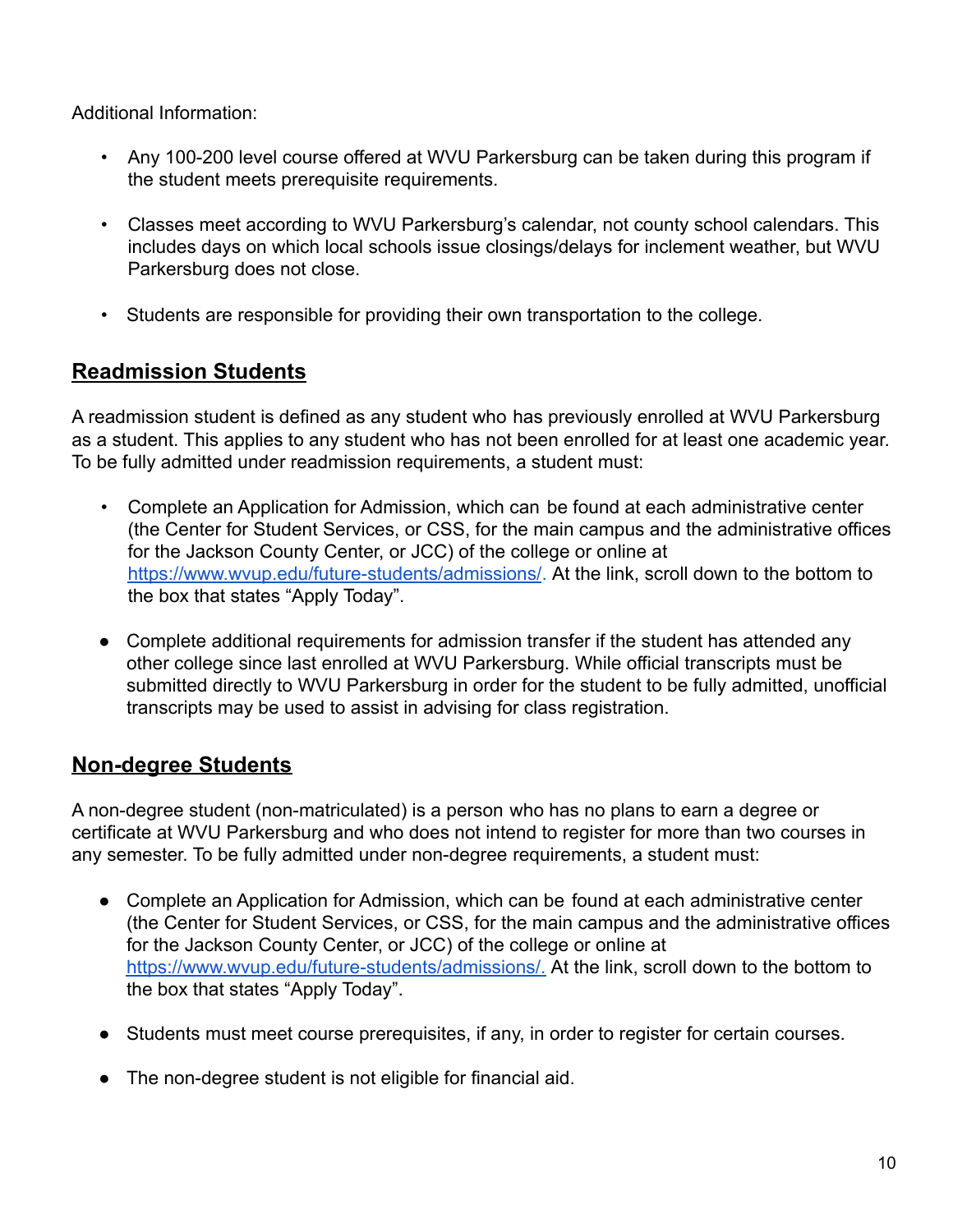#### <span id="page-10-0"></span>**International Students**

An international student is defined as a citizen of a foreign country who seeks admission to WVU at Parkersburg. All documents must be on file by June 1 for admission to the subsequent fall semester and by October 1 for admission to the subsequent spring semester. In addition to meeting the routine admission requirements in order to be admitted as an international student, an applicant must also:

- Complete an Application for Admission, which can be found at each administrative center (the Center for Student Services, or CSS, for the main campus and the administrative offices for the Jackson County Center, or JCC) of the college or online at <https://www.wvup.edu/future-students/admissions/>. At the link, scroll down to the bottom to the box that states "Apply Today". Submission of certified copies of secondary school transcripts is not necessary unless the student is seeking transfer credit from the institution.
- If transferring to West Virginia University at Parkersburg, submit a copy of all prior institution transcripts. If the prior institution's location is outside the United States they must be sent for evaluation to an accredited international transcript evaluation service as identified by the Registrar. Fees for such services are to be paid by the applicant. WVUP's Registrar can be reached at [records@wvup.edu.](mailto:records@wvup.edu)
- Submit regional examination scores, if applicable, that have been evaluated and verified by the testing agency; no failures are accepted, and test scores should represent competency levels equivalent to a grade of "C."
- Submit a score on the Test of English as a Foreign Language (TOEFL) of 173 for the computerized test, 60 or higher on the Internet based TOEFL and 500 for the paper test. A score of 7 or higher on the IELTS academic test will also be acceptable. If TOEFL is not available, WVU at Parkersburg also accepts the STEP EIKEN Proficiency 2A which is equivalent to the 500 score TOEFL. These scores must be sent by the STEP EIKEN institute. An alternate means of English proficiency may be used if the student is attending WVU Parkersburg as part of a Cooperative Education Project Agreement between a recognized higher education institution and West Virginia University at Parkersburg as defined by said agreement.
- Submit a notarized Affidavit of Financial Support showing financial commitment by the student and/or sponsor(s) equaling no less than the amount calculated by Financial Aid for an out-of-state student not living at home. Different levels and sources of necessary support may be defined by a Cooperative Education Project Agreement. Such agreements may supersede the requirement of an Affidavit of Financial Support if alternate forms of funding are defined in the Cooperative Education Project Agreement.
- All individuals and institutions providing funds listed in the Affidavit of Financial Support (if required) must provide certified bank statements (private individuals) or statements of sponsorship (institutions). Bank and/or sponsorship statements can be no older than 6 months at the time of submission. Make a deposit with the college to guarantee tuition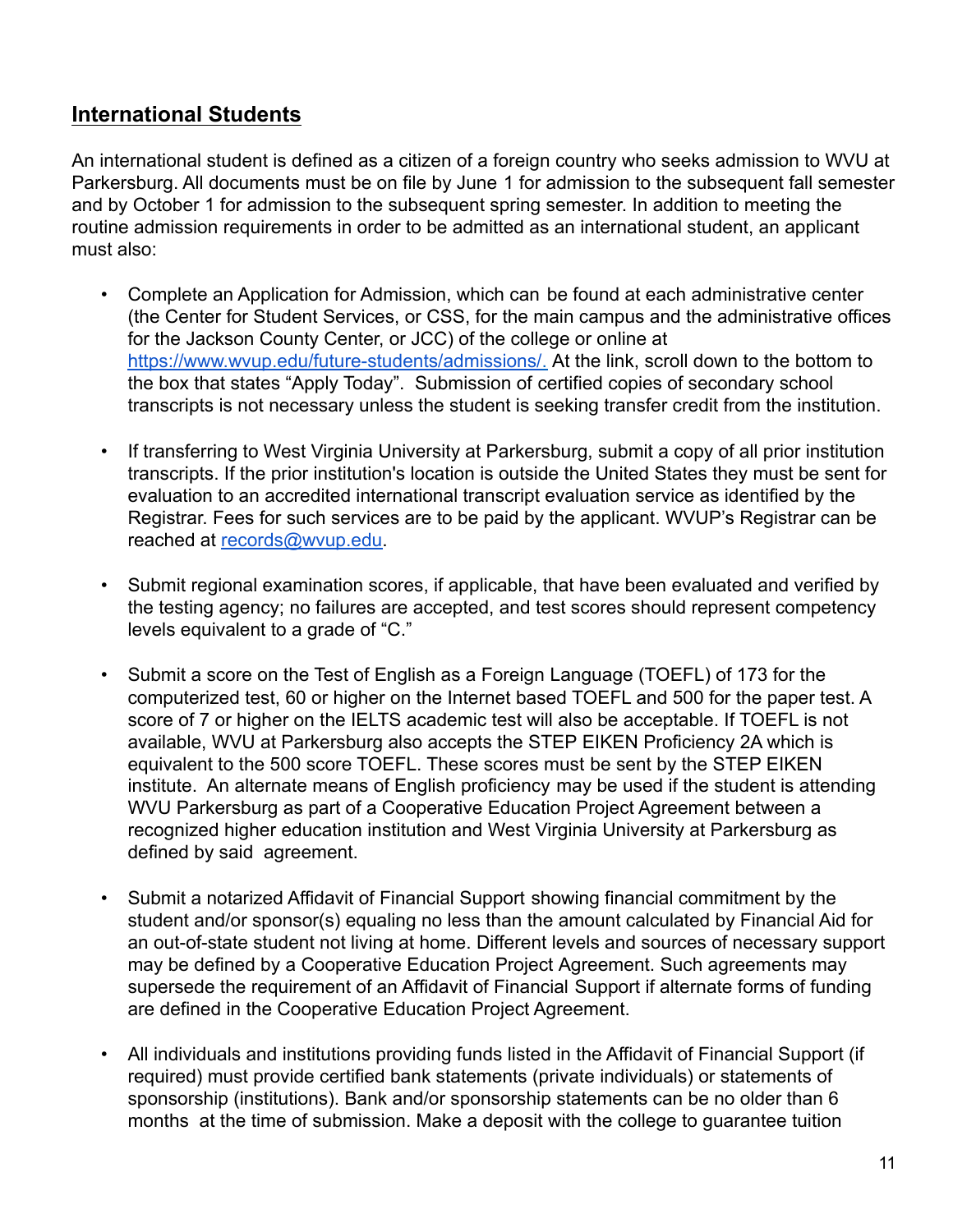payment in an amount set each year by the college's Business Office. This deposit must be received before the issuance of the I-20 or registration for classes.

• Submit a copy of a valid passport.

Upon receipt of all documentation, the Center for Student Services will complete an evaluation and notify the student of an admission decision. All outstanding documents must be submitted to the Admissions Office within the Center for Student Services before admission to the college can be granted.

# <span id="page-11-0"></span>**Provisional Admission**

Applicants for admission who do not meet all of the requirements stated above may be granted Provisional Admission for one semester. Requirements for general admission must be met by the completion of the first semester enrolled to remain enrolled at WVU Parkersburg. Provisional Admission students are not eligible for financial aid.

# <span id="page-11-1"></span>**Academic Advising**

# **"ONE OF THE MAIN RESPONSIBILITIES OF ANY INSTITUTION OF HIGHER EDUCATION INVOLVES ACADEMIC ADVISEMENT OF STUDENTS"**

(Ward, 1979)

# <span id="page-11-2"></span>**Purpose of Academic Advising**

The National Association of Academic Advising (NACADA) defines Academic Advising as "an interactive process in which the adviser helps the student set and achieve academic goals, acquire relevant information and services, and make responsible decisions consistent with interests, goals, abilities, and degree requirements". Academic Advising serves as a crucial component toward student success, retention and completion (from Evolllution - A Modern Campus Illumination).

# <span id="page-11-3"></span>**Guiding Principles of Academic Advising**

Advising is a key component of student success and supports the mission of WVUP in providing "accessible, and life changing opportunities in a safe and supportive environment". Following are some recommendations regarding advising: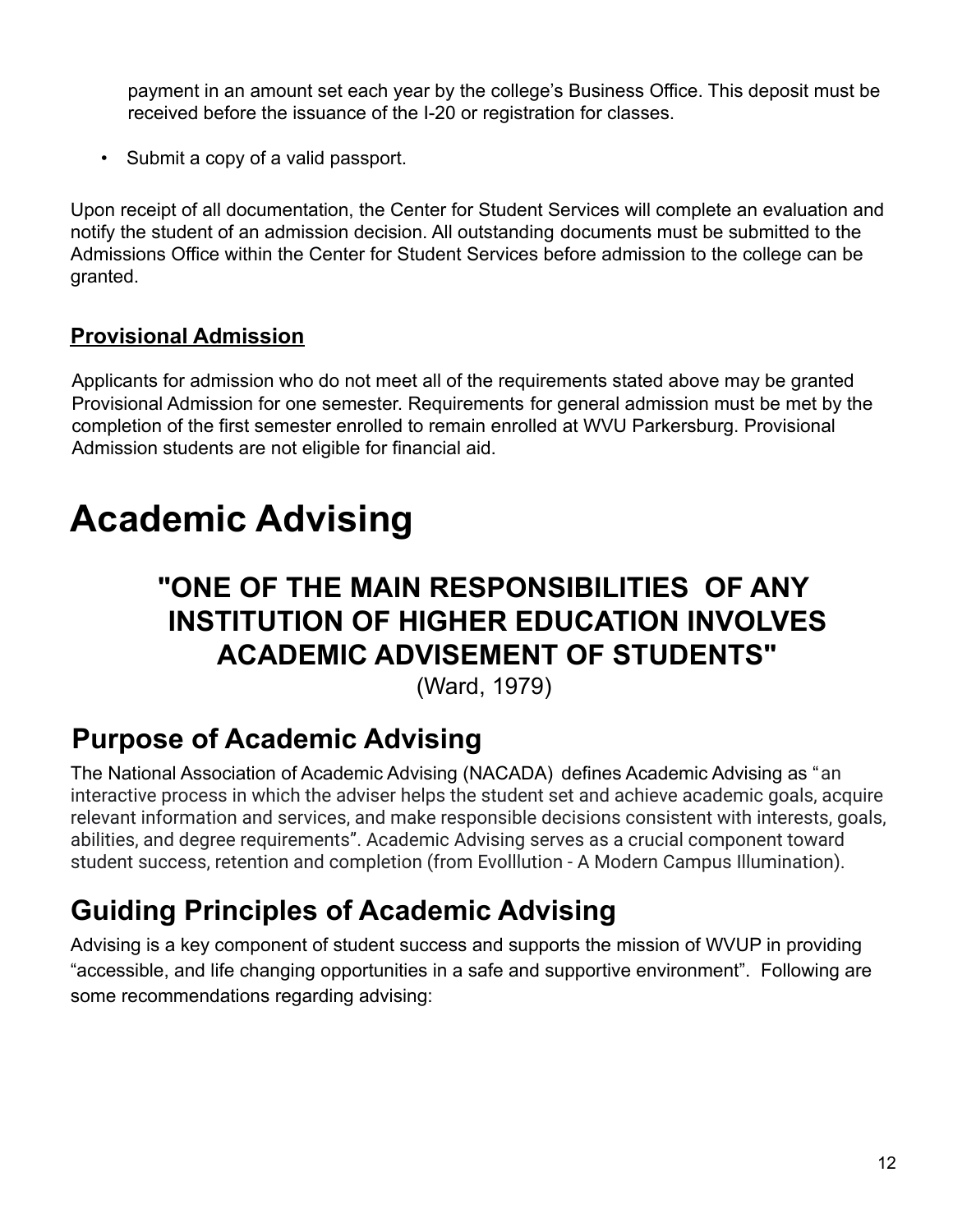# <span id="page-12-0"></span>**Advising Recommendations**

- As a part of one's class and office schedule, faculty advisors should select five hours each week to meet with their advisees and students. During the initial contact with each advisee, advisors should establish their best available days and times to meet with each student.
- Advisors should be prepared to interpret and provide rationale for institutional policies, procedures and requirements.
- Don't hesitate to tell a student you don't know the answer to a question. Tell the student you will help them find the answer and do it together. If you do it yourself, you will miss an opportunity to foster the student's problem solving abilities.
- Advisors should encourage students to participate in college sponsored activities. This will enhance a sense of community and belonging for students in the college.

# **Advising Best Practices: Some Tips for Effective**

# <span id="page-12-1"></span>**Relationships with your Advisees**



1. Schedule enough time for a meaningful discussion at the first advising meeting.

During your first meeting, take a less structured approach to allow ample time to get to know what matters to your advisee beyond academics: family obligations, activities, athletics, etc. Advisees need to understand that their academic advisor is concerned not only with their academic performance and journey but also with their "whole person" and, first and foremost, with their well-being. When you meet, show interest in their endeavors, support their initiatives, and celebrate their achievements and accomplishments. Make room for them to tell you what isn't going so well. Most importantly, make your advisees feel comfortable discussing themselves with you. Try to have a well-rounded understanding of your advisees.

2. Schedule a follow-up meeting into your calendar and initiate contact periodically.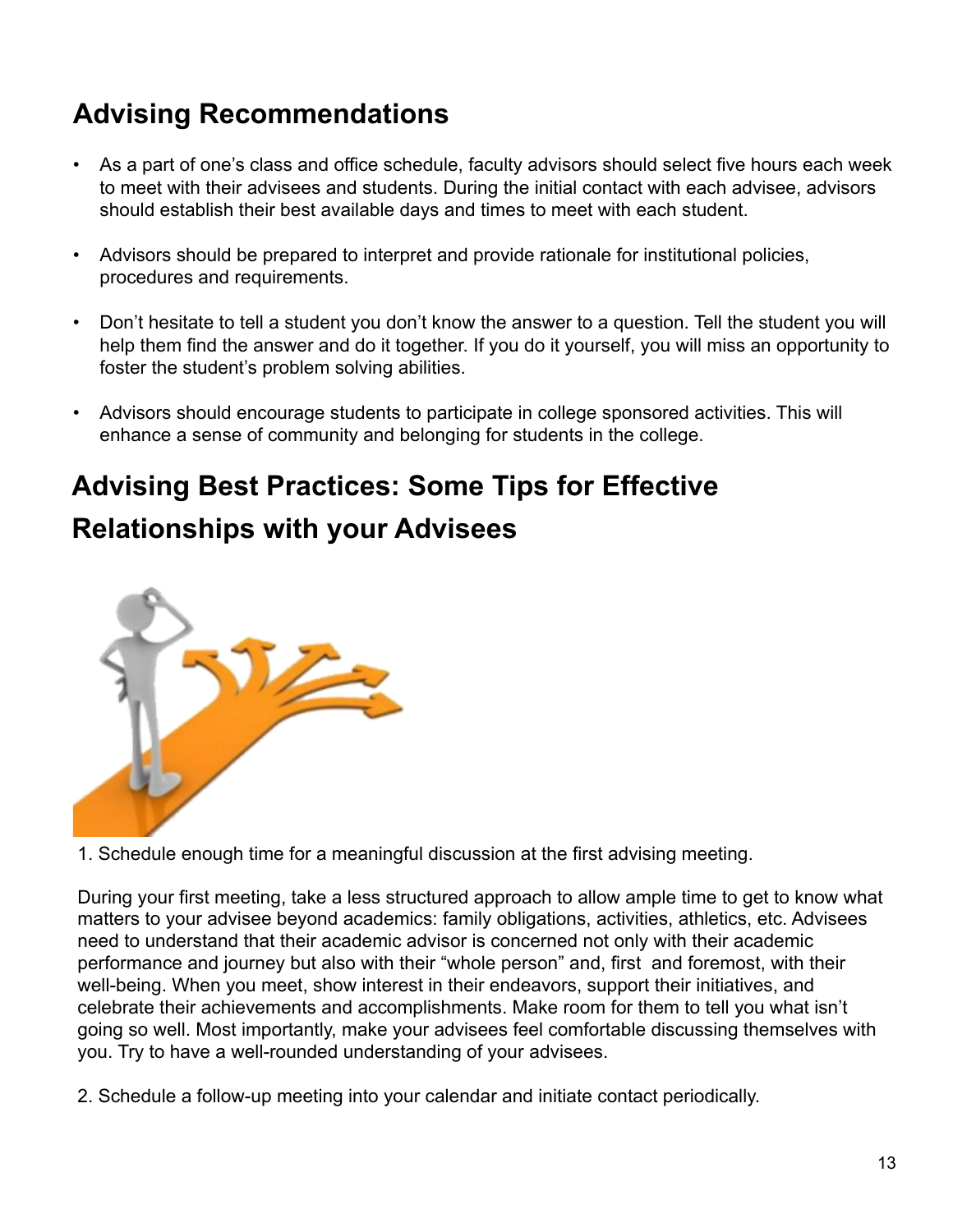Don't wait for your advisees to contact you; sometimes, they won't be comfortable taking that role, or they may be embarrassed to seem as if they need something. You might want to schedule several meetings early in the semester, so that there's time to modify the level or kind of meetings early. Set up at least one group meeting beyond the initial one. This can be very brief, a short opportunity for students to stop by and talk. This can be a good occasion to prompt individual advisees to share how they accomplished something ("Wow, that's a great campus job, how did you find it?")

Send at least one (ideally more than one) personal email(s) per term. You can include things like reminders about upcoming deadlines, but it's important that the notes are also somewhat personal. You should inquire about things like how a particular course is going, whether or not a student has accessed a tutor, etc. And when you hear/hear back from your advisees, make sure you write back to them!

If advisees are enrolled in your course(s), that affords you a good opportunity to casually ask them how things are going. This frequent and casual contact allows you to stay current on their activities and build the relationship more naturally.

3. Refer them to a specific person.

If you need to refer an advisee somewhere else (another instructor, an office, etc.), try to send them to a specific person. If you're not sure who would be the best referral or where to send the student, contact that office for correct referral information. Students often find the number of offices overwhelming and intimidating to navigate. Even giving the students a couple of names within the same office is better than sending them away with none. Familiarize yourself with the advising, academic support, and general support services on campus.

4. Work to counter (mis)perceptions such as "no one else has difficulty" or "seeking help signifies failure." Discredit negative stereotypes. Display positive expectations for excellent performance.

a. Reassure them that almost everyone initially struggles when adjusting to college and finding a sense of belonging in a new community; these feelings are common and short-lived.

b. Remind them that when going from high school to college, they should expect challenges while they transition to a new learning experience. They shouldn't expect college to be as easy as high school. Even for subjects they know, college is an entirely different game from what they have been used to, and things often move at warp speed.

c. Impress on them, all students should evaluate their work habits from high school. Study habits and practices that work in high school may not work for college. For example, high-achieving high school students may have taken the initiative to read every single page assigned to them. College syllabi often include a huge amount of reading with the expectation that the student will digest the bulk of it but not read every word. Doing things last-minute will generally work against them; whereas, it may have worked reasonably well in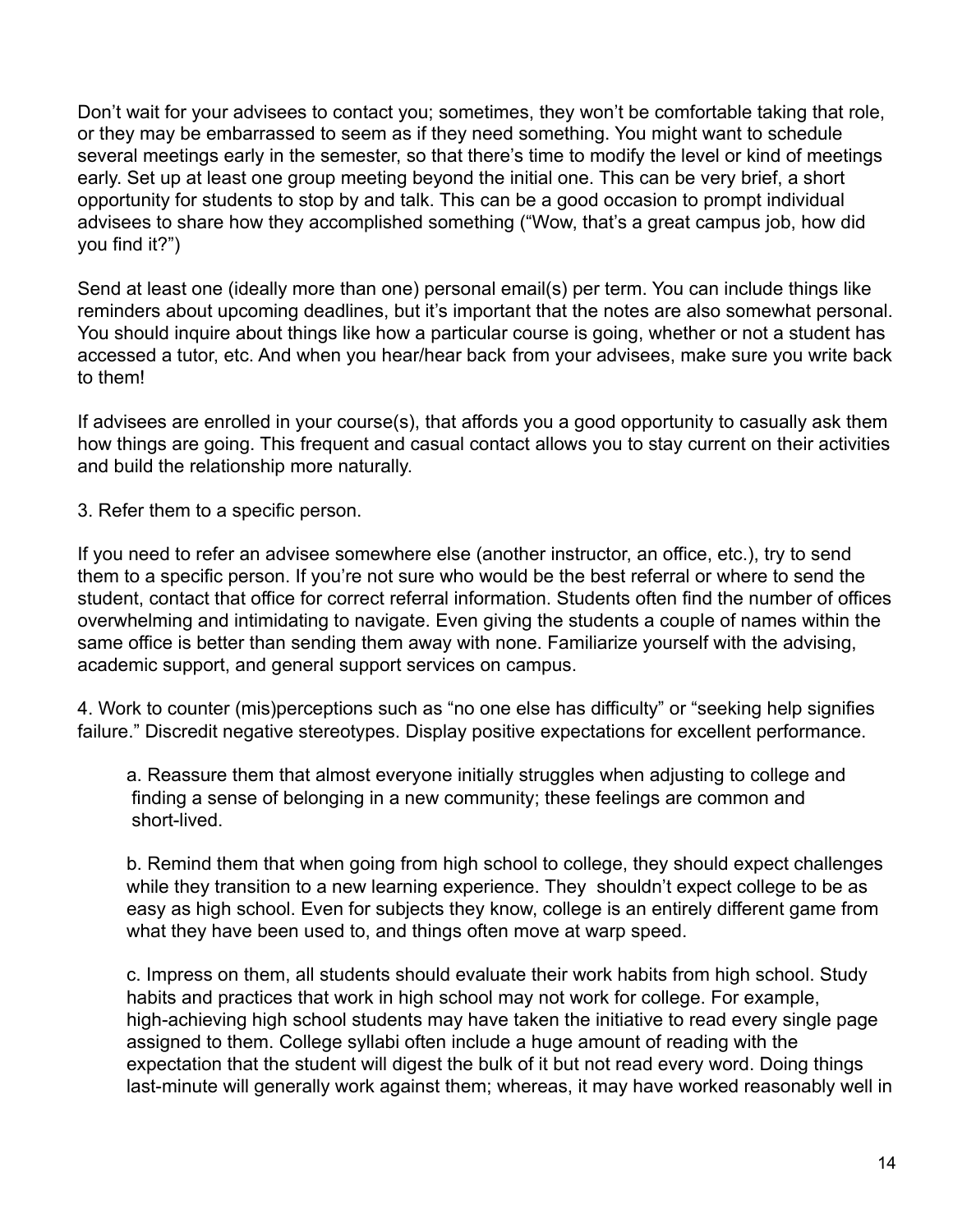high school. Emphasize that instructors expect students to meet course expectations in a timely fashion so that they can ask pertinent questions about readings, assignments, and exams.

d. Remind them they deserve to be at college. They don't have to prove that they are smart because they already have. Stress that performance is about how efficiently and effectively they work, and how they can make the most out of the resources – people and services – available to them. The aim here is to remove any perceived stigma associated with getting help and using services. Tell them they are here to take full advantage of all services the college has to offer to help students academically such as tutoring, instructor office hours, etc. And, far from being shameful, it is an act of strength to ask for help as needed. Help and support-seeking are integral to being an excellent student. Students make use of these resources even when they are doing well in their work.

e. Students often think they should not "bother" an advisor or instructor. Students may be dealing with a personal issue that has been taking a toll on academic performance. We cannot stress enough to our advisees they need to communicate (though they need not share the details) if there is a problem.

5. Remove ambiguity from your role as an advisor and your interest in helping them achieve the goals they set for themselves. Define your role clearly so that your advisees think of contacting you.

An advisor is their first point of reference and the person who can lead them to the right resources. You are not expected to know everything but rather to demonstrate a willingness to help students find their way to what they need within the college community. Make your office a "judgment – free zone."

- 6. Consult with colleagues. If a student is having difficulties and you are not sure how to help, consult with more experienced advisors or colleagues. Connect advisees with other students, especially upperclassmen.
- 7. Keep antennae out for students' background characteristics that might affect their transition to college: particularly neighborhood, culture, immigration history, socioeconomic status, illness/health history.
- 8. Evaluate the quality of interaction(s) that you are having with an advisee early: Are you being attentive? Accessible? Challenging yet affirming?
- 9. Beyond the list of courses they are taking, ask yourself:

a. "What else do I know about their college experience?" If you have not already, make it a point to learn one thing that your advisees are doing that is not classroom-based. Do you regularly discuss topics beyond academics?

b. Do you interact in a way that shows you believe students have the capacity to improve and learn? Do you believe in the expandability and incremental nature of intelligence, rather than in fixed ability?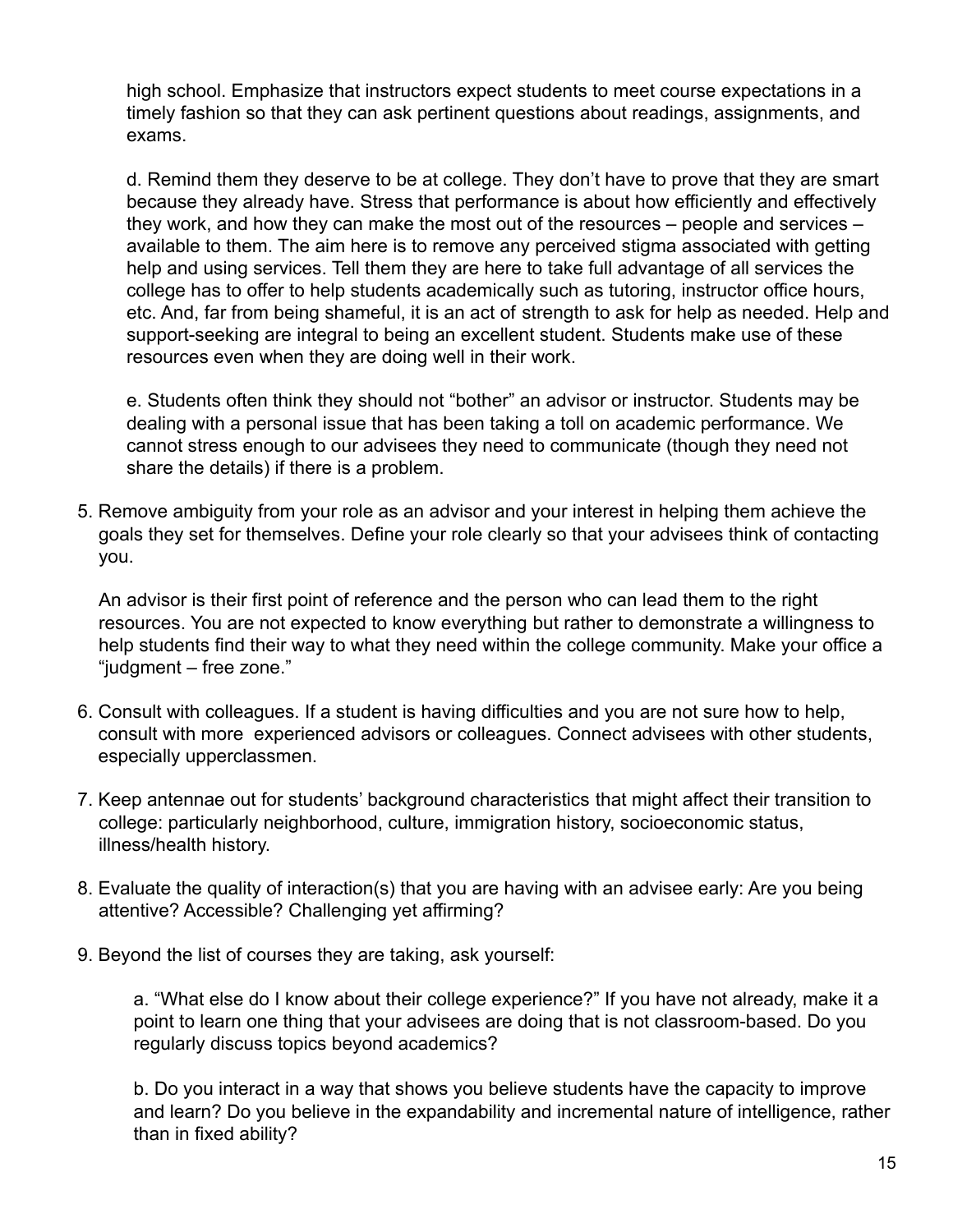c. Do you give the "benefit of the doubt" when you can?

## <span id="page-15-0"></span>**The Advising Meeting**

The advising meeting serves as the primary means of academic advising. The following is important information to keep in mind when meeting with advisees.

- Use Guided Pathways to Success (GPS) Academic Maps for all students.
- Keep FERPA in mind throughout the advising process.
- Remind students of the importance of class attendance, particularly the attendance verification period.
- Inform students of resources available to them on campus
	- Tutoring Center
	- Counselor
	- Food Pantry
- Discuss the classes they need, when they should take them, and prerequisites.
- Remind students that they must communicate with the Financial Aid Office when withdrawing from classes. Their financial aid award may be impacted.
- Maintain documentation of your advising appointments utilizing the "notes" section of MyDegree.
- Remind students to read their WVUP emails on a daily basis and respond accordingly.
- Promise Scholars Students who are Promise scholars must complete a total of 30 credit hours each academic year in order to renew their Promise scholarship (as well as maintain a specific GPA). This means they should register for no less than 15 credit hours each semester.
- Presidential Scholars Students who are Presidential Scholars must complete a total of 24 credit hours each academic year as well as maintain a GPA of 3.0 in order to maintain their Presidential Scholarship. This means they should register between 12 to 15 credit hours each semester.
- AP Credit Students who have earned AP credit while in high school MUST request their AP transcript be sent from College Board to WVUP Admissions office in order for their AP credit to appear on their WVUP transcript. Scores appearing on high school transcripts will not be accepted.
- Transfer credit all students earning college credit at another college (even as an early college student) MUST request official transcripts from those colleges be sent to WVUP Admissions office. Credit appearing on high school transcripts will not be accepted.

# <span id="page-15-1"></span>**Helpful Information**

- Probation
	- o <2.0 GPA
	- o Limits number of hours student is allowed to take
- Grade Forgiveness
	- o Must not have been a full time student for four years
	- o Should be requested their first semester after returning to college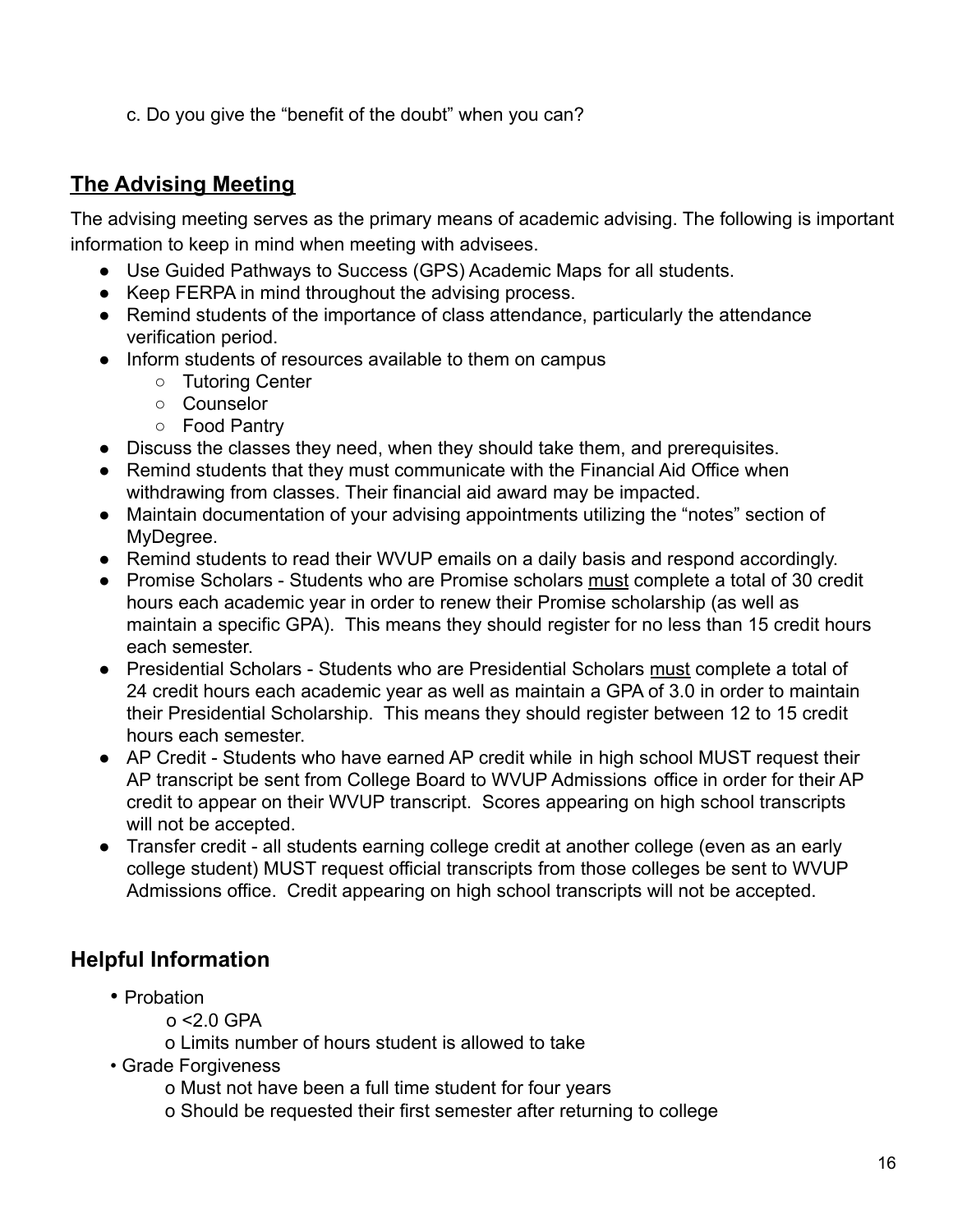- D/F Repeat
	- o Course must have been in the first 60 hours of coursework
	- o Original grade will not be counted in the GPA once the D/F repeat is completed
- List of advisees can be obtained through OLSIS

#### <span id="page-16-0"></span>**Improving Retention**

- Assist the student in identifying their strengths and encourage them to utilize them in choosing a career/major
- Get to know the student on a personal level
- Be non-judgmental
- Listen
- Be honest and communicate clearly
- Be available
- Encourage the student to become involved in campus and community activities/service
- Be a role model

# <span id="page-16-1"></span>**Structure of Academic Advising at WVU Parkersburg**

All new students and students who have completed 30 credit hours or less will be advised by an academic advisor from the Professional Academic Center (PAC). Once a student has completed 30 or more credit hours, they will be reassigned to a full-time faculty advisor from their respective program area. All full-time faculty are expected to participate in the advising system (The Answer Book, V04, Academic Advising Process). Transfer students with 30 or more credit hours are automatically assigned to a faculty advisor as they potentially could have prior credit hours that can be substituted courses required of their declared major.

#### <span id="page-16-2"></span>**The Professional Advising Center (PAC)**

The PAC is staffed by five professional academic advisors tasked with advising all new and transfer students who have completed less than 30 credit hours as well as current students who have less than 30 credit hours.

PAC advisors work with students to ensure they properly begin their academic journey by advising them of the courses required to fulfill their selected degree program. They also assist students with the initial registration process and answer questions regarding potential degree paths, course descriptions, and general academic information. PAC advisors offer career guidance by matching desired occupations with appropriate academic majors. Additionally, the advisors communicate with students reported through the early alert warning system as well as students earning midterm and/or final grades of a "D" or "F".

All new students and transfer students with under 30 credit hours are assigned to a PAC advisor. Transfer students with 30 or more credit hours are automatically assigned to a faculty advisor as they potentially could have prior credit hours that can be substituted courses required of their declared major. Once a student has successfully completed 30 credit hours, he or she is then reassigned to a faculty advisor from their respective degree program.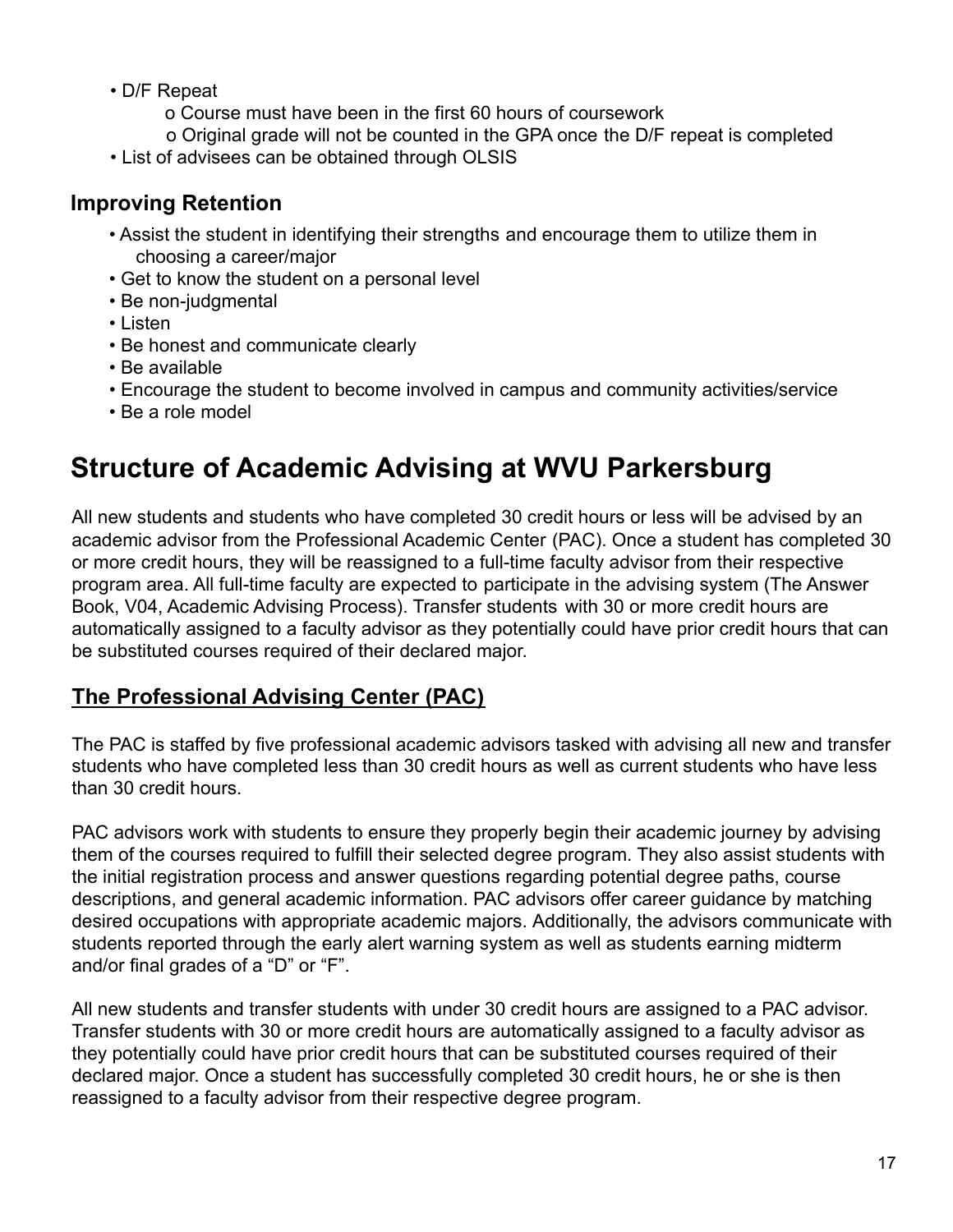Advising specific to students pursuing a Regents Bachelor of Arts (RBA) or Board of Governors A.A.S. degree (BOG) is also conducted through the PAC in addition to advising for Early College. While all PAC advisors are assigned advisees from all majors, each advisor is assigned to serve as a liaison to one of WVU Parkersburg's academic divisions, including:

- Business, Accounting & Public Service
- Education
- Nursing & Health Sciences
- Humanities, Fine Arts & Social Sciences
- Science, Technology, Engineering & Math (STEM)

This liaison relationship is so that changes in each program can be shared with all PAC advisors so they are up to date on program expectations. The PAC maintains regular office hours Monday through Friday with extended hours during peak registration periods. PAC advisors also provide assistance during winter breaks and summer sessions when faculty members are not typically on campus.

## <span id="page-17-0"></span>**Faculty Advisors**

All students who have earned over 30 credit hours are assigned a faculty advisor within their declared major. Transfer students with 30 or more credit hours are automatically assigned to a faculty advisor as they potentially could have prior credit hours that can be substituted courses required of their declared major. The faculty advisor will assist advisees in applying to the appropriate bachelor degree program.

## <span id="page-17-1"></span>**Ascend Academic Advisors**

Ascend Advisors are assigned all Ascend program participants to serve as their advisees. They are required to meet with Ascend participants based upon students' academic level of support.

# <span id="page-17-2"></span>**Registration Procedures and Policies**

# <span id="page-17-3"></span>**Registration Resources for Students**

# <span id="page-17-4"></span>**OLSIS**

The Online Student Information System (OLSIS) has a faculty component. Academic divisions should be assisting new faculty in accessing this system. If additional assistance is required, contact the IT Help Desk or a Records Office staff member. The OLSIS system provides advising information for advisors and class information for instructors. The system houses class list(s) and is where instructors will enter midterm and final grades as well as attendance verification information within OLSIS.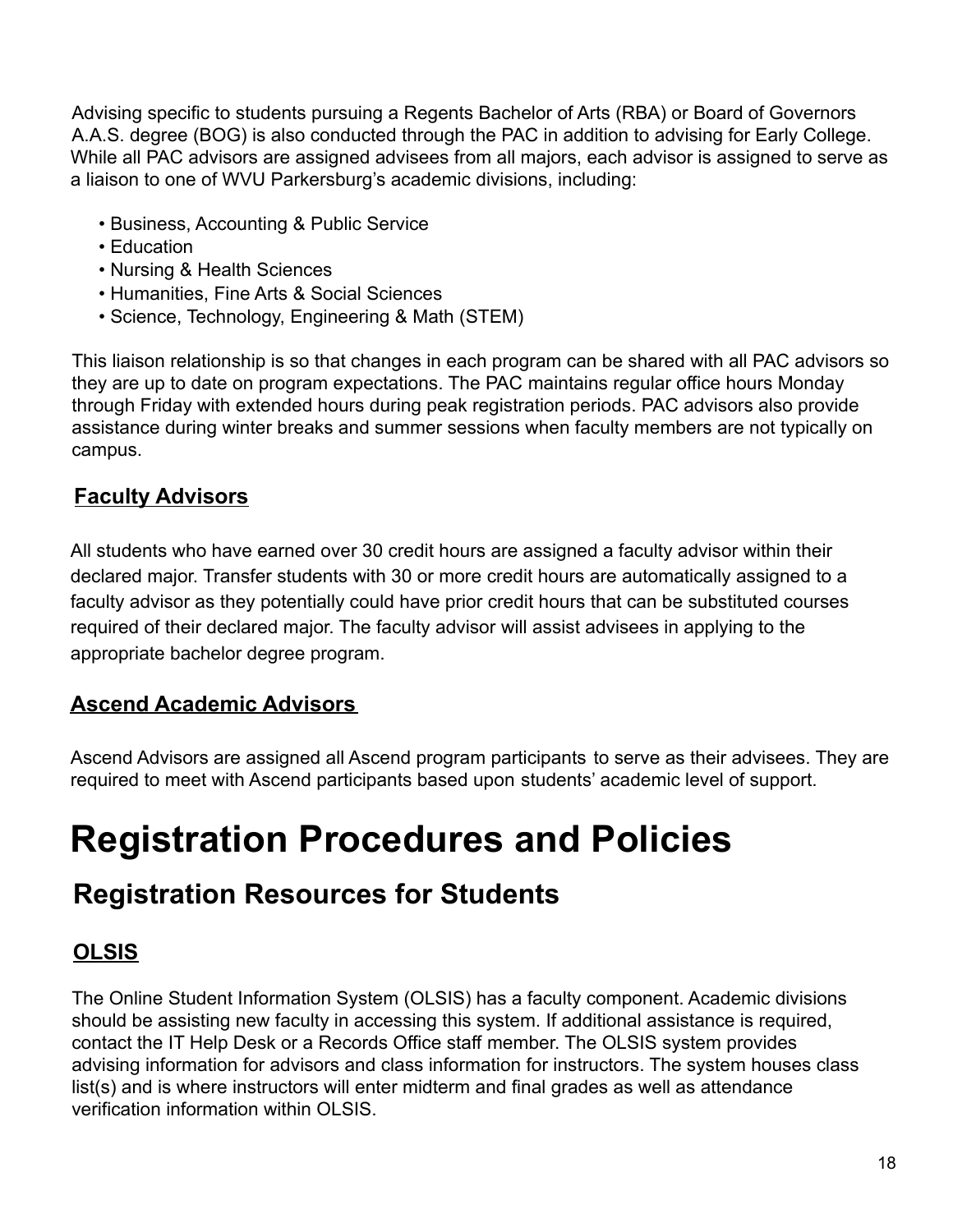## <span id="page-18-0"></span>**Course Catalogue**

An annual College Catalogue is made available prior to the start of each academic year. It contains the most recent Guided Pathways to Success (GPS) Academic maps for each major offered, course descriptions and other important information. It should be consulted for information not contained in this Advising Handbook.

# <span id="page-18-1"></span>**Registration and Advising Resources for Advisors**

As an academic advisor, you are required to use the "Notes" section of MyDegree for each student to capture what was discussed during each advising session. A folder may also be maintained as well that includes pertinent information, including a copy of the student's Guided Pathways to Success (GPS) Academic Map and other documentation relevant to the student's academic progress.

## <span id="page-18-2"></span>**MyDegree**

"MyDegree" is a web-based degree audit tool to help students and advisors monitor students' progress toward degree completion. MyDegree combines WVU Parkersburg's degree requirements and the coursework completed in an easy-to-read worksheet that shows the student and advisor the course work that has been completed toward the degree and what courses are still needed.

• Students may change their class schedules within their OLSIS account up until midnight of the first day of classes. Registration closes prior to the first day of the semester or part of a term. Generally, students may not add a full-time class after the course has already begun. Rare exceptions are made by the Provost/Executive Vice President for Academic and Student Affairs. Students must report to the Business Office to complete processing of a schedule change in the case of a tuition amount change. Students may register for late-start courses up until one day before the late-start schedule begins.

#### <span id="page-18-3"></span>**Banner**

Banner is the electronic data system used by WVUP staff for students.

#### <span id="page-18-4"></span>**MyWVUP Advising**

MyWVUP Advising was designed as a digital record-keeping system used by Ascend advisors for Ascend participants. This digital portal will soon be utilized by all PAC advisors as well.

#### <span id="page-18-5"></span>**Guided Pathways to Success (GPS) Academic Maps**

Academic maps have been developed for all degree programs. Each academic map is designed in such a way that provides a guided pathway beginning with the certification degree, leading to the corresponding associate's degree and, if available, Bachelor's degree.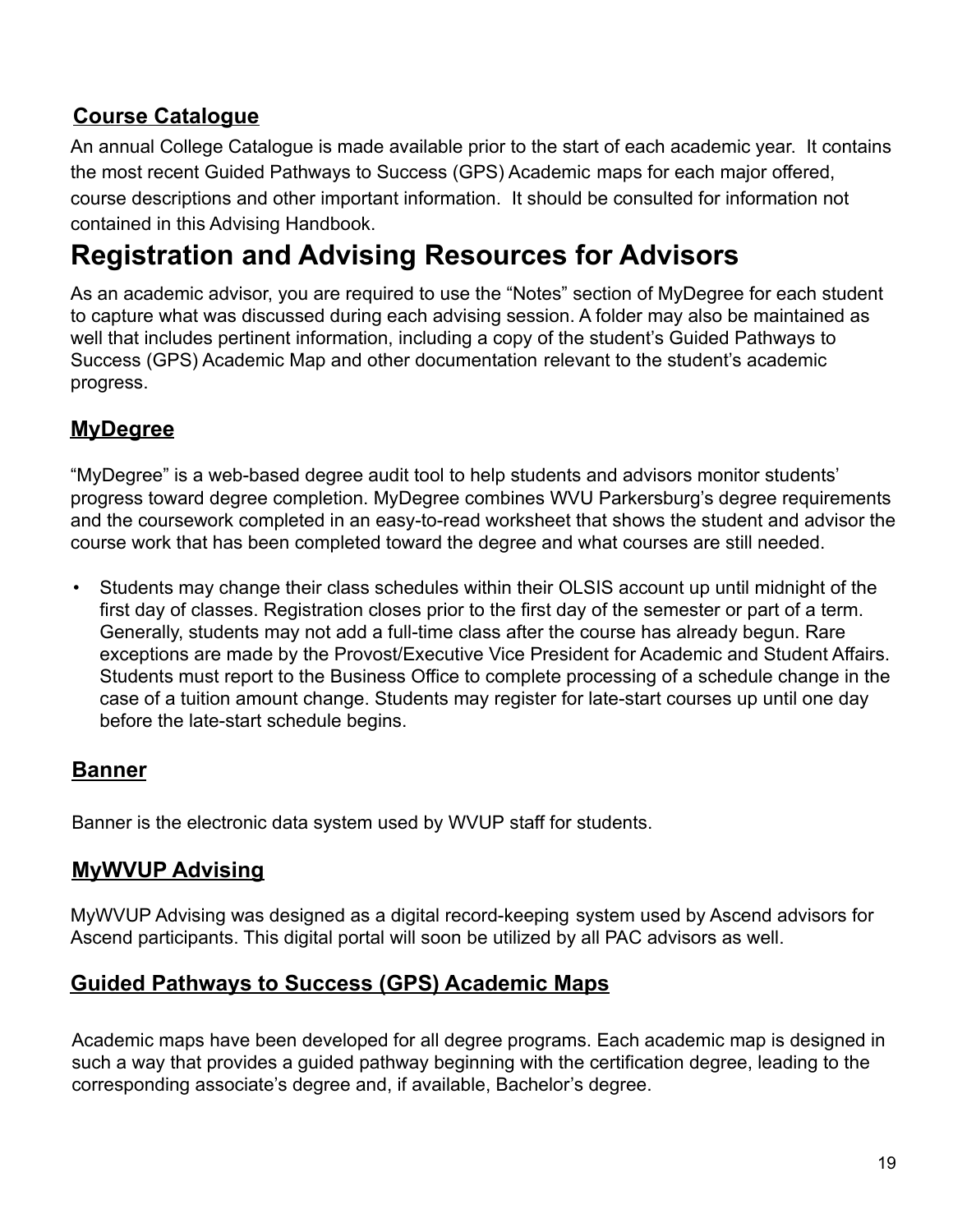Academic maps for each program can be found in the college catalog. It is the responsibility of the student to monitor their progress toward their program completion in MyDegree. Pages 20 through 23 of this handbook illustrate an example of the academic maps for the various program pathways for Criminal Justice.

Some program courses are sequential and may not be offered every semester. Use of Academic Maps will be essential in course planning across the program curriculum and in avoiding delays in degree completion.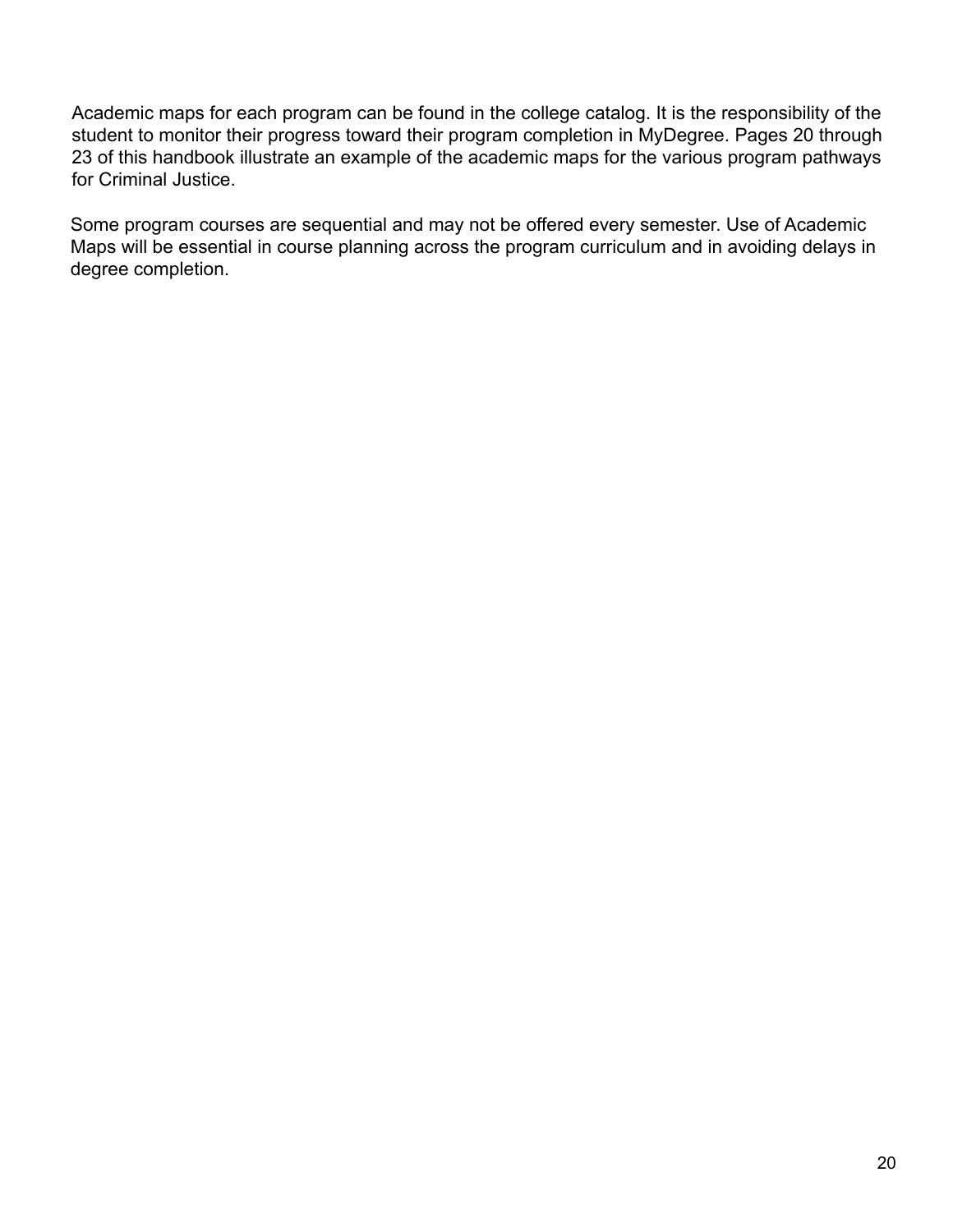# **Certificate of Applied Science in Criminal Justice Academic Map**

a sa kacamatan ing Kabupatèn Kabupatèn Kabupatèn Kabupatèn Kabupatèn Kabupatèn Kabupatèn Kabupatèn Kabupatèn K

| <b>ACADEMIC MAP</b><br><b>Criminal Justice, C.A.S.</b>                                                                           |                    |                            | Parkersburg<br>West Virginia University                                                                                                                                                                                    |
|----------------------------------------------------------------------------------------------------------------------------------|--------------------|----------------------------|----------------------------------------------------------------------------------------------------------------------------------------------------------------------------------------------------------------------------|
| Semester 1                                                                                                                       |                    |                            | <b>The Certificate of Applied</b><br><b>Science in Criminal Justice gives</b>                                                                                                                                              |
| <b>COURSE</b><br>COLL 101 ORIENTATION TO COLLEGE<br>ENGL 101 ~COMPOSITION 1<br>MATH 120 QUANTITATIVE LITERACY                    | CR.<br>1<br>3<br>3 | <b>COMMENTS</b>            | students an introduction to<br>basicconcepts in criminal justice,<br>including the role of police, courts,<br>and corrections, as well as the<br>basic skills to pursue further education and work in<br>criminal justice. |
| CJ 111 INTRO TO CRIMINAL JUSTICE<br>CJ 112 CRIMINAL LAW<br>SOCIETY, DIVERSITY & CONNECTIONS GENERAL EDUCATION<br><b>ELECTIVE</b> | 3<br>3<br>3        | Core Course<br>Care Course | <b>MILESTONE COURSE:</b><br>These courses are the keys to<br>graduation. Courses should be<br>taken in the recommended<br>semesters to stay on time for<br>completion.                                                     |
| <b>TOTAL:</b><br>Semester 2                                                                                                      | 16                 |                            |                                                                                                                                                                                                                            |
| <b>COURSE</b>                                                                                                                    | CR.                | <b>COMMENTS</b>            | <b>TOTAL DEGREE CREDITS:</b>                                                                                                                                                                                               |
| ENGL 102 ~COMPOSITION 2                                                                                                          | 3                  |                            | 30                                                                                                                                                                                                                         |
| CJ 123 INTRO TO CORRECTIONS                                                                                                      | 3                  | Core Course                |                                                                                                                                                                                                                            |
| CJ 231 CRIMINAL INVESTIGATIONS                                                                                                   | 3                  | Care Course                |                                                                                                                                                                                                                            |
| <b>HPER 172 STANDARD FIRST AID</b>                                                                                               | 2                  |                            | 2020-2021                                                                                                                                                                                                                  |
| HUMAN INOUIRY & THE PAST GENERAL EDUCATION ELECTIVE                                                                              | 3                  |                            |                                                                                                                                                                                                                            |
| <b>TOTAL:</b>                                                                                                                    | 14                 |                            |                                                                                                                                                                                                                            |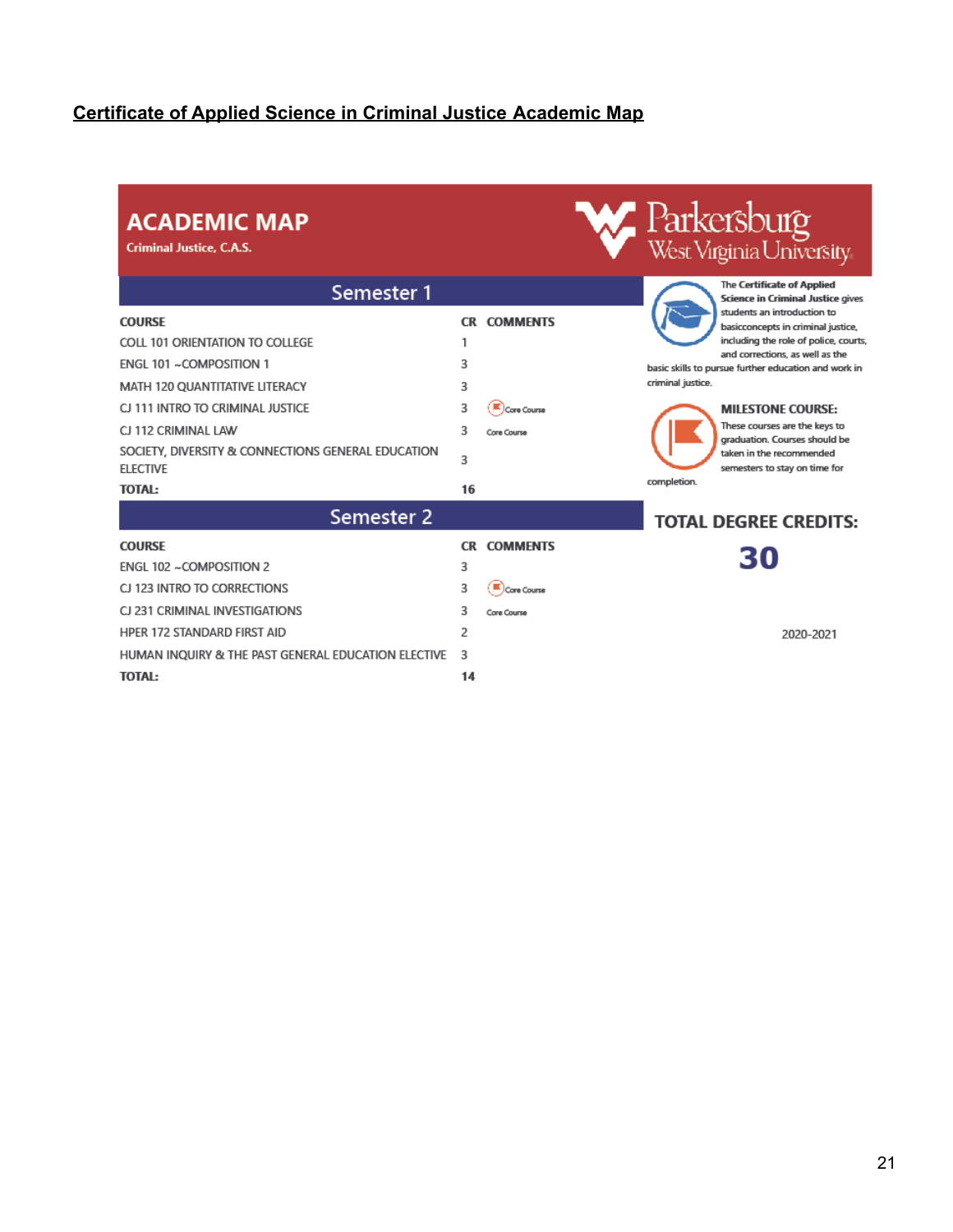#### **Associate of Applied Science in Criminal Justice Academic Map**

#### **ACADEMIC MAP**

**Criminal Justice, A.A.S.** 

| Semester 1                                                            |     |                   |  |  |
|-----------------------------------------------------------------------|-----|-------------------|--|--|
| <b>COURSE</b>                                                         | CR. | <b>COMMENTS</b>   |  |  |
| COLL 101 ORIENTATION TO COLLEGE                                       | 1   |                   |  |  |
| ENGL 101 ~COMPOSITION 1                                               | 3   | c                 |  |  |
| MATH 120 QUANTITATIVE LITERACY                                        | 3   |                   |  |  |
| CJ 111 INTRO TO CRIMINAL JUSTICE                                      | 3   | Ì.<br>Core Course |  |  |
| CJ 112 CRIMINAL LAW                                                   | 3   | Care Course       |  |  |
| SOCIETY, DIVERSITY & CONNECTIONS GENERAL EDUCATION<br><b>ELECTIVE</b> | 3   |                   |  |  |
| <b>TOTAL:</b>                                                         | 16  |                   |  |  |
| Semester 2                                                            |     | c                 |  |  |
| <b>COURSE</b>                                                         | CR. | <b>COMMENTS</b>   |  |  |
| ENGL 102 ~COMPOSITION 2                                               | 3   |                   |  |  |
| CJ 123 INTRO TO CORRECTIONS                                           | 3   | Core Course       |  |  |
| CJ 231 CRIMINAL INVESTIGATIONS                                        | 3   | h<br>Care Course  |  |  |
| HPER 172 STANDARD FIRST AID                                           | 2   | F                 |  |  |

Semester 3

Semester 4

# V Parkersburg<br>West Virginia University

The Associate of Applied Science in Criminal Justice covers various aspects of crime prevention, police and law enforcement functions, criminal law and the courts, the corrections system, and the root auses of crime. The program provides a basic inderstanding of the criminal justice system and the kills needed to pursue further education and work n policing, courts, corrections, and related fields.



#### **MILESTONE COURSE:** These courses are the keys to graduation. Courses should be taken in the recommended semesters to stay on time for

**CAREER PLANNING:** As you prepare for your last year before graduation, visit Career Services to write your resume, plan your job search, and learn how to ave a successful interview. Students interested in he BAS in Criminal Justice should apply for the  $10^{\circ}$  rogram in their final semester of the AAS  $\Box$ program.



This semester-long project prepares you for the workforce by perfecting your resume, assessing student learning outcomes, and preparing a portfolio of student work.

> Students should average 15 credit hours per semester, or 30 per year, to graduate on time.

#### **TOTAL DEGREE CREDITS:**



2020-2021

#### **COURSE**

**ELECTIVE** CJ ELECTIVE

**TOTAL:** 

**TOTAL:** 

**COURSE** 

| TOTAL:                              |
|-------------------------------------|
| <b>FREE ELECTIVE</b>                |
| PSYCHOLOGY/SOCIOLOGY ELECTIVE       |
| COMM 111 ~FUNDAMENTALS OF SPEECH    |
| CJ 291 Internship OR CJ 292 Seminar |
| CJ 212 ETHICS IN CRIMINAL JUSTICE   |

CJ 285 BASIC CJ RESEARCH METHODS

SOC 232 CRIMINOLOGY

HUMAN INQUIRY & THE PAST GENERAL EDUCATION ELECTIVE 3

SCIENCE & TECHNOLOGY GENERAL EDUCATION ELECTIVE

SOCIETY, DIVERSITY & CONNECTIONS GENERAL EDUCATION

**CR COMMENTS** 3 Core Course 3

 $14$ 

3

3

 $\overline{4}$ 

3

3

16

14

**CR COMMENTS** 

Core Course

Core Course

**B** Core Course 3 3 2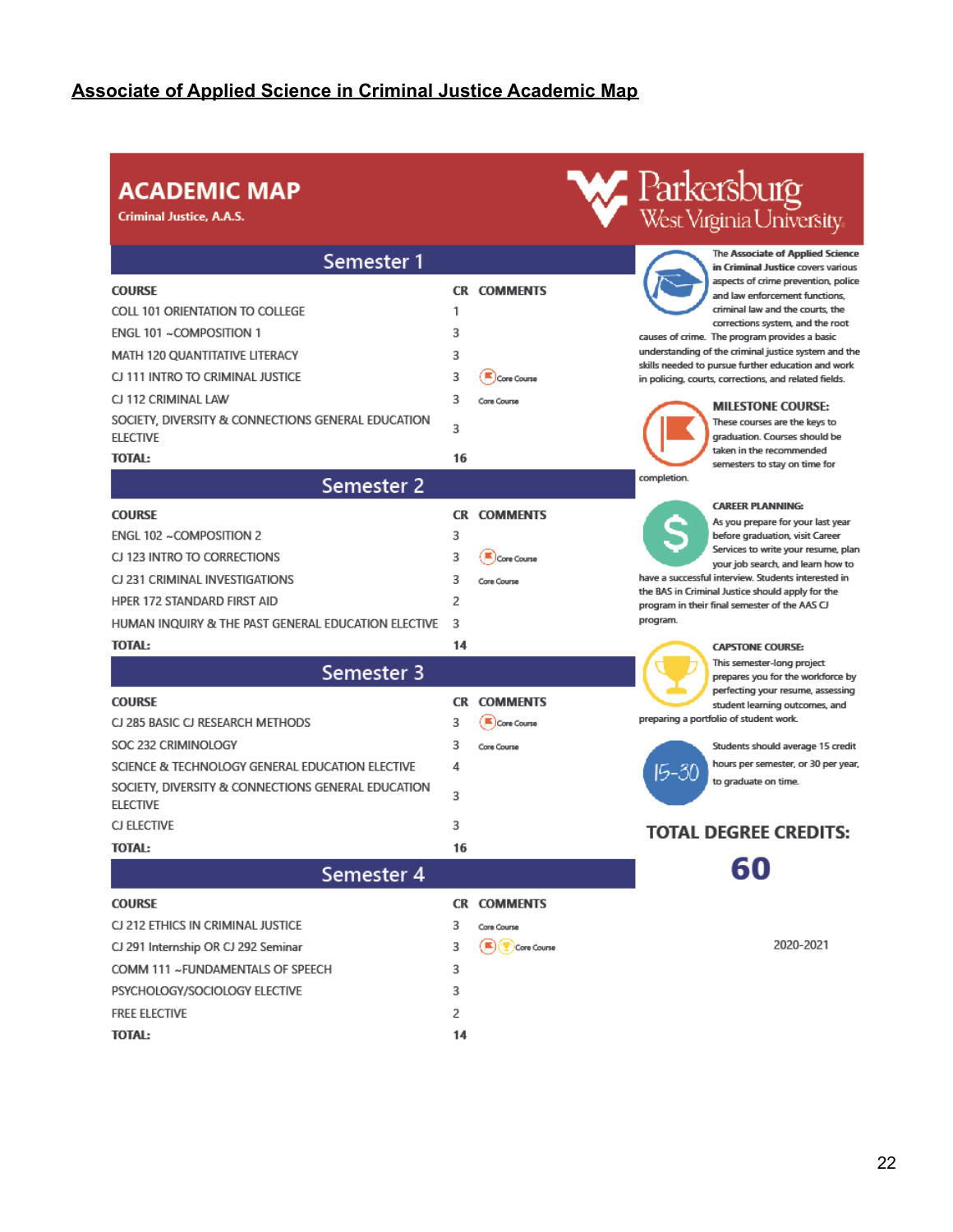#### **Bachelor of Applied Science in Criminal Justice Academic Map (Page 1)**

#### **ACADEMIC MAP**

**Criminal Justice, B.A.S.** 

| Semester i                                                            |    |                    |
|-----------------------------------------------------------------------|----|--------------------|
| <b>COURSE</b>                                                         |    | <b>CR COMMENTS</b> |
| COLL 101 ORIENTATION TO COLLEGE                                       |    |                    |
| ENGL 101 ~COMPOSITION 1                                               | 3  |                    |
| <b>MATH 120 OUANTITATIVE LITERACY</b>                                 | 3  |                    |
| CJ 111 INTRO TO CRIMINAL JUSTICE                                      | 3  |                    |
| CJ 112 CRIMINAL LAW                                                   | 3  | Care Course        |
| SOCIETY, DIVERSITY & CONNECTIONS GENERAL EDUCATION<br><b>ELECTIVE</b> | 3  |                    |
| <b>TOTAL:</b>                                                         | 16 |                    |

Semester 2

Semester 3

# Parkersburg<br>West Virginia University



The Bachelor of Applied **Science in Criminal Justice will** prepare the student for a rewarding career in the criminal justice field in careers such as: police officer, investigator, crime scene technician, correctional officer, probation and parole officer, program specialist and evaluator, and other related fields, or for an advanced degree in criminal justice.



**CAREER PLANNING:** As you prepare for your last year before graduation, visit Career Services to write your resume, plan your job search, and learn how to

have a successful interview. Students interested in furthering their education in a Master's degree program should meet with their advisor at the end of their third year, or 6th semester.



student work.

**CAPSTONE COURSE:** The capstone is a semester-long capstone project that prepares you for the workforce by perfecting your resume, assessing student learning outcomes, and preparing a portfolio of

Students should average 15 credit hours per semester, or 30 per year, 15-30 to graduate on time

# **TOTAL DEGREE CREDITS:** 120

**COURSE** 

**COURSE** 

**TOTAL:** 

**COURSE** 

**ELECTIVE** CJ ELECTIVE

**TOTAL:** 

ENGL 102 ~COMPOSITION 2

CJ 123 INTRO TO CORRECTIONS

HPER 172 STANDARD FIRST AID

CJ 231 CRIMINAL INVESTIGATIONS

CJ 285 BASIC CJ RESEARCH METHODS

SOC 232 CRIMINOLOGY

HUMAN INQUIRY & THE PAST GENERAL EDUCATION ELECTIVE

SCIENCE & TECHNOLOGY GENERAL EDUCATION ELECTIVE

SOCIETY, DIVERSITY & CONNECTIONS GENERAL EDUCATION

CJ 212 ETHICS IN CRIMINAL JUSTICE CJ 291 Internship OR CJ 292 Seminar COMM 111 ~FUNDAMENTALS OF SPEECH PSYCHOLOGY/SOCIOLOGY ELECTIVE **FREE ELECTIVE TOTAL:** 

#### Semester 4

3 Core Course 3 (C) Core Course 3 3  $\overline{2}$ 

**CR COMMENTS** 

**CR COMMENTS** 

Core Course

Core Course

**CR COMMENTS** 

Core Course

Core Course

3

3

3

 $\overline{z}$ 

 $\overline{3}$ 

3

3

4

 $\overline{3}$ 

3

16

 $14$ 

 $14$ 

2020-2021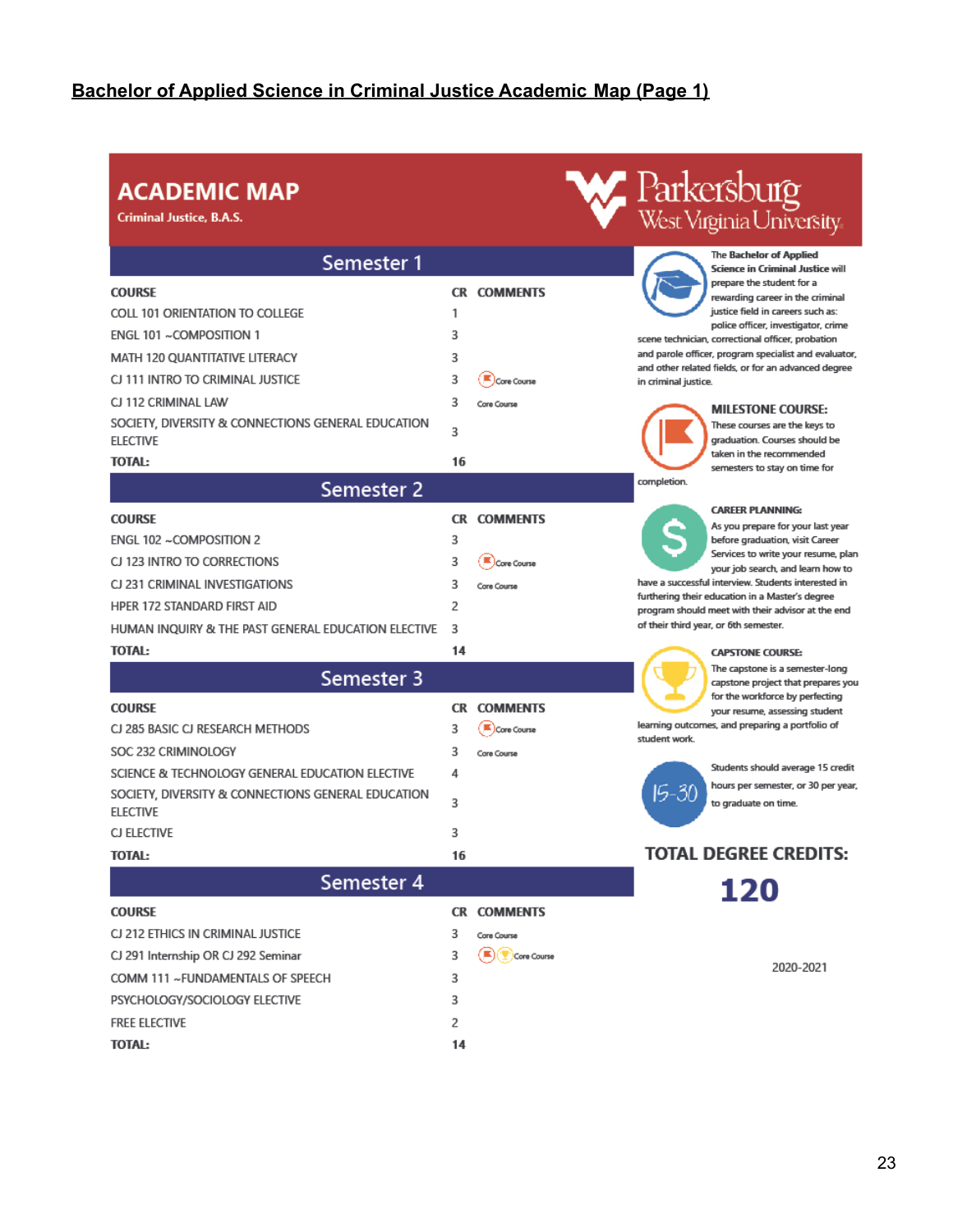#### **Bachelor of Applied Science in Criminal Justice Academic Map (Page 2)**

#### **ACADEMIC MAP**

**Criminal Justice, B.A.S.** 

**COURSE** 

LS 313 CRIMINAL PROCEDURES

| Semester 5 ' |  |
|--------------|--|

Semester 6

Semester 8

**CR COMMENTS** 

(E) Core Course

3

| <b>COURSE</b>                                                                              |    | <b>CR COMMENTS</b> |
|--------------------------------------------------------------------------------------------|----|--------------------|
| CJ 311 CRIMINAL BEHAVIOR                                                                   |    |                    |
| CJ UPPER DIVISION ELECTIVE                                                                 | 3  |                    |
| CJ UPPER DIVISION ELECTIVE                                                                 | з  |                    |
| SCIENCE & TECHNOLOGY GENERAL EDUCATION ELECTIVE OR CJ<br>388 - BLOODSTAIN PATTERN ANALYSIS |    |                    |
| FREE ELECTIVE UPPER DIVISION                                                               | З  |                    |
| <b>TOTAL:</b>                                                                              | 16 |                    |

¢

# Parkersburg<br>West Virginia University



The Bachelor of Applied **Science in Criminal Justice will** prepare the student for a rewarding career in the criminal justice field in careers such as: police officer, investigator, crime scene technician, correctional officer, probation and parole officer, program specialist and evaluator, and other related fields, or for an advanced degree in criminal justice.



**MILESTONE COURSE:** These courses are the keys to graduation. Courses should be taken in the recommended semesters to stay on time for

#### **CAREER PLANNING:**

As you prepare for your last year before graduation, visit Career Services to write your resume, plan your job search, and learn how to

have a successful interview. Students interested in furthering their education in a Master's degree program should meet with their advisor at the end of their third year, or 6th semester.



The capstone is a semester-long capstone project that prepares you for the workforce by perfecting your resume, assessing student learning outcomes, and preparing a portfolio of

student work.



Students should average 15 credit hours per semester, or 30 per year, to graduate on time.

**TOTAL DEGREE CREDITS:** 120

2020-2021

| <b>COURSE</b>                                                                                       |    | <b>COMMENTS</b> |
|-----------------------------------------------------------------------------------------------------|----|-----------------|
| Semester 7                                                                                          |    |                 |
| <b>TOTAL:</b>                                                                                       | 15 |                 |
| CJ UPPER DIVISION ELECTIVE                                                                          | 3  |                 |
| HUMAN INQUIRY & THE PAST ELECTIVE OR SOCIETY, DIVERSITY<br>& CONNECTIONS GENERAL EDUCATION ELECTIVE |    |                 |
| MGMT 220 PRINCIPLES OF MANAGEMENT                                                                   | 3  |                 |
| COMM 308 NONVERBAL COMMUNICATION                                                                    | 3  |                 |
|                                                                                                     |    |                 |

| ENGL 308 ADVANCED WRITING OR ENGL 334 SCIENTIFIC AND<br><b>TECH WRITING</b> |    |
|-----------------------------------------------------------------------------|----|
| ARTS AND CREATIVITY FLECTIVE                                                | 3  |
| <b>MATH 211 STATISTICS</b>                                                  | з  |
| CJ UPPER DIVISION ELECTIVE                                                  | з  |
| CJ UPPER DIVISION ELECTIVE                                                  | з  |
| <b>TOTAL:</b>                                                               | 15 |

| <b>COURSE</b>                                                                                       |   | <b>CR COMMENTS</b> |
|-----------------------------------------------------------------------------------------------------|---|--------------------|
| FREE ELECTIVE UPPER DIVISION                                                                        | 2 |                    |
| CJ 460 CAPSTONE COURSE                                                                              | 3 |                    |
| CJ 440 ADVANCED CRIMINAL JUSTICE RESEARCH METHODS                                                   | 3 | Core Course        |
| CJ UPPER DIVISION ELECTIVE                                                                          | з |                    |
| HUMAN INQUIRY & THE PAST ELECTIVE OR SOCIETY, DIVERSITY<br>& CONNECTIONS GENERAL EDUCATION ELECTIVE |   |                    |
| <b>TOTAL:</b>                                                                                       |   |                    |

**TOTAL:**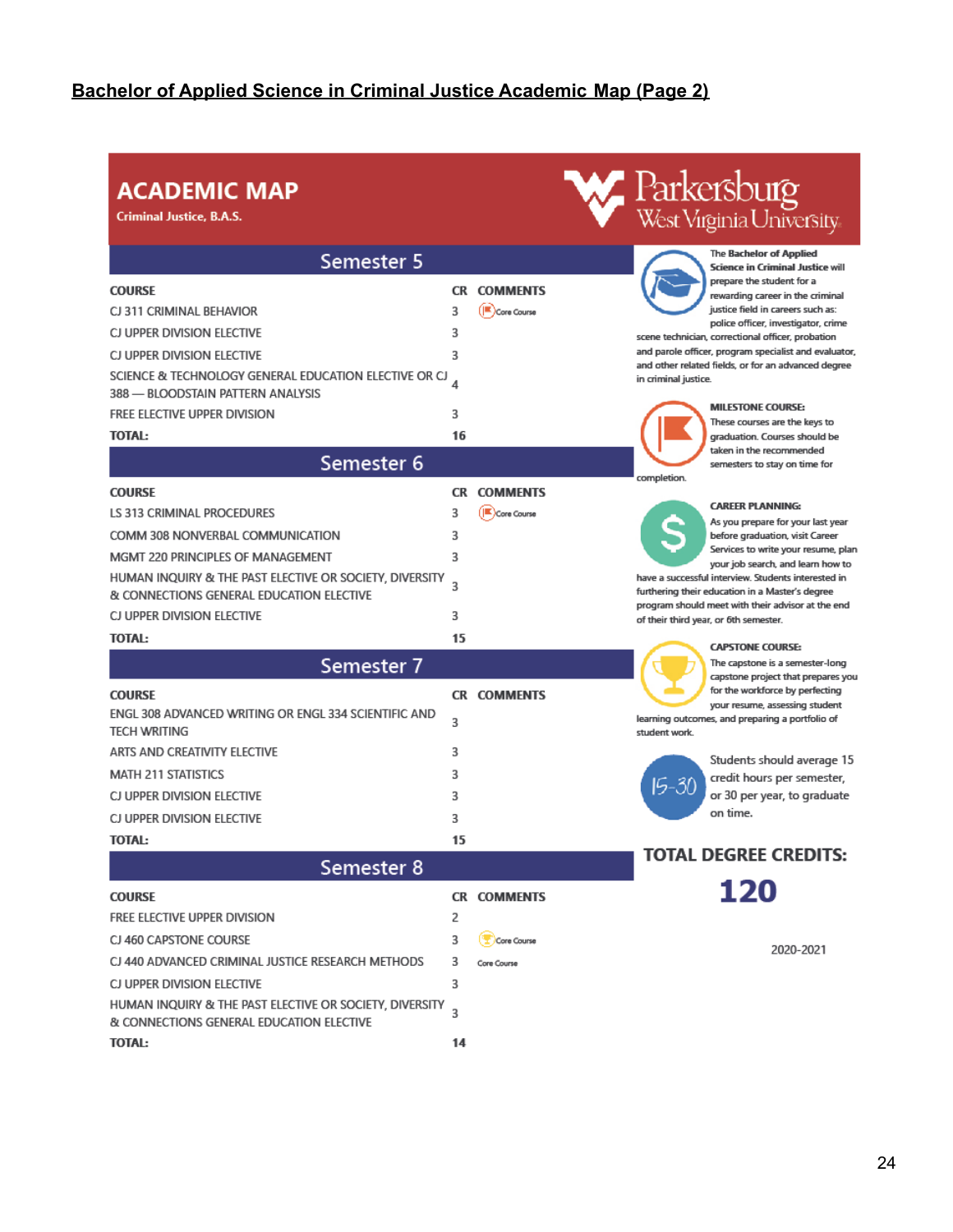## <span id="page-24-0"></span>**Academic Advising/Scheduling Worksheets**

#### <span id="page-24-1"></span>**PAC Scheduling Worksheet**

PAC advisors use the PAC Scheduling Worksheet when advising current students, particularly those who plan to take advantage of priority registration. This two-part form includes the advised schedule for the upcoming semester as well as specific directions for students on how to login and register for classes in OLSIS on their own after they have been advised and their advising pin has been released. Once a course schedule is developed and noted on the worksheet during the advising period prior to the registration period, the advisor and student sign and date the form and the white (original) copy is given to the student. The yellow copy is retained by the PAC as part of the student's electronic advising file. In the case of a pandemic, PAC advisors will email advisees a copy of the agreed upon schedule on an electronic PAC Scheduling Worksheet and the advised schedule is then retained by the PAC as part of the student's electronic advising file.

#### <span id="page-24-2"></span>**Scheduling Worksheet (blue form)**

The standard Scheduling Worksheet (1/2 page blue form) is used by faculty advisors when advising current students for the upcoming semester. This form is also used when requesting an "override". Once a student's schedule has been advised and developed, with all course override requests noted at the bottom of the form, the advisor signs the worksheet and gives it to the student. If an override request is required, the student must obtain the approval signature of the appropriate individual for the course requested and then take the form to the Center for Student Services (CSS) in order for the request to be finalized. Once the override permission has been granted and finalized by CSS, the student can then register for the classes indicated on the Scheduling Worksheet. In the case of a pandemic, the schedule may be emailed by the faculty advisor to the student rather than using the blue scheduling worksheet. During busy registration periods, PAC Advisors may also call the Center for Student Services to verbally have an override processed in lieu of the blue form.

# <span id="page-24-3"></span>**Change of Major Process**

If a student decides to change majors, the student should go to the Center for Student Services and complete a "Major Advisor Change Form." This form must be signed by the student, advisor or division chair before it is processed in the Center for Student Services.

Students should consult their academic advisor before registering for or withdrawing from classes. Students should also schedule meetings with their academic advisor several times each semester to monitor progress and plan for registration in succeeding semesters.

# <span id="page-24-4"></span>**Course Load**

#### <span id="page-24-5"></span>**The Normal Load for Full-Time Students**

A person who registers for 12 credit hours in any one semester is classified as a full-time student. In order to complete an associate degree program in two academic years or a baccalaureate degree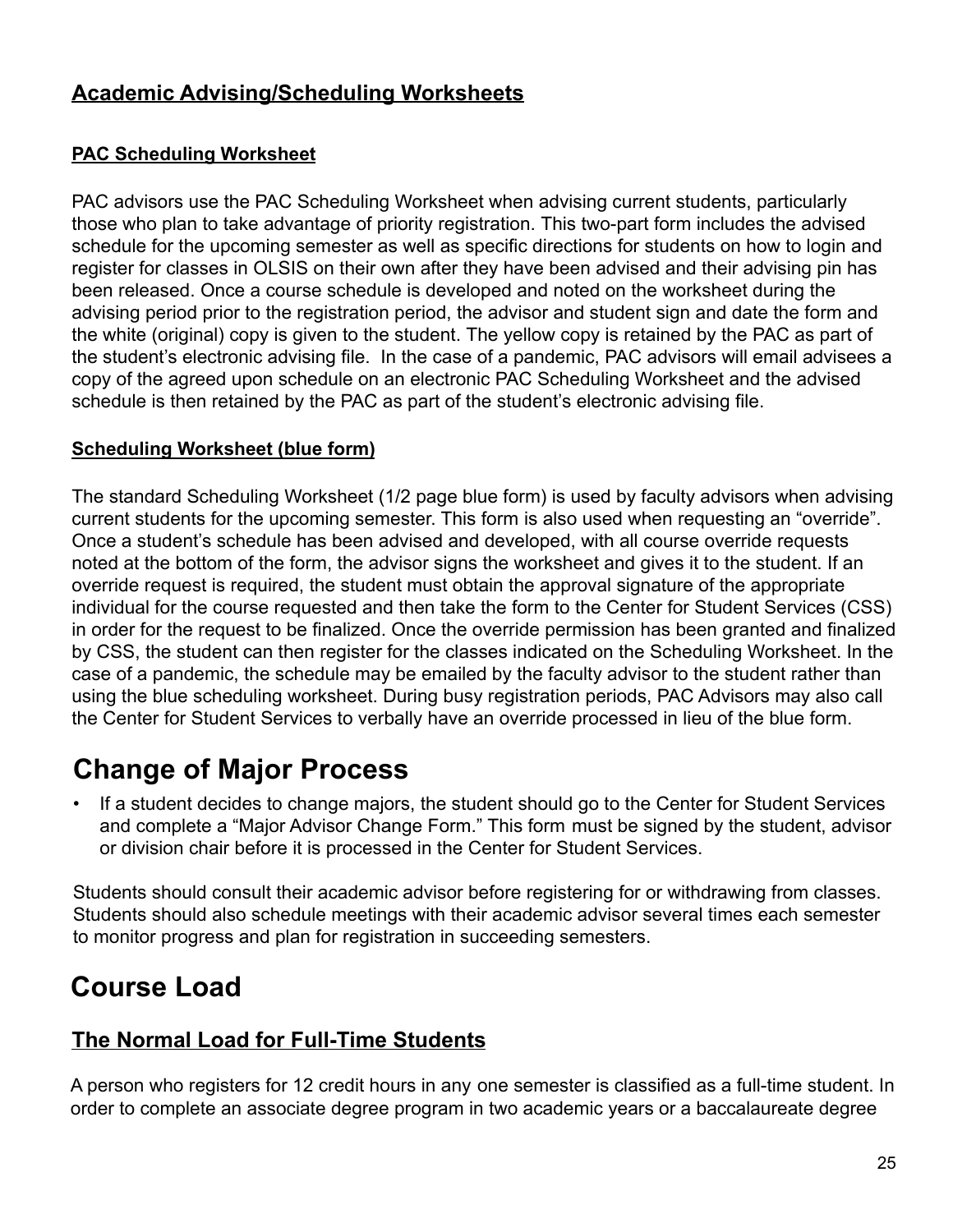program in four years, a student should plan to register for an average of 15 to 17 credit hours each semester. In many instances, registration during a summer session may be required.

If a student is a Promise or Presidential scholar, they should register for no less than 15 credit hours each semester. Promise scholars are required to complete 30 credit hours each academic year.

## <span id="page-25-0"></span>**Maximum Course Load**

Maximum course load for a full-time student is 18 credit hours during the fall and spring semester. For Summer Session, maximum course load is 12 hours. A student may consult the Financial Aid Office concerning the number of credit hours required to receive financial aid during summer months.

## <span id="page-25-1"></span>**Overload**

Students wishing to register for more than the stated maximum course loads must submit a request to the office administrator (Pat Harris) of the Office of the Provost/Executive Vice President for Academic and Student Affairs. The request must be approved by both the student's academic advisor and by the Office Administrator of the Office of the Provost/Executive Vice President for Academic and Student Affairs and then be submitted to the Center for Student Services for processing.

The following restrictions apply to requests for overload:

- No overloads will be approved unless a student has already completed a minimum of 12 semester hours of college credit.
- A student must have a cumulative grade-point average of 3.25 or higher to be approved for overload.
- No requests for an overload in excess of 21 credit hours per semester will be approved.

**Note:** Students placed on Academic Probation are held to a maximum course load of 13 credit hours in any full semester. Probationary students are held to a maximum of 7 total credit hours over the summer terms.

# <span id="page-25-2"></span>**Course Types**

WVU Parkersburg offers college credit courses through several instructional methods, including traditional classroom settings (face-to-face), hybrid, online learning and live online (virtual). Hybrid, online and live online courses are equivalent to on-campus sections of the same course in terms of objectives, competencies, content, credit, and transferability.

A student's personal learning style should be taken into consideration when assisting them in selecting their courses for registration.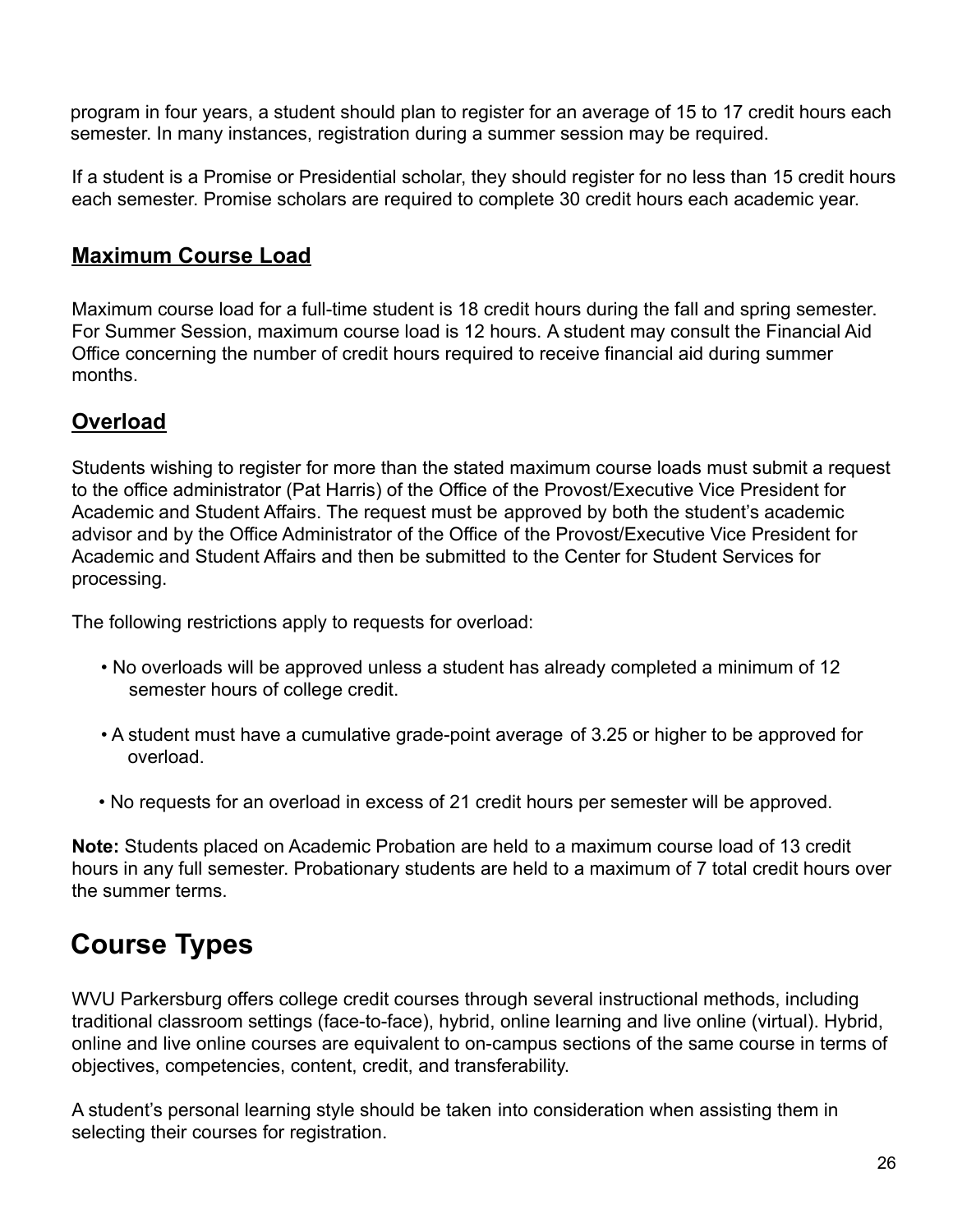| <b>COURSE</b><br><b>TYPE</b> | <b>DESCRIPTION</b>                                                                                                                                                                                                                                                                                                                                                                                                                                       |
|------------------------------|----------------------------------------------------------------------------------------------------------------------------------------------------------------------------------------------------------------------------------------------------------------------------------------------------------------------------------------------------------------------------------------------------------------------------------------------------------|
| Face-to-Face                 | Face-to-face instruction utilizes a traditional classroom model in which the<br>instructor and the students are in a place devoted to instruction, and the<br>teaching and learning take place at the same time.                                                                                                                                                                                                                                         |
| <b>Hybrid</b>                | Hybrid or blended classrooms use some version of a course management<br>system application to connect with students online. Through platforms such<br>as these, students can access videos of lectures, track assignments and<br>progress, interact with professors and peers, and review other supporting<br>materials, including PowerPoint presentations or scholarly articles.<br>A face-to-face component is also utilized in this delivery method. |
| Online                       | Online courses use remote electronic delivery for 100% of the course<br>content. No face-to-face class sessions are required during a semester.                                                                                                                                                                                                                                                                                                          |
| <b>Live Online</b>           | Classes are hybrid in nature, with mandatory class meetings delivered<br>virtually.                                                                                                                                                                                                                                                                                                                                                                      |

# <span id="page-26-0"></span>**Prerequisites and Corequisites**

In general, a student may not sign up for a higher level sequenced course without successfully completing the lower level course in the sequence. The advisor should not approve a student's registration form if he/she is attempting to take this kind of higher level course.

Students are required to have completed the required prerequisites, if any, before they can register for certain courses. Likewise, some courses require corequisites that must be registered at the same time as the course. Student inquiries regarding exceptions to course prerequisites or corequisites should be discussed with academic advisors and approved by division chairs (deans).

# <span id="page-26-1"></span>**Changes in Course Schedule**

Students may change their class schedules by accessing their OLSIS account (Online Student Information System). Registration closes prior to the first day of the semester or part of term. To add a course after the start of a semester, a student must have the instructional faculty's permission to enter a class and the permission of the Provost/Executive Vice President for Academic and Student Affairs (or at the Jackson County Center, the Dean and CEO). Course additions may only be made within the first week of class and students must report to the Business Office to complete processing of a schedule change in the case of a tuition amount change. Students should notify their academic advisor of their intent to change his or her registration to discuss anticipated outcomes.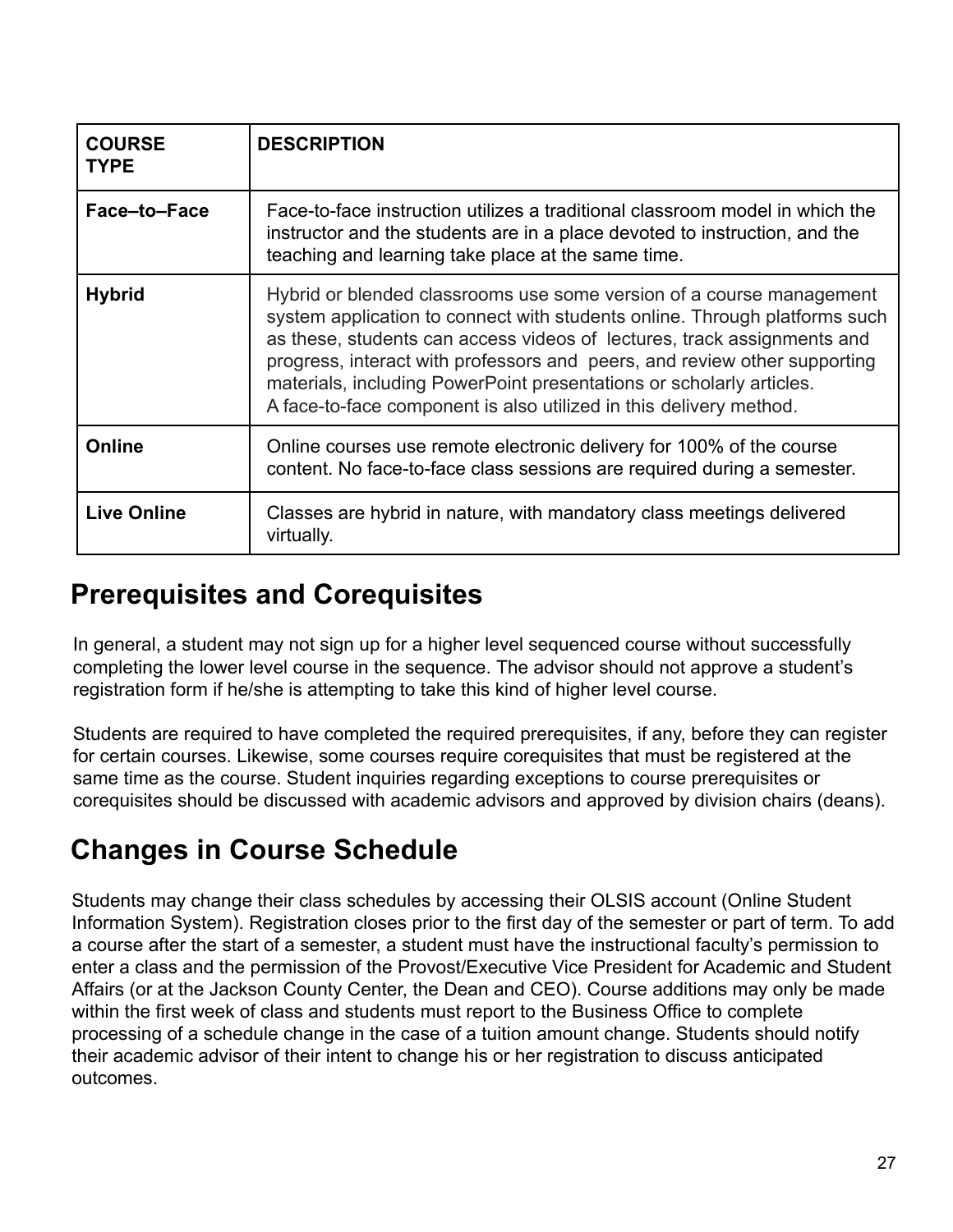#### <span id="page-27-0"></span>**Withdrawal Procedures**

Although a student may withdraw from a class or all classes, it is important the corresponding instructional faculty and the academic advisor be made aware so that they may discuss the reason for withdrawal and possible options. It is important to remember that withdrawal from any course may have financial ramifications.

Following are the procedures for a student withdrawing from a class or classes:

- For each semester, **once classes begin**, students must complete an online withdrawal request before they may withdraw from any class. Students MUST initiate this process by logging into the online Withdrawal Request System and starting the form located at https://my.wvup.edu/Withdraw\_Requests/CreateRequest
- Students are then responsible for contacting their assigned advisor to schedule a meeting to discuss their desire to withdraw from a class or classes.
- During a meeting with their advisor, the student and advisor will access the system at https://my.wvup.edu/withdraw\_requests (staff and faculty will use their WVUP Network Credentials to sign into the system).
- The advisor section in the digital system will include the same series of questions that had been initially asked on the former paper form.
- Once the form is complete, the system will notify the next department in the approval process

Some important things to note regarding withdrawals:

- A grade of "W" will be recorded on the student's transcript after the first week of class.
- There are no refunds for partial withdrawals (withdrawal from one or more but not all classes).
- Complete withdrawals (withdrawal from all classes) may be eligible for partial tuition reimbursement.
- If a student falls below full time (12 hours), this may affect financial aid eligibility and dependent insurance coverage. Advisees should check with the West Virginia State Department of Insurance or their parents' insurance carrier. This means a bill may be due immediately.
- The withdrawal process must be completed before the established deadline in the academic calendar.
- The withdrawal will not be official until approval is received from all offices.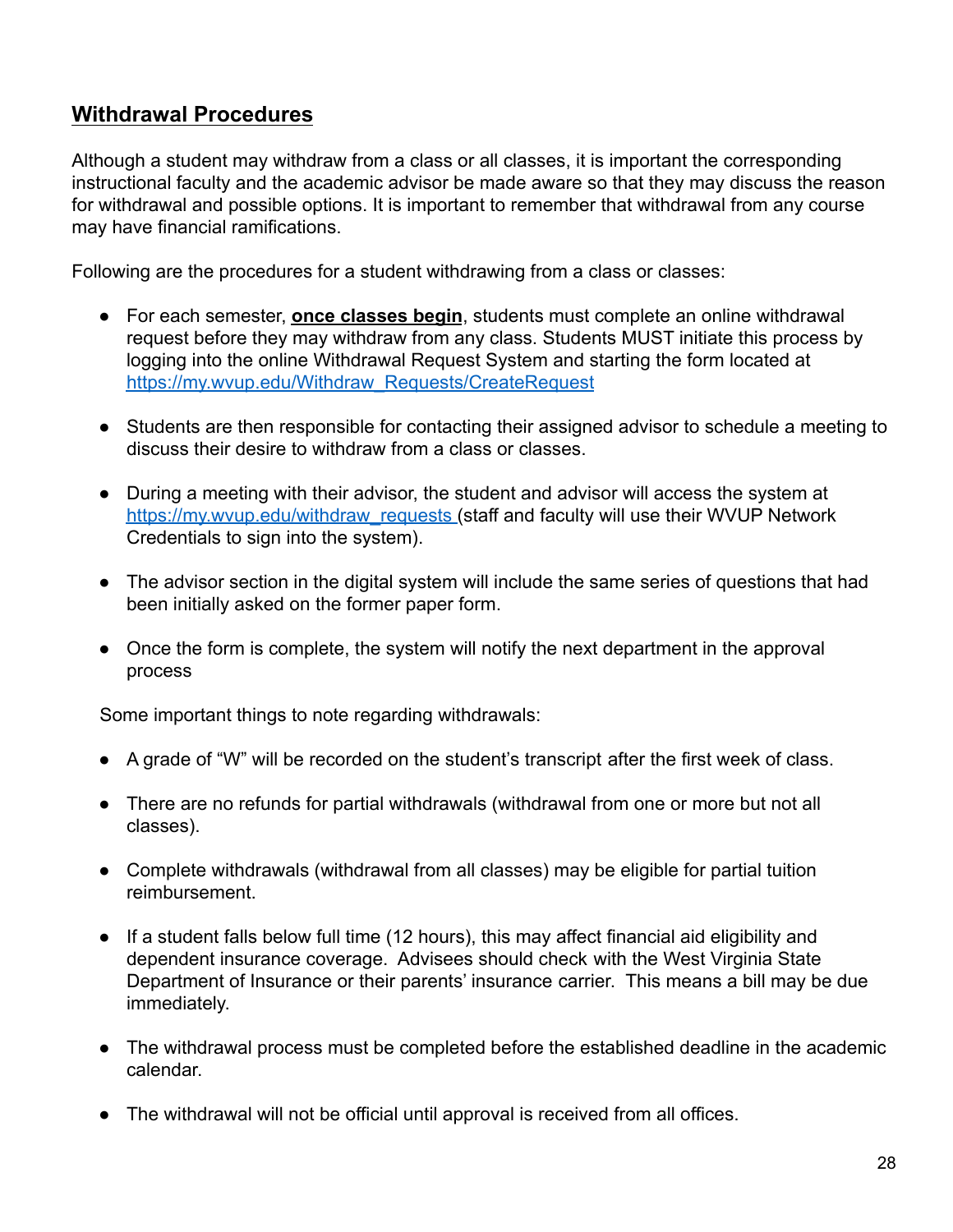## <span id="page-28-0"></span>**Failure to Withdraw**

If a student is registered for classes and decides to withdraw, failure to follow the formal withdrawal policy (utilizing the online Withdrawal Request System and following all directions) may lead to grades of "F or FIW (Failure to Withdraw)" for a final grade in all courses for which the student is registered but did not complete.

# <span id="page-28-1"></span>**Grade Changes**

Grade change forms are currently only available from a staff member of the Center for Student Services. The grade change form requires the instructor to include a rationale for the grade change. The instructor's signature and division chair's signature are required. The typical time frame for submitting grade change requests is 30 days from the issuance of the original grade (unless otherwise noted within the incomplete grade form contract). Grade Change requests past the 30-day window may also require approval from the Provost/Executive Vice President for Academic and Student Affairs.

# <span id="page-28-2"></span>**Incomplete Grades**

Incomplete is a temporary grade, given only when students have completed most of a course but are unable to conclude it because of illness or some other circumstance beyond normal control. Incompletes are not granted routinely but are based on significant work having been completed, valid reasons, and at the discretion of the instructor. Incomplete grades ("I") are indicated on the final grade roster like all other grades. If all work is not completed within six weeks of the end of the semester, the "I" will become a grade of "F". Incomplete grades are not assigned quality points, and the semester hours for incomplete courses are not counted as hours attempted. Students receiving a grade of "I" will not be eligible for the Dean's or President's List that semester.

# <span id="page-28-3"></span>**Major/Advisor/Catalog Updates**

A student's official major, advisor and catalog year is available via OLSIS or MyDegree. When advising students, please verify with the student the information in OLSIS and/or MyDegree is accurate. If there has been a change, or the student wishes to add a secondary major, please assist the student in completing the major/advisor/catalog update form. This form must be signed by the student, advisor or division chair before it is processed in the Center for Student Services.

# <span id="page-28-4"></span>**Substitution/Waiver Form**

Substitution/waiver forms initiated by an advisor and student must first be approved by the division chair (dean) of each course as well as the Provost/Executive Vice President for Academic and Student Affairs. Records office staff within the Center for Student Services will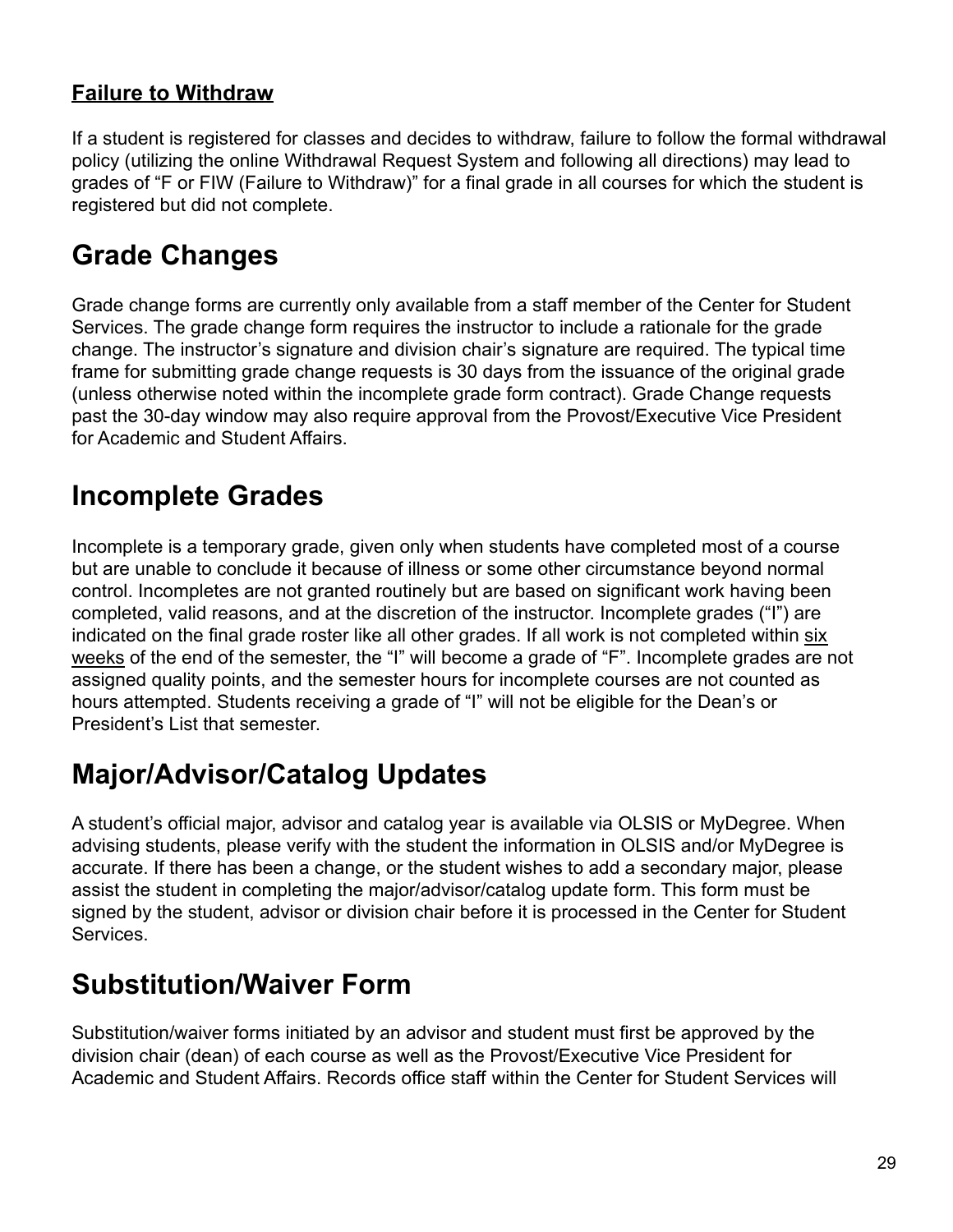file copies of the substitution/waiver forms. Advisors are encouraged to complete and submit the form at the time this possibility is discussed with the student. This ensures the paperwork is processed, is on file, and recorded in MyDegree prior to graduation.

# <span id="page-29-0"></span>**Evaluation of Transfer Credit**

Questions about the number of hours or specific equivalencies for transfer students can be directed to the Records Office in the Center for Student Services. If an advisor has an upcoming advising appointment with a transfer student and is unable to view the transfer credits in OLSIS, contact a Records Office staff member in the Center for Student Services for assistance. They will attempt to have the evaluation completed prior to the upcoming advising appointment.

# <span id="page-29-1"></span>**Academic Success and Support**

# <span id="page-29-2"></span>**Academic Standing**

Clearly students don't enter college with an educational plan that includes being placed on academic probation. Unfortunately it happens frequently. Students can repair their academic situation, become successful, and persist to graduation through academic advising, encouragement and support.

Although students are responsible for their own behavior, we can assist those who struggle by guiding them to resources that will help them be successful in their courses. While it is impossible to identify the multi-faceted issues that interfere with student success, there are some universal complications that have been identified as common to students, especially the academically underprepared. These include lack of a positive role model, minimal problem solving skills, and not having someone who cares about their ability to be an effective college student. If appropriate, consider referring struggling students to Counseling Services

## <span id="page-29-3"></span>**Good Academic Standing**

To be in good academic standing, a student must maintain a minimum 2.0 cumulative grade-point average for all work undertaken (or have a 67% completion rate of attempted hours to satisfy financial aid requirements).

• **Early College Students.** Early College students must maintain a grade point average greater than 2.0 to continue in the program.

#### <span id="page-29-4"></span>**Academic Watch**

Any student who, at the end of a grading period, has not maintained a 2.0 cumulative grade-point average shall be placed on Academic Watch. This serves as a written notice to students that timely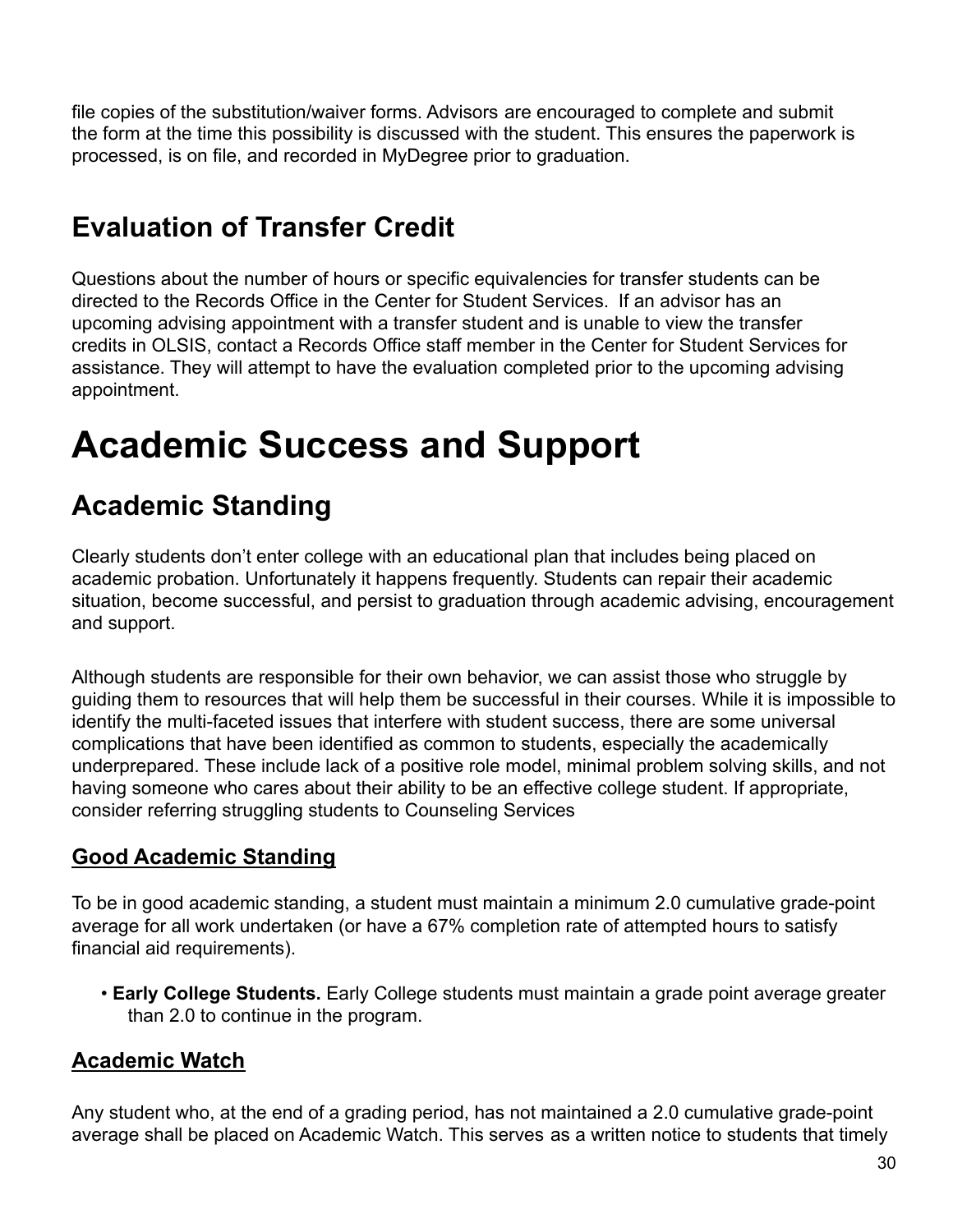completion of their intended degree path may be in jeopardy and continued lack of improvement may lead to Academic Probation.

## <span id="page-30-0"></span>**Academic Probation**

Any student who has not maintained a 2.0 cumulative grade-point average after being placed on Academic Watch shall be placed on Academic Probation.

- Early College students who have a GPA below a 2.0 will not be allowed to continue, or return, to the program.
- Any student on Academic Probation may register for no more than 13 credit hours during a full Fall or Spring semester. Probationary students may register for no more than 7 credit hours during the summer session.
- Any student on Academic Probation may not participate in the activities and events of any WVU Parkersburg Club or Organization.
- A student on academic probation shall be returned to Good Academic Standing at any time that the cumulative grade-point average reaches 2.0 or higher.

#### <span id="page-30-1"></span>**Academic Suspension**

Any probationary student who, upon completing one additional semester after being placed on Academic Probation, fails to maintain a minimum 2.0 grade point during that semester shall be placed on Academic Suspension. A suspended student will be dropped from all registered courses.

- **First Suspension.** A student's first Academic Suspension shall be in effect for one full semester (not including summer sessions.) At the end of one semester's suspension, the student may be reinstated on Academic Probation. All circumstances and conditions relating to Academic Probation shall apply.
- **Second Suspension.** After returning to Academic Probation, a student who completes an additional semester and fails to achieve a minimum grade-point average of 2.0 during that semester is placed on Second Academic Suspension. Second Academic Suspension shall be for a minimum of two consecutive semesters (not including Summer sessions). At the end of two semesters' suspension, the student may be reinstated on Academic Probation. All circumstances and conditions relating to Academic Probation shall apply.
- **Third Suspension.** After return to Academic Probation, a student who completes an additional semester and fails to achieve a minimum grade-point average of 2.0 during that semester shall be placed on Third Academic Suspension. Third Academic Suspension shall be for a minimum of eight (8) consecutive full semesters (not including Summer sessions).

#### <span id="page-30-2"></span>**Appeal of Academic Suspension**

Any student who is placed on First or Second Academic Suspension may request to appeal this decision. Requests for appeals must be made to the Provost/Executive Vice President for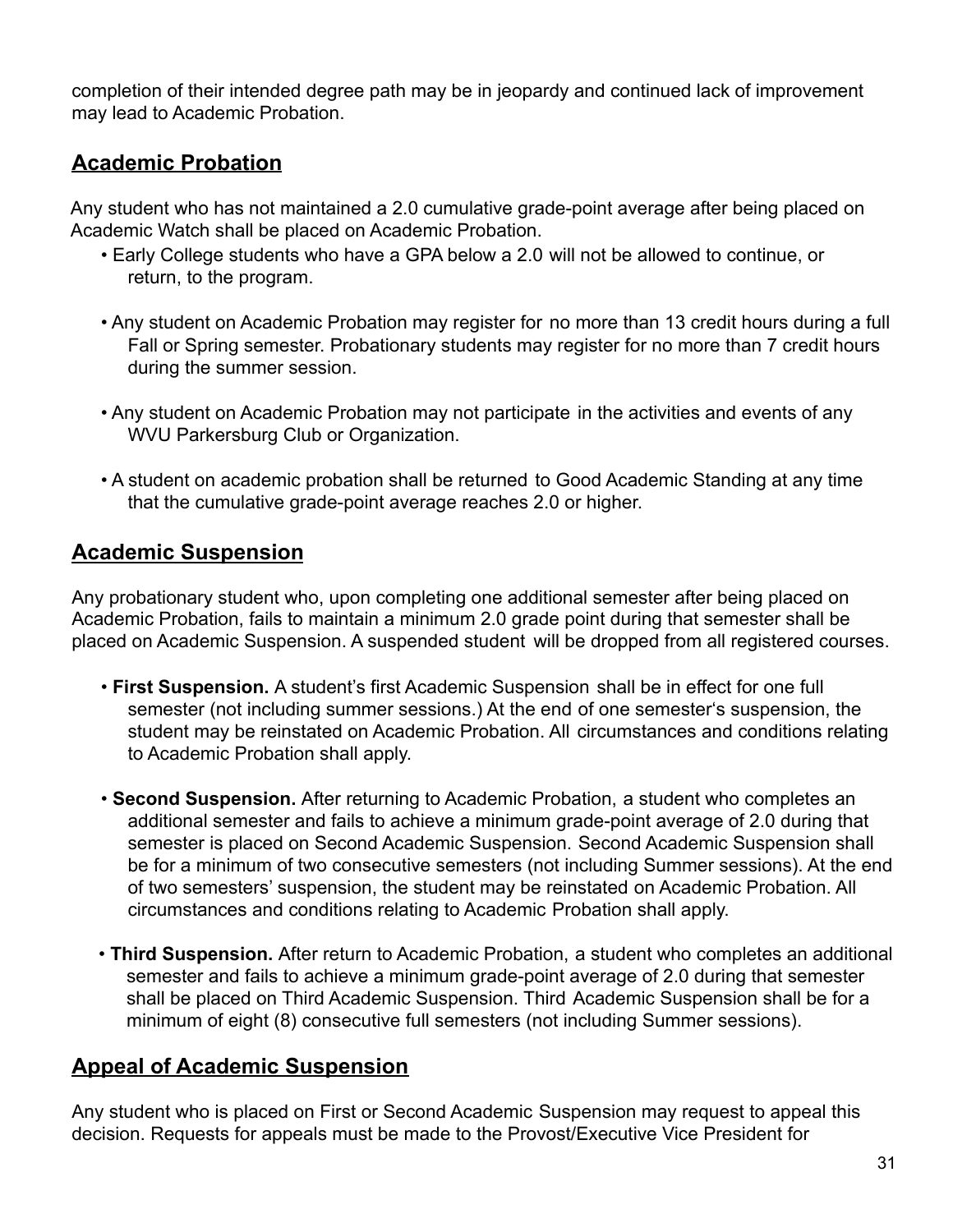Academic and Student Affairs for reinstatement. The course schedule will be deleted for any suspended student.

The appeal may be denied or approved with multiple requirements: (a) uphold the suspension, (b) reinstate the student on academic probation, or (c) reinstate the student on academic probation with specific stipulations such as (but not limited to) establishing a maximum course load, mandating that specific courses be repeated, requiring specified counseling and/or career counseling or requiring specified testing or other academic procedures deemed necessary.

# <span id="page-31-0"></span>**Mid-Term Grades (D/F Repeat Rule)**

All students will be assigned a grade at mid-term. Students may view their mid-term grades in their OLSIS accounts. The mid-term grade is issued for the purpose of communicating to the student his or her status in a course and to encourage steps to improve performance during the second half of the semester. Mid-term grades are not part of a student's transcript and are not computed in grade-point averages.

Below is a letter a student will receive when he or she receives a midterm grade of "D" or "F" in one or more courses in the semester. These letters will be automatically generated and electronically sent.

#### Dear Student,

You are receiving this letter because you have earned a midterm grade of "D" or "F" in one or more courses this semester. It is important for you to know that poor grades will interfere with you achieving your academic goals and could impact your financial aid eligibility.

The college offers a variety of services to support your effort, including tutoring, counseling, and advising. We are here to help you be successful as you pursue your education. Below are a variety of ways we wish to help you in, including the contact information for each:

- Course Instructors:
	- Call the number on your course outline and make an appointment.
	- Use references and resources that are included in your textbook
- Academic advisors
	- Go to your OLSIS account to find their name and telephone number and call to make an appointment to meet with them.
- **Tutoring** 
	- Tutoring Center in Room 1123, call 304.424.8295;
	- $\circ$  For the Jackson County Center, call 304.372.6992 and they will help you make an appointment with a tutor.
- Center for Student Support Service in Room 1019, call 304.424.8378
- Student Mental Health & Accessibility (Disability) Counseling
- The Veterans Resource Center
	- Room 1532, call 304.424.8337

If you need additional assistance, or just don't know where to start, contact one of the Professional Advisors from the PAC, located in the Success Epicenter (Room 1332) for information. We hope you will take advantage of the resources and help available at WVU Parkersburg.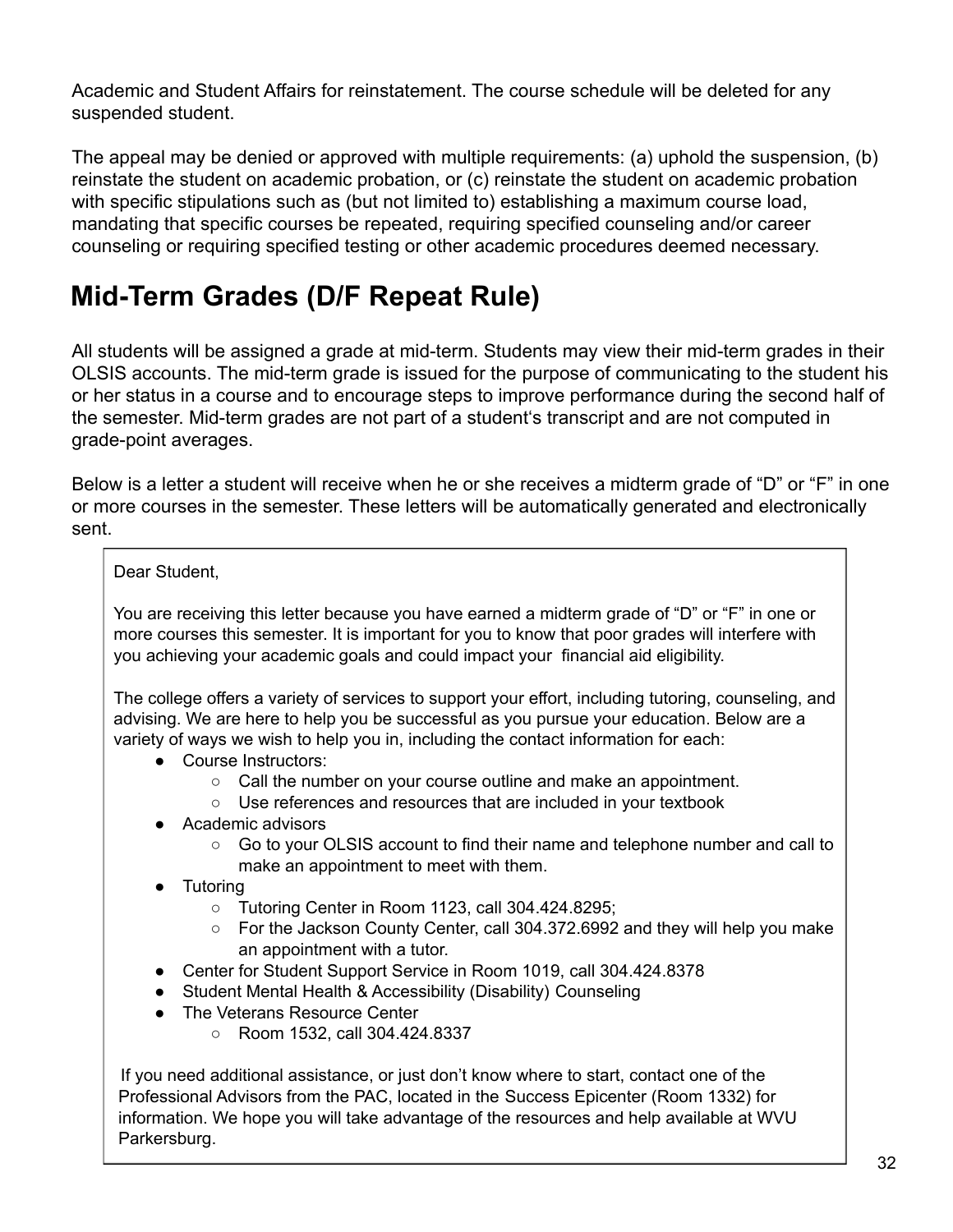# <span id="page-32-0"></span>**Repeating classes (D/F Repeat Rule)**

Students who receive a final grade of "D" or "F" in any course completed at WVU Parkersburg may repeat that course and have the original grade of "D" or "F" replaced by the later grade earned, under the following conditions and restrictions:

- Only courses with a final grade of "D" or "F" (or "FIW") are covered under this policy.
- The course to be repeated must have originally been completed within the first 60 semester hours of college courses that the student attempted.
- Repetition of the course must occur before the student earns a bachelor's degree.
- The original grade will not be removed from the student's transcript. It will, however, not be counted in computing grade-point average or total hours of credit earned.
- If repeating the course does not yield a satisfactory grade, the course may be repeated a second time; however, all grades earned in the course, except the initial grade that has been slashed and disregarded, shall be counted in computing grade-point average.
- Any course that is repeated when the original grade was not a "D" or "F" or when the original grade was not earned during the student's first 60 hours of college credit will be averaged with the initial grade for purposes of computing grade-point average.
- The student must indicate on the registration form in OLSIS that a course is being repeated under this policy.
- Specific programs may require that course credit completed at this college, or transferred from another college, with an original grade of "D" must be repeated.

When advising returning students to repeat former courses in which grades of D or F were earned, keep in mind the course to be repeated will still be calculated in a student's completion rate, potentially impacting their satisfactory academic progress (SAP). In these cases, it is wise to seek advice from a financial aid officer.

# <span id="page-32-1"></span>**Grade Forgiveness**

Students may request the forgiveness of "D" and "F" grades previously earned if they wish to do so. Forgiveness is not automatic but must be initiated by the student and their academic advisor. Once the *Grade Forgiveness Form* is completed, the request should be submitted to the Center for Student Services. Grades that are forgiven are not removed from the student's transcript but are marked to indicate that they are not being counted in tabulating either the student's total credit hours completed or grade-point average. Grade forgiveness may be requested no more than two times.

The following conditions apply in all cases of grade forgiveness requests: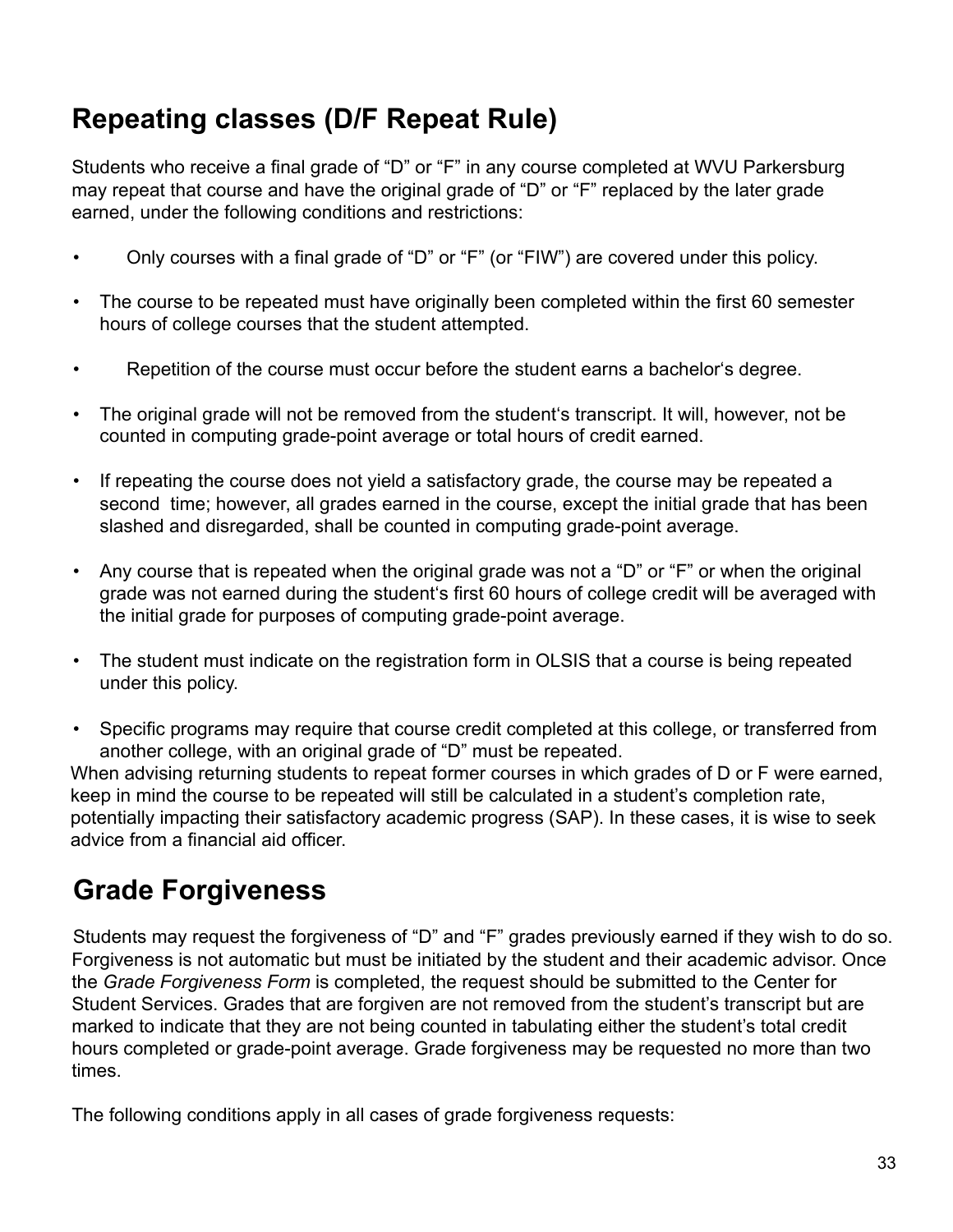- Any grade to be forgiven must have been earned at least four years prior to the date of requesting forgiveness.
- The student requesting grade forgiveness must not have been enrolled in any college on a full time basis during any semester or summer session for four years immediately prior to the request for grade forgiveness.
- The student's request for grade forgiveness should be made his or her first semester after returning to college.
- Grade forgiveness should not be granted if the student can exercise the D/F Repeat Rule; that is, the student should demonstrate that a change in program or degree objective has rendered repeating a former grade impractical.
- In all instances of grade forgiveness, students are notified that other colleges or universities may have policies that do not allow the forgiveness of grades.
- Grades which were used in meeting graduation requirements for a degree or certificate that have already been awarded may not subsequently be forgiven.

Grade forgiveness requests will be reviewed after grades are reported for the semester of the request following the end of the withdrawal period for the current semester.

# <span id="page-33-0"></span>**Early Alert**

The Academic Early Alert (AEA) process is critical for student retention efforts. Retention research consistently demonstrates the critical role of early intervention for identifying students who are not performing well academically, then connecting these students with the appropriate student support services. It is crucial that Early Alerts be reported appropriately and in a timely manner to insure the potential for effective student intervention. Please report appropriate academic, and/or behavioral problems in these Early Alerts. NOTE: Anyone can submit an alert for a student including faculty, advisors, or staff. The success of our students is everyone's responsibility.

Once you have submitted an Early Alert, reports of academic and behavioral problems will be automatically generated and submitted to the parties you identify in the alert. An automated notification will be sent to the respective student indicating an Early Alert has been submitted on their behalf. The Early Alert Specialist from the Success Epicenter will then contact the student and follow up with appropriate intervention services or referrals. Please note that some intervention services may be confidential or protected under the Family Educational Rights and Privacy Act, 1974, as amended, and as such, cannot be revealed to the faculty.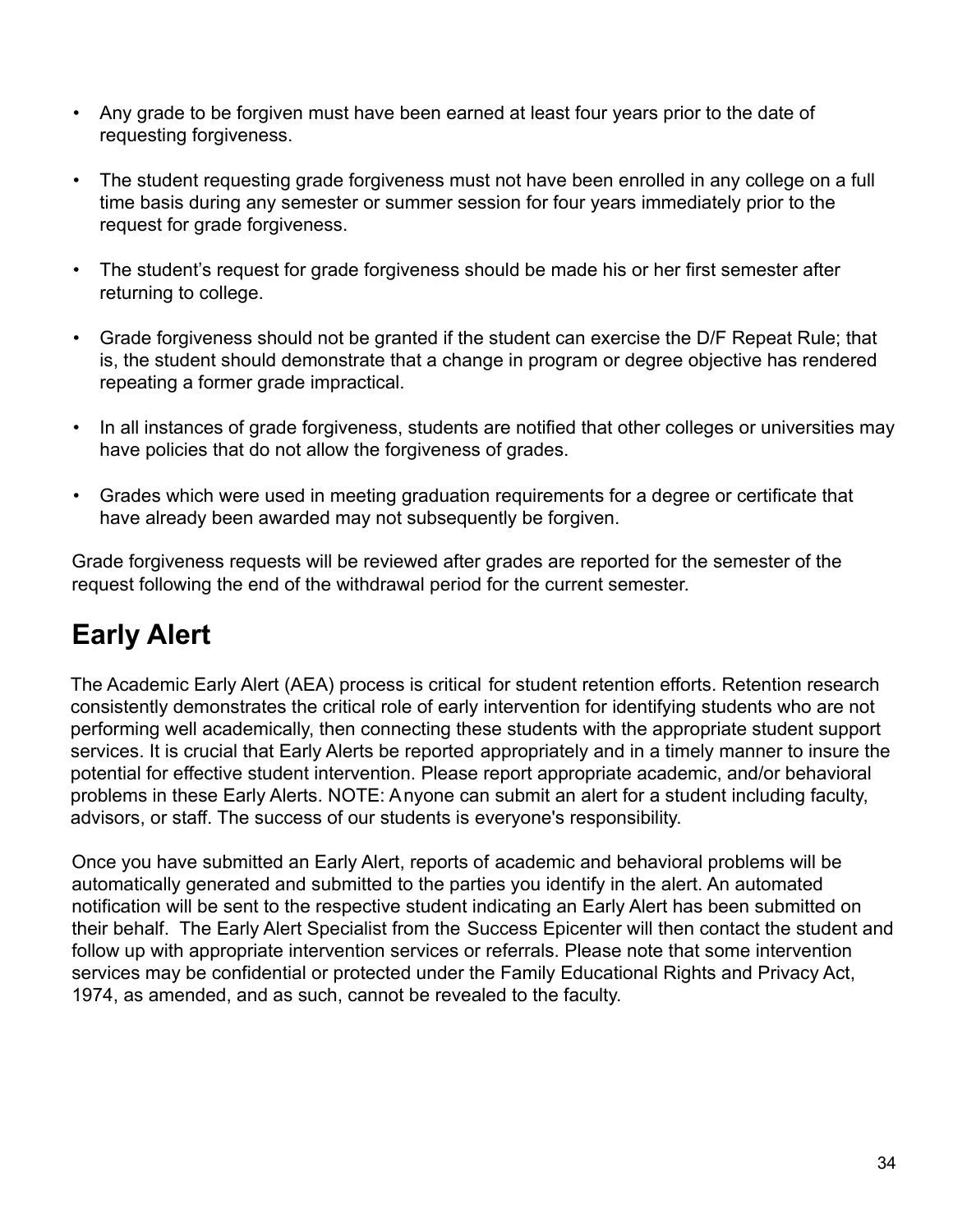To utilize the Early Alert system, follow these instructions:

Go to <https://hr.wvup.edu/prod/home/login.php>. From this link, you will be required to log into the system using your WVUP login credentials.

At the Main Menu, hover over "Student Early Alert System". Then select "Create Alert" from the drop-down menu.

# <span id="page-34-0"></span>**Ascend – Accelerating Student Completion, Encouraging New Dreams**

WVU Parkersburg's Accelerating Student Completion: Encouraging New Dreams (Ascend) is a program created to help more students earn certificates and associate degrees within three years. Funded by a grant from Arnold Ventures, Ascend replicates the ASAP program at CUNY colleges whose students doubled their graduation rates by providing a range of financial, academic, and personal support. This support includes comprehensive and academic advising, career counseling, tutoring, waivers for tuition and mandatory fees, gift cards for groceries and/or gas, and additional financial assistance to defray the cost of textbooks.

Ascend also offers special class scheduling options to ensure that Ascend students get the classes they need, are in classes with other Ascend students, and attend classes in convenient blocks of time to accommodate their work schedules. As students approach graduation, they will receive additional assistance to help them transfer to a bachelor's degree program, another 4-year college, or transition into the workforce, depending on their goals.

# <span id="page-34-1"></span>**Financial Aid**

Students interested in federal, state & local financial aid must complete the Free Application for Federal Student Aid (FAFSA) online at https://studentaid.gov/h/apply-for-aid/fafsa or by downloading the MyStudentAid mobile app at https://studentaid.gov/mystudentaid-mobile-app Completion of the FAFSA is such an important part of paying for college that we ask any student who has not already done so to complete the FAFSA while they are here to register for classes. The FAFSA should be completed no later than March 1 of each year to ensure consideration for all available types of federal and state financial aid. The FAFSA is available October 1 each year, almost a full year before the fall semester begins, and early completion is encouraged. However, students may apply thereafter through the next academic year. Students who do not qualify for federal financial aid must have a plan to pay their tuition and fees. Payment plans are available. Students needing a payment plan are encouraged to visit the Business Office to ask about payment terms and payment plans.

Students must be fully admitted to West Virginia University at Parkersburg before they are eligible to receive any financial aid. This means that all transcripts from high school and other colleges attended must be provided. A student may take classes for one semester while trying to gain full admission status. However, the student must be fully admitted during the term in order to receive any financial aid distributions.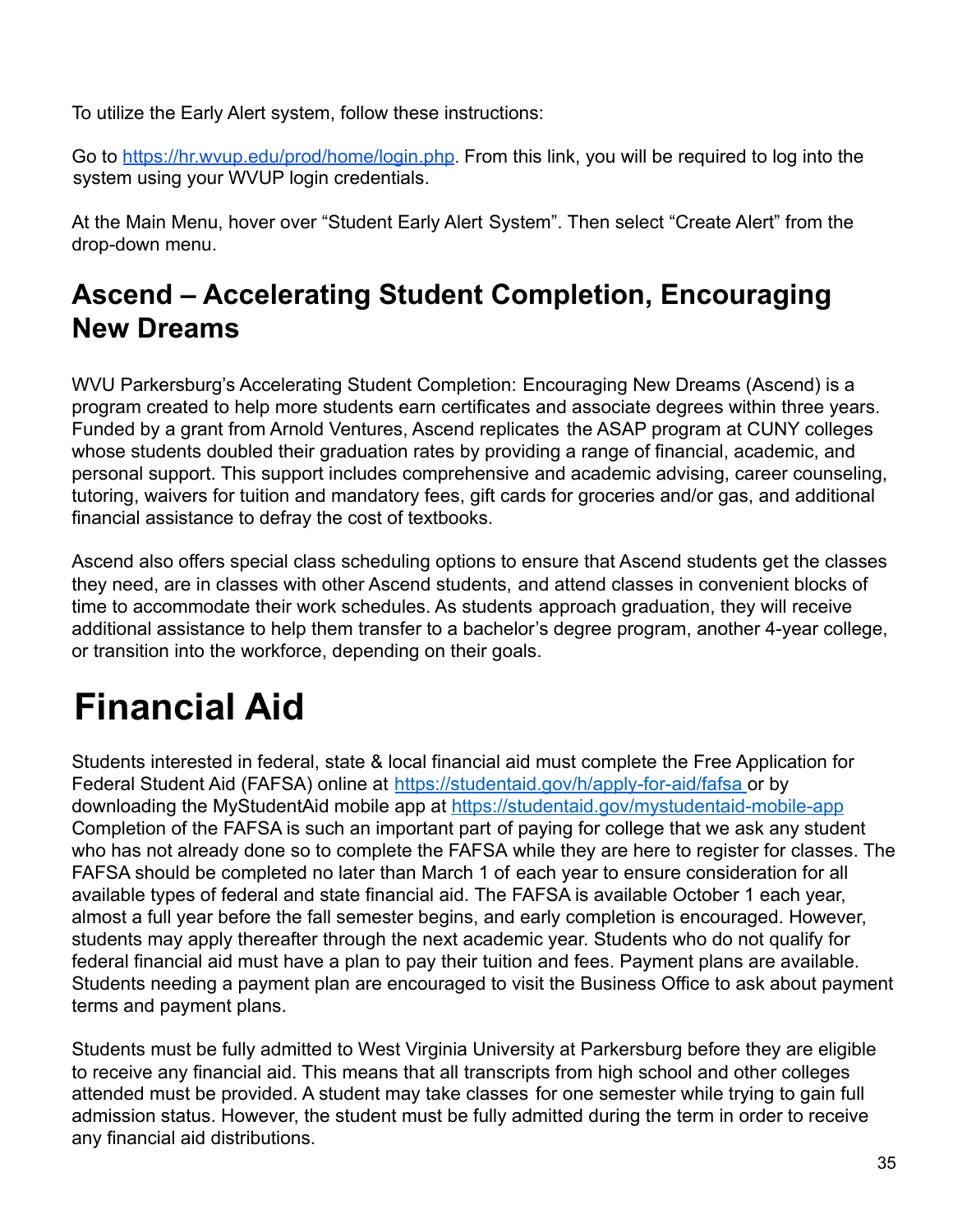Students do not have to be registered full-time to receive financial aid. Each type of financial aid has different credit hour requirements. Most types do not require full-time status.

Most WVU at Parkersburg students are eligible for some type(s) of financial aid. These include, but are not limited to: Federal Pell Grant, Federal Supplemental Educational Opportunity Grant (SEOG), Federal Direct loans, Federal College Work Study, Higher Education Assistance for part time students (HEAPS), the West Virginia Higher Education Grant Program, and scholarships, including both institutional and third party. For more information on West Virginia's state financial aid programs, students can visit

https://secure.cfwv.com/Financial Aid Planning/Financial Aid 101/ default.aspx.

Priority Financial Aid Deadlines will be defined as a published date each year. If a student has completed all outstanding financial aid filing requirements and is deemed eligible by the WVU Parkersburg Financial Aid Office on or prior to the published date, the college will not deregister said student for non-payment for the semester in question. All deadlines are published online at <https://www.wvup.edu/future-students/costs-scholarships-financial-aid/>

Students who have not completed the financial aid process prior to the published payment deadline must pay their bill in full, enter into a payment plan agreement with the Business Office, or have a verified third-party payer to prevent deregistration for nonpayment.

A student's failure to attend college courses may result in being removed from class, resulting in less financial aid and potential future ineligibility for financial aid.

When a student withdraws from school before completing the period of enrollment, federal regulations require that WVU at Parkersburg determine whether any of the student's financial aid must be repaid to the various federal financial aid programs. It will be the student's responsibility to repay unearned financial aid distributions. Attendance will be evaluated for students that earn a 0.00 GPA for a semester. If a student stops attending classes early that is considered an unofficial withdrawal, and the Financial Aid Office is required to determine if the student owes back any or all of the financial aid paid to them based on their attendance.

Students who are eligible to receive financial aid at WVU Parkersburg must remain in good academic standing and otherwise meet the required Standards of Satisfactory Progress. A copy of these standards is available online at

[https://www.wvup.edu/future-students/costs-scholarships-financial-aid/general-financial-aid-informat](https://www.wvup.edu/future-students/costs-scholarships-financial-aid/general-financial-aid-information/#psap) [ion/#psap](https://www.wvup.edu/future-students/costs-scholarships-financial-aid/general-financial-aid-information/#psap), and in the WVU Parkersburg Answer Book, VI-10A *Standards of Satisfactory Academic Progress for Financial Aid Applicants*. A review of each student's academic progress will be made prior to each semester and/or upon the initial processing of the student's FAFSA.

# <span id="page-35-0"></span>**Satisfactory Academic Progress**

In order to continue to qualify for financial aid, students receiving financial aid from WVU Parkersburg must remain in good academic standing and make satisfactory progress toward the completion of their academic degree. This policy applies to all students who receive assistance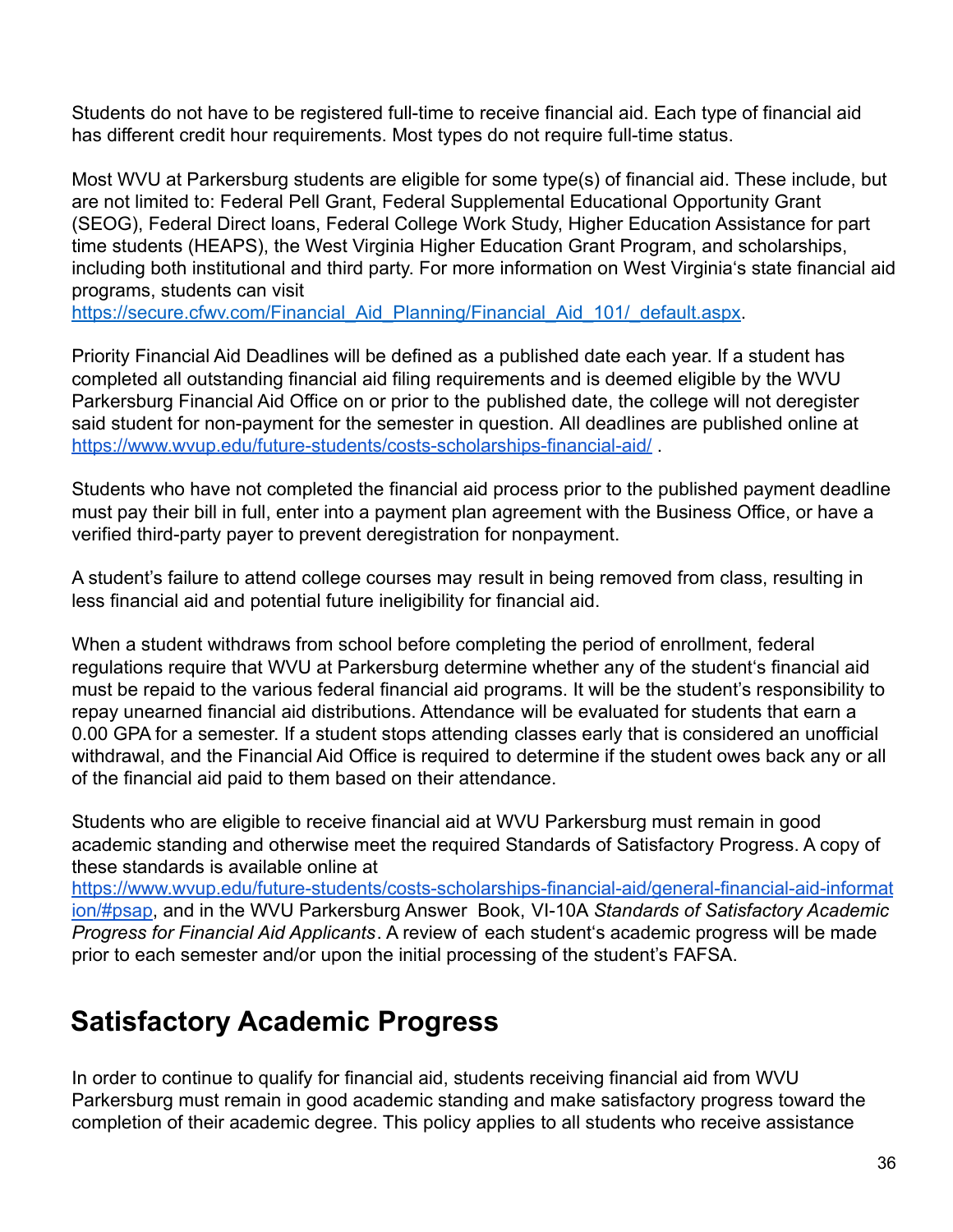from any federal or state financial aid program, as well as any programs administered by the college that require determination of academic progress for eligibility. The federal government defines Satisfactory Academic Progress as maintaining a minimum quantitative (hours attempted and completion rate) and qualitative (grade point average) standards. WVU Parkersburg's specific standards are as follows:

- Grade Point Average: All students receiving financial aid must maintain a minimum of a 2.0 grade point average on a 4.0 scale
- Completion Rate: All students receiving financial aid must maintain a minimum 67% completion rate. This means a student must complete at least 67% of all attempted courses. Grades that will be counted towards attempted hours include F, W, FIW, I, and R. Any previous courses attempted at WVU Parkersburg or other institutions will be included when calculating this rate.
- Maximum Time Frame for Completion: Students are also limited to the total number of credit hours for which they can receive financial aid. In order to meet the requirements of Satisfactory Academic Progress, a student must complete their degree within 150% of the timeframe to get their degree. The following standards apply:

**Eligible Certificates (CERT):** Students are expected to complete their program within 45 attempted credit hours.

**Two-year Degrees: (AAS, AA, or AS):** Students are expected to complete their program within 90 attempted credit hours.

**Four-Year Degrees (Bachelor's level):** Students are expected to complete their program within attempted 180 credit hours.

**Note: When it becomes mathematically impossible for a student to meet any of the three requirements listed above, the student will be ineligible to receive any future federal or state financial aid.**

# <span id="page-36-0"></span>**Special Circumstances that Impact Financial Need**

If there is a change in a family's financial situation because of death, divorce, job loss, or other special circumstances, please contact the Financial Aid Office in the Center for Student Services.

If students have specific questions regarding their financial aid, please refer them to the Center for Student Services. They can also contact the office by calling (304) 424-8310 or emailing finaid@wvup.edu.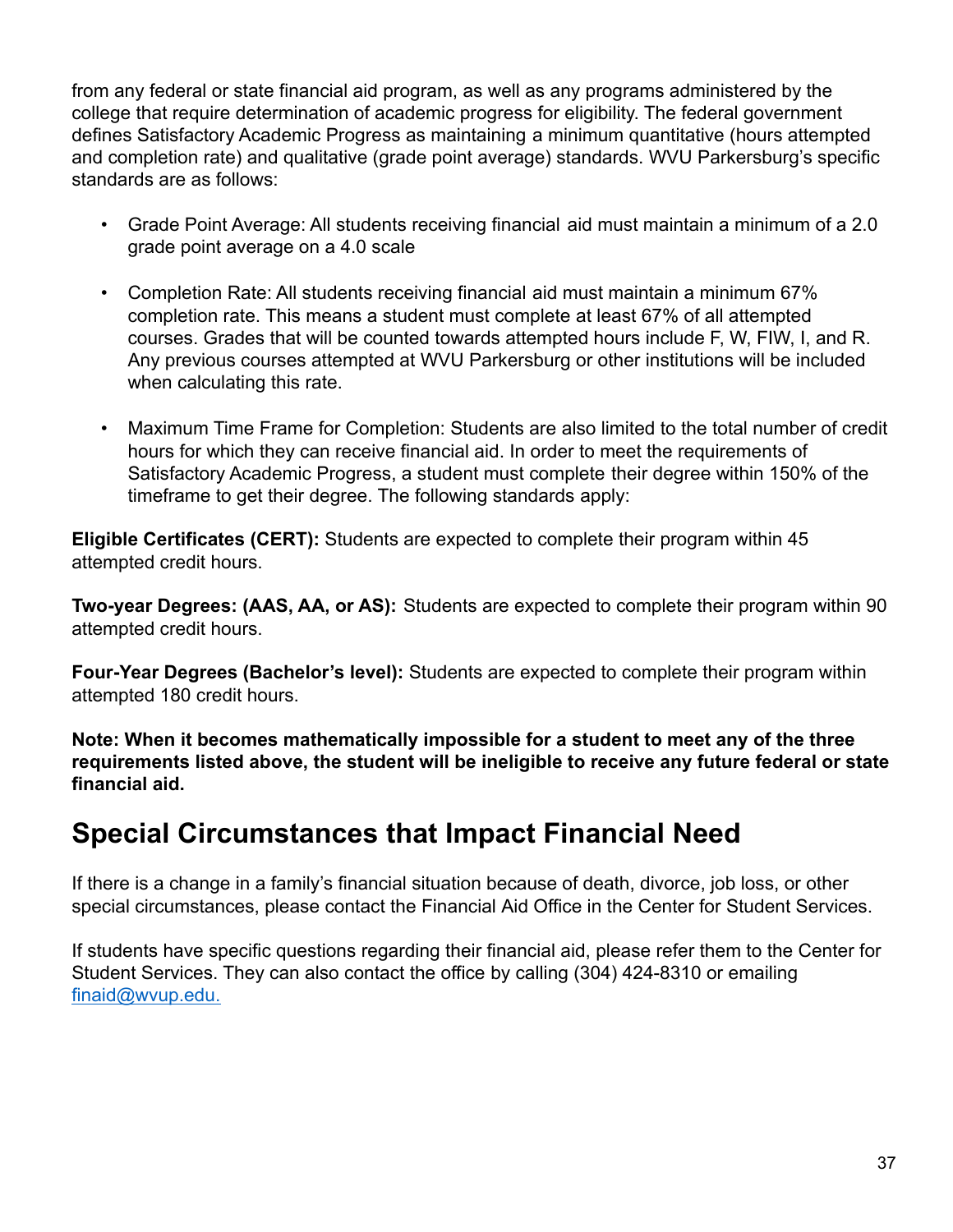# <span id="page-37-0"></span>**Student Financial Aid Checklist:**

- \_\_\_ 1. Tuition due dates are firm. Tuition must be paid or a payment arrangement made on or before the published payment deadline, at least one week before the first day of class for any semester. Students who do not pay or set up a payment plan will be administratively withdrawn from their classes for that respective term.
- 2. Financial aid will not pay for courses that are not part of the program curriculum.
- \_\_\_ 3. Payments can be made online through the web site or OLSIS.
- 4. All refunds are processed through BankMobile.
- \_\_\_ 5. There is a secure drop box outside the Business Office for after-hours payments.
- \_\_\_ 6. If you receive any form of federal financial aid (Pell, SEOG, loans) and you withdraw during the semester for any reason, a portion of your aid can be recalled by the government. The amount recalled is dependent on how much of the semester has been completed.
- \_\_\_ 7. Any unpaid accounts will be turned over to a collection agency.
- \_\_\_ 8. Refunds for tuition are only granted on complete withdrawal from all courses, and/or courses that have not yet begun.
- \_\_\_ 9. You cannot register for any course if you have an unpaid balance of any kind (tuition, library fines, parking tickets, etc.).
- 10. An appeal process is available for circumstances beyond the student's control. This does not apply to recalled federal financial aid.

# <span id="page-37-1"></span>**Student Support Services and Resources**

# <span id="page-37-2"></span>**Help Desk**

Visit the IT Front Desk online (<https://it.wvup.edu/>) for help with the major college systems during this period. Click "Submit a Ticket" to report a concern. More than one person sees your ticket which increases our efficiency and decreases your wait time.

# <span id="page-37-3"></span>**Blackboard**

WVU Parkersburg uses Blackboard Learn to provide an online component for all courses. It is a space instructors may use to provide handouts, collect assignments, post grades, post announcements, and other tasks. It is the instructor's preference to decide how and when to use these online components, and students should check with their individual course instructors to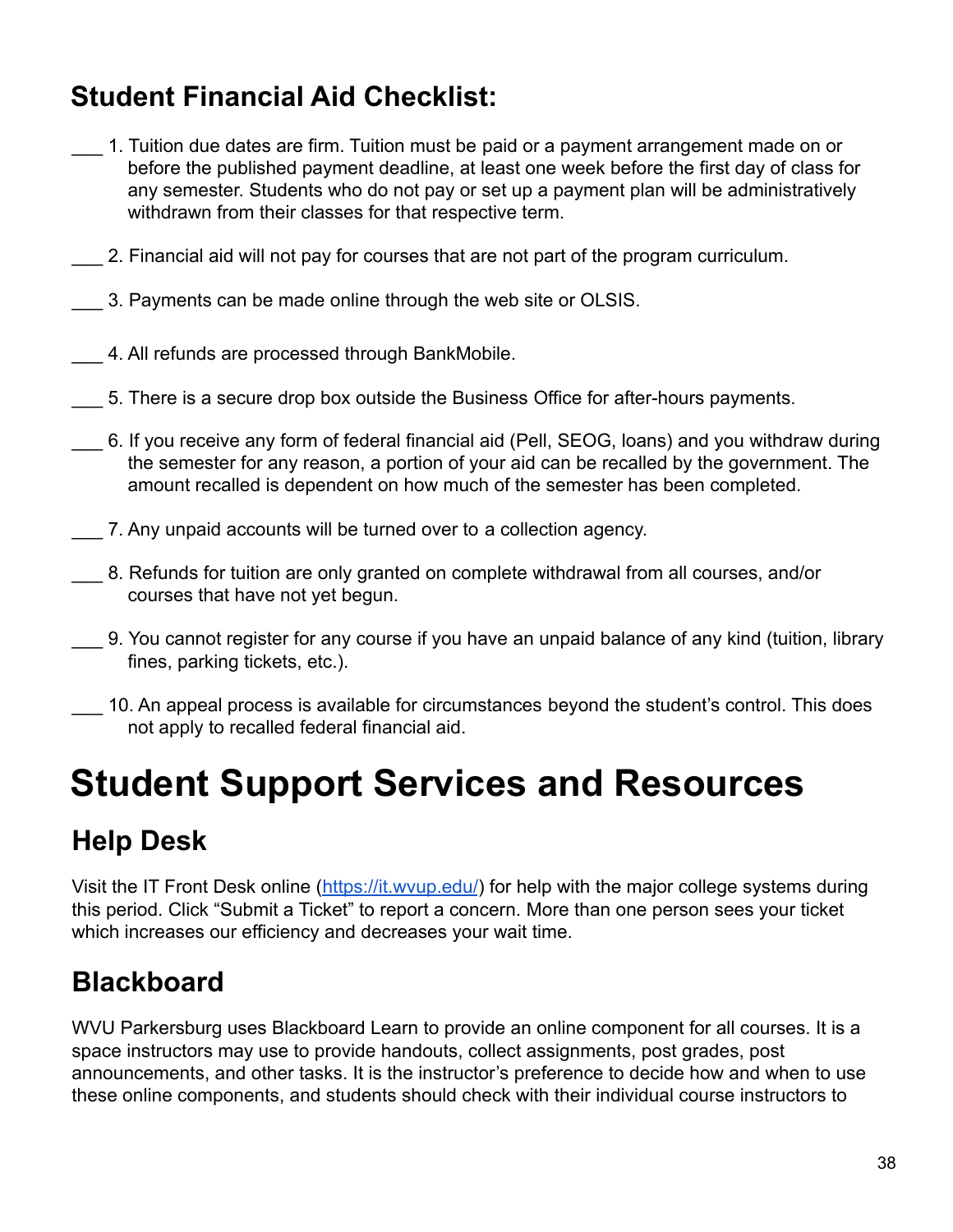determine the role it will play within their coursework. Additional information regarding Blackboard Learn and online learning can be found at

[https://www.wvup.edu/current-students/distance-learning/?hilite=%27BLACKBOARD%27%2C%27](https://www.wvup.edu/current-students/distance-learning/?hilite=%27BLACKBOARD%27%2C%27LEARN%27) [LEARN%27](https://www.wvup.edu/current-students/distance-learning/?hilite=%27BLACKBOARD%27%2C%27LEARN%27).

Inside Blackboard you will find a Blackboard Learn Orientation that will show you how to complete major course tasks (submitting exercises, participating in discussions, taking exams) and more.

# <span id="page-38-0"></span>**Zoom**

The Zoom web conferencing tool is available for students for free. Zoom allows for online collaboration through audio and video. Users can share their computer screen to make a presentation or connect with study partners or groups. A camera and microphone are required to fully participate, yet dial-in options for phones are available if home Internet is a concern.

Download and install the Zoom Client for Meetings App to get started. Zoom apps are available for PC, Mac, iOS, and Google mobile devices as well. Students can also use Zoom to host and record meetings up to 40 minutes in length.

For more information regarding Zoom basics, visit

[https://www.wvup.edu/faculty-staff/office-of-academic-affairs/instructional-innovation/student-uses/](https://www.wvup.edu/faculty-staff/office-of-academic-affairs/instructional-innovation/student-uses/using-zoom-outside-blackboard/) [using-zoom-outside-blackboard/.](https://www.wvup.edu/faculty-staff/office-of-academic-affairs/instructional-innovation/student-uses/using-zoom-outside-blackboard/)

# <span id="page-38-1"></span>**Student Services**

There are numerous indicators supporting the concept that frequent interaction between students, College faculty and staff has a positive impact on student retention and progression to graduation. WVU Parkersburg provides a variety of such support services to our students. Academic advisors, instructional faculty, and support staff are encouraged to familiarize themselves with options that may best suit their students' educational needs.

- Instructional faculty are the front-line resource. They know the subject content and the student requirements necessary for success in their specific courses. Several examples of teaching-learning strategies include after class review, flash cards, practice exams, and study buddies.
- The academic advisor is the one individual who knows the student and their personal resources. Meeting with the student provides opportunity for student reflection and discussion on how to improve situations outside of the classroom.
- Peer study groups provide a venue for discussion in designated courses.
- Counseling services and accommodations can be made for students with special needs.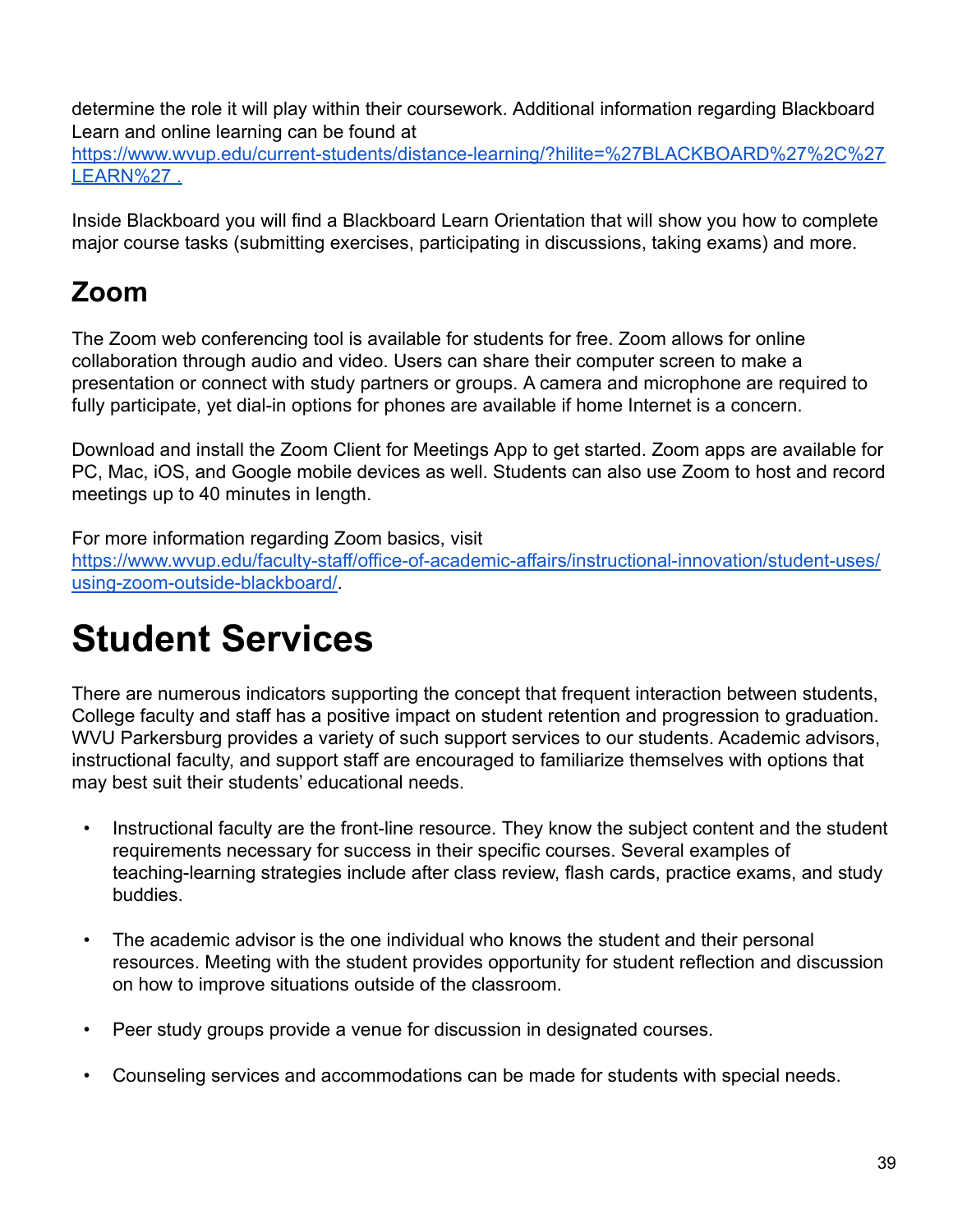The faculty, staff, and administrators at WVU Parkersburg recognize the value of each of these educational support strategies. If you identify other significant resources, please share that information with the Office of the Provost/Executive Vice President for Academic and Student Affairs and/or the Tutoring Center.

# <span id="page-39-0"></span>**Career Services**

If it is determined that a student may benefit from working with Career Services, please direct them to that office. The Executive Director of Alumni Relations and Career Services is Nancy Harris. Students may call 304-424-8395 or email nancyharris@wvup.edu. Appointments are encouraged.

WVU Parkersburg's Career Services is here to help students **explore, prepare** and **earn**. They are committed to student empowerment, workforce collaboration, and community involvement, and provide career-related counseling, resources, and programs to help students establish career goals, develop job seeking skills, and successfully obtain employment. Career Services works with students at every academic level, from first-year freshmen to graduating seniors.

## <span id="page-39-1"></span>**Career Exploration**

Students may be undecided about their major and career choice. Career Services can help students identify their interests and explore careers while providing important occupational information. This can help students define and achieve career goals.

#### **Career Coach**

Discover majors, in-demand careers, and education based on interests. [https://wvup.emsicc.com/?radius=&region=30%20Mile%20Radius%20from%20Parkersburg](https://wvup.emsicc.com/?radius=®ion=30%20Mile%20Radius%20from%20Parkersburg)

#### **US DOL One Stop**

Browse a video collection to learn about careers, industries, skills and abilities, or work options and education levels. <https://www.careeronestop.org/Videos/video-library.aspx>

#### <span id="page-39-2"></span>**Career Preparation**

Career Services can help students develop the skills necessary to conduct a successful job search. Students may receive help in creating or updating a resume, references, cover letter and other correspondence. Students may obtain assistance in interviewing, networking and other job-seeking skills.

#### **Career Coach**

Find an easy-to-use resume builder. [https://wvup.emsicc.com/sign-up?radius=&region=30%20Mile%20Radius%20from%20Parke](https://wvup.emsicc.com/sign-up?radius=®ion=30%20Mile%20Radius%20from%20Parkersburg&redirect=/profile/resume) [rsburg&redirect=/profile/resume](https://wvup.emsicc.com/sign-up?radius=®ion=30%20Mile%20Radius%20from%20Parkersburg&redirect=/profile/resume)

#### **College Central Network**

Access to over 70 career advice podcasts, over 25 career articles written by industry professionals, and over 10 career videos. <https://www.studentcentral.com/>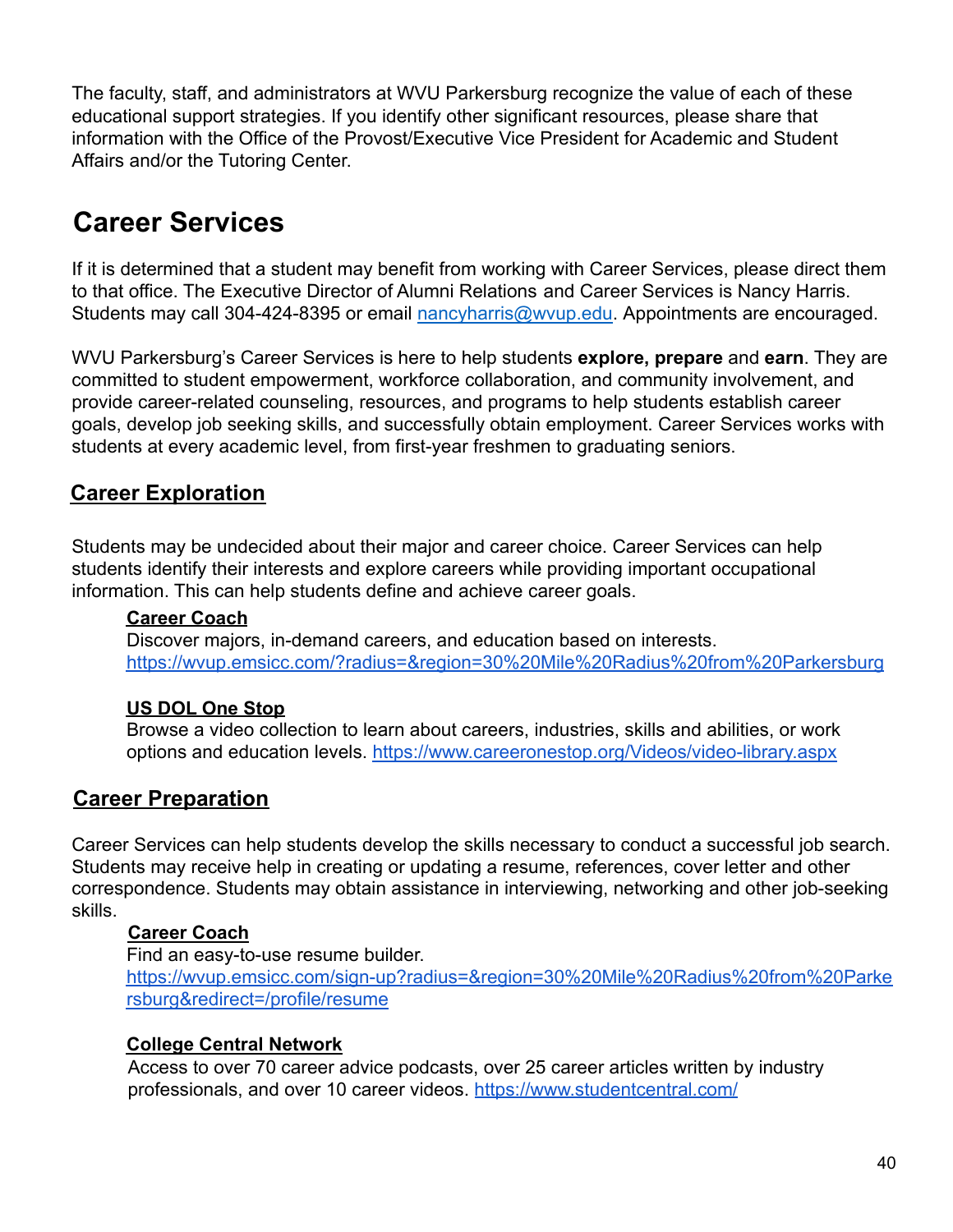#### <span id="page-40-0"></span>**Earning Opportunities**

Career Services helps students navigate the early years of their career by providing the support to find opportunities and employment. Eligible students may participate in cooperative education, an internship or other related work experience.

#### **College Central Network**

Search for a wide variety of opportunities posted exclusively to WVU Parkersburg through our online jobs board. <https://www.studentcentral.com/>

#### **LinkedIn**

The largest professional networking site available provides a way to connect with other professionals and stay in contact with millions of users. It has become a leading tool for helping individuals expand their networks as well as find jobs in their field. <https://www.linkedin.com/>

*For more information, go to* [www.wvup.edu/careerservices](http://www.wvup.edu/careerservices)

# <span id="page-40-1"></span>**Counseling Services**

The Center for Student Support Services carries out its missions through the provisions of a wide range of direct and indirect services in the areas of crisis/emergency intervention, brief/short-term counseling, problem solving sessions(s), consultations, education, and outreach.

The primary services provided by the Center for Student Support Services are:

- Counseling Services. The counselor provides crisis intervention, brief/short-term individual and couples counseling. Examples of issues included but not limited to: anxiety, depression, suicidal thoughts/ideation, stress management, substance abuse, self-confidence concerns, relationship issues, trauma, loss and psychopathology. Services include mental health referral support.
- Problem Solving. The Center provides students with an opportunity to engage in problem solving sessions with the counselor.
- Psycho-educational and Outreach Programming. Workshops and presentations are provided to student groups, individual classes, administrative units, and staff groups on a variety of topics. The Center is active in its outreach efforts to promote both awareness of counseling issues and openness to prevention and treatment of mental illness, substance abuse, diminished self confidence and unhealthy lifestyles.

# <span id="page-40-2"></span>**Disability/Accessibility Services**

The Center for Student Support Services (Disability/Accessibility office) is committed to helping qualified students with disabilities achieve their academic goals by providing reasonable academic accommodations. Students with documented disabilities are entitled to receive accommodations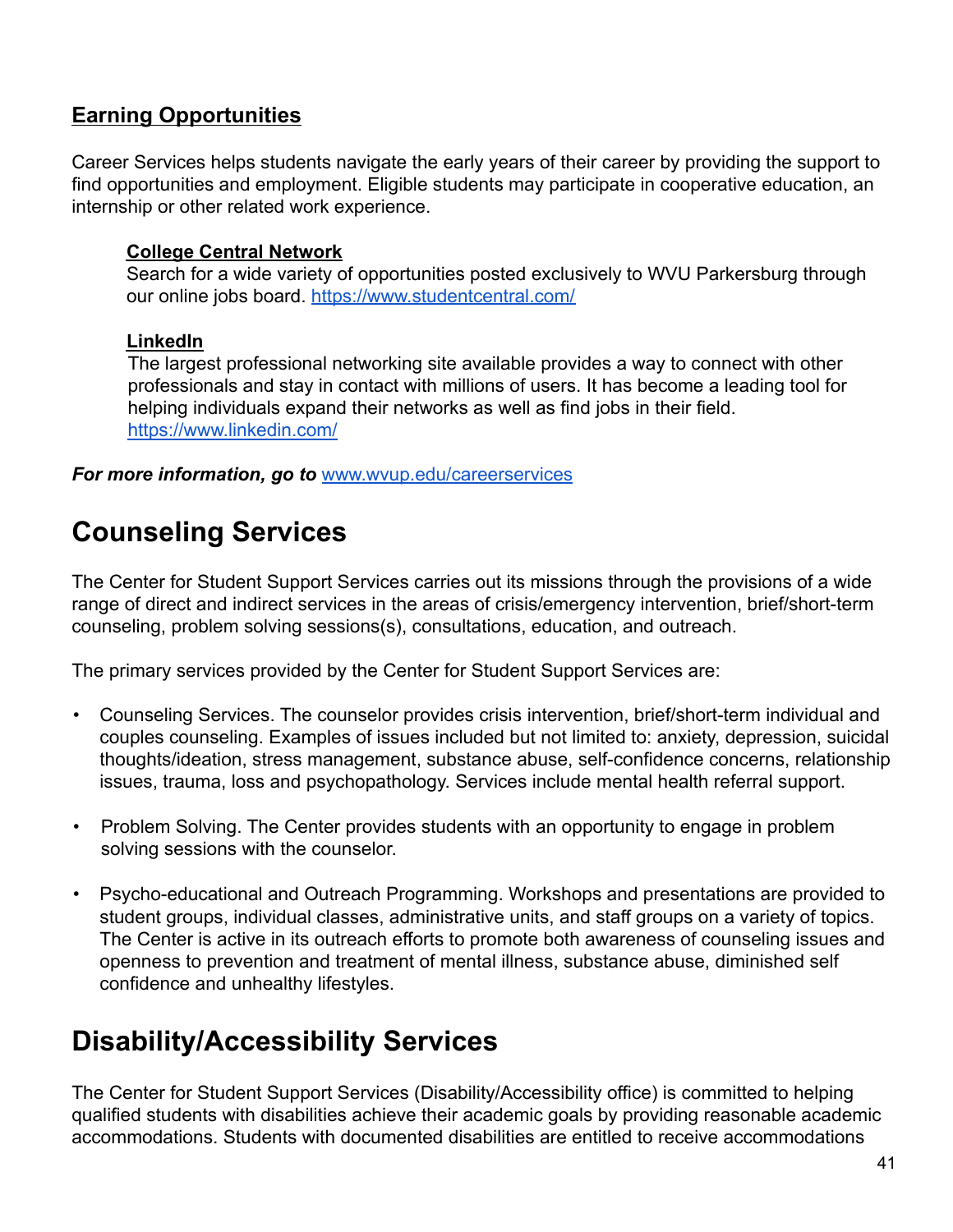based upon documented significant functional limitations. Accommodations are provided for students with a wide range of temporary or permanent disabilities in order to provide equal access to opportunities at WVU Parkersburg. Accommodations are tailored to the needs of the individual students rather than to a disability. Students requesting disability-related academic accommodations must register with the Center for Student Support Services (Disability/Accessibility Office) prior to receiving accommodations. For more information, contact the Center for Student Support Services located in Room 1019, or call 304-424-8378.

# <span id="page-41-0"></span>**Tutoring Center**

WVU Parkersburg's Tutoring Center offers a variety of academic services, including free tutorial assistance. Students who need assistance with a particularly challenging course, reading support, or study tips can benefit from a visit to the Tutoring Center. The center offers peer, faculty, and volunteer tutors. Whether it's tutoring, computer-assisted learning, multimedia resources, or online programs, the friendly staff will aid in finding the right support services for students. Tutoring services are available for "drop-in" service. Self-pacing independent study is facilitated by online study modules and programs that provide useful links in English/writing, mathematics, sciences, test-taking/test anxiety strategies and study tips. These links can be found at <https://www.wvup.edu/current-students/services/tutoring-center/subject-area-assistance-links/>

Contact Information: Jennifer Conrad-Miller Phone: 304-424-8295 Email: tutoring@wvup.edu

# <span id="page-41-1"></span>**Testing Center**

The WVU Parkersburg Testing Center is located in the main building of the WVU Parkersburg campus in Room 1123A (the back of the Tutoring Center). The center offers a secure and comfortable environment that houses 20 computer testing stations as well as a small area for paper tests. The testing center aims to meet the needs of all current and prospective students, alumni and the Mid-Ohio Valley area, by providing a wide variety of testing services such as: Accuplacer, CLEP, Distance Learning, PearsonVue, Praxis and many others in order to encourage excellence in higher education and create opportunities for success. For more information about the Testing Center or rules and regulations for tests, visit

[https://www.wvup.edu/current-students/services/tutoring-center/testing-center/.](https://www.wvup.edu/current-students/services/tutoring-center/testing-center/)

Contact Information: Kristina Roberts Phone: 304-424-8254 Email: kristina.roberts@wvup.edu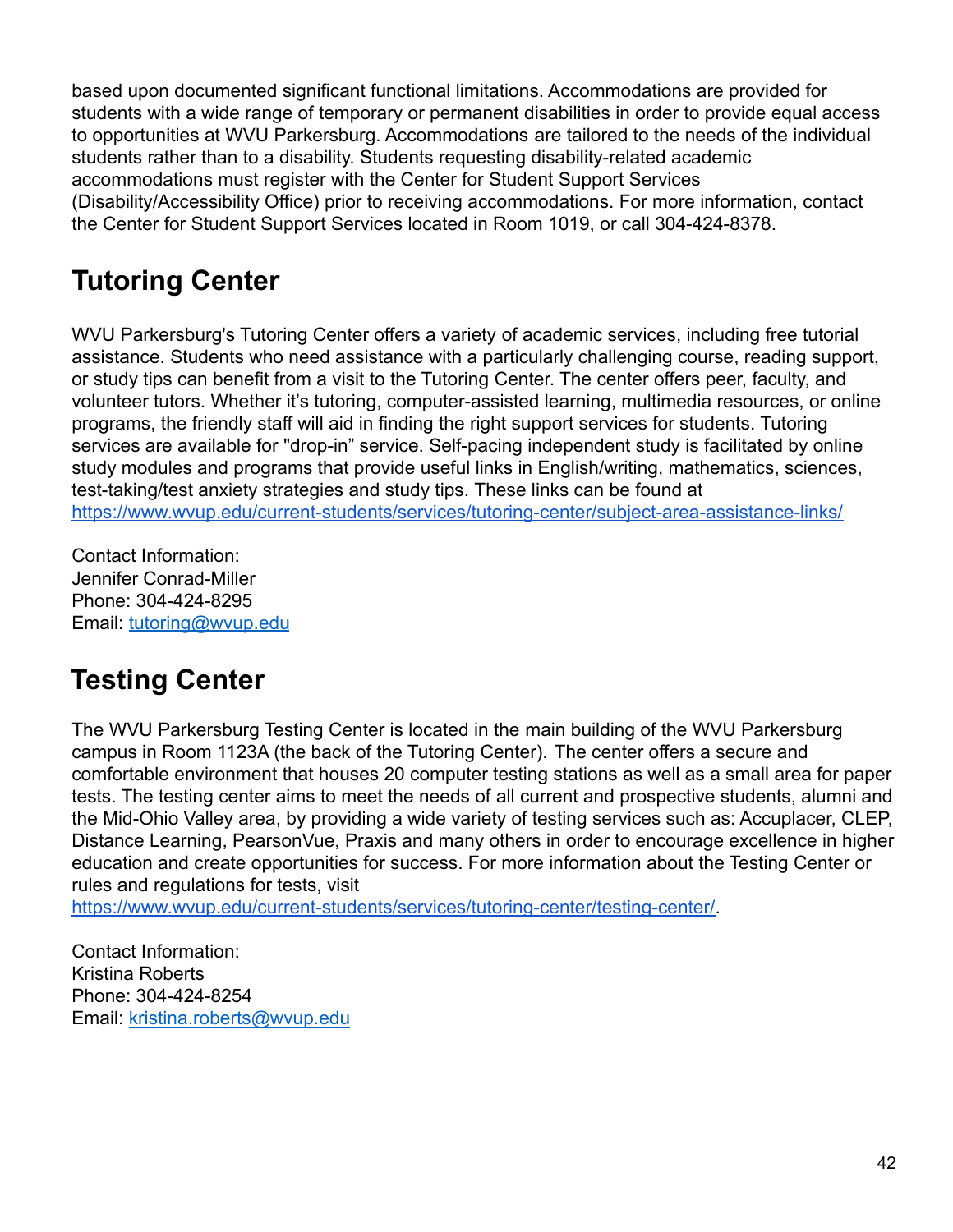# <span id="page-42-0"></span>**Veterans Resource Center**

#### <span id="page-42-1"></span>**Mission Statement**

The mission of the Veterans Resource Center at WVU Parkersburg is to enhance the individual and academic success of veterans, service members, and their family members. The Veterans Resource Center is committed to supporting the veteran community in the areas of higher education in outreach/admissions, GI Bill benefits, academic success, graduation, well-being, and career development. It offers a student lounge and semi private study area for service members, veterans, and their dependents in Room 1532 near the cafeteria.

## <span id="page-42-2"></span>**Credit for Military Service**

Students with military service may be granted credit for their military training. This credit may be used to satisfy general studies, physical education, or elective requirements. The student veterans are required to submit their Joint Service Transcript or Community College of the Air Force Transcript to be evaluated for credit. The Veterans Resource Center provides detailed information and guidelines regarding student veteran military credits.

For more information regarding Veterans benefits, contact the Veterans Advocate [Darren F. Shearlock, M.Ed. MSG, USA (Ret.)] located in the Veterans Resource Center in Room 1532, or call 304-424-8337 (Extension 337) or email at darrenshearlock@wvup.edu. You may also visit <https://www.wvup.edu/current-students/services/veterans/>.

# <span id="page-42-3"></span>**The Bookstore**

The Barnes & Noble Bookstore at WVU Parkersburg offers textbooks and printed materials such as required course outlines and learning modules, computer programs, and materials faculty use in the classroom and for homework assignments.

The Bookstore carries new books, used books, and rental books. The Bookstore also carries school supplies and accessories, including laptop computers, printers, travel drives, and ink, graduation regalia, and school spirit clothing and gifts.

# <span id="page-42-4"></span>**Center for Instructional Innovation**

Formerly known as the Online Learning Center, the Center for Instructional Innovation has been established to assist faculty members in enhancing and extending learning opportunities in an effort to better engage students. Its primary focus is on faculty and provides the following services:

- Teaching instructors about the use of common techniques and applications, such as Blackboard.
- Suggesting tools and approaches to enhance classroom and online learning through workshops, training, and consultation.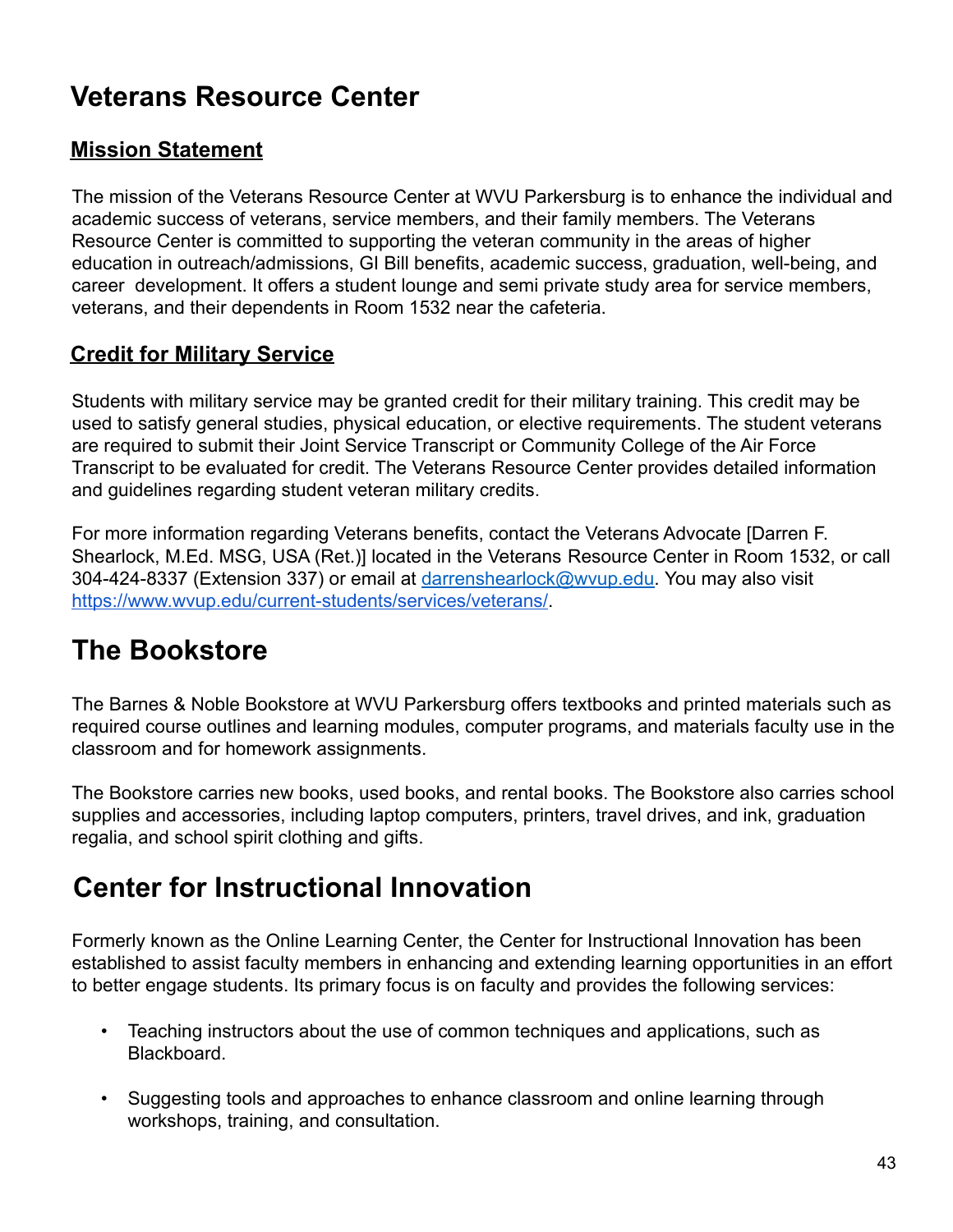- Providing facilities for instructors to experiment with new technologies, such as green screen and web conferencing.
- Assisting instructors with course material conversion and multimedia production.

Students requiring assistance with Blackboard should be directed to the IT Help Desk as well as to the WVU Parkersburg Blackboard Support page ([https://it.wvup.edu/bb.aspx\)](https://it.wvup.edu/bb.aspx).

# <span id="page-43-0"></span>**FERPA**

The Family Educational Rights and Privacy Act (FERPA) affords students' rights with respect to their education records, including:

- The right to inspect and review their education records
- The right to request the amendment of the record to ensure that they are not inaccurate, misleading, or otherwise in violation of the student's privacy or other rights.
- The right to consent to disclosures of personally identifiable information contained in the student's education records, except to the extent that FERPA authorizes disclosures without consent. WVU Parkersburg has classified the following as Directory Information which may be released without prior consent: name, address, telephone number, email address, date and place of birth, major field of study, dates of attendance, enrollment status (full, part-time or not enrolled), degrees and awards received including Dean's List and President's Scholar list, the listing of previous educational institutions attended, and participation in officially recognized activities.
- The right to file with the U.S. Department of Education a complaint concerning alleged failures by WVU Parkersburg to comply with requirements of FERPA (Family Policy Compliance Office, U.S. Department of Education, 400 Maryland Avenue, SW, Washington, DC 20202-5920).

Before a student's educational information can be shared, a FERPA Waiver form must be on file in the Center for Student Services for that student. The FERPA will list all individuals in which the student consents to sharing their educational information. The FERPA Waiver form used by WVU Parkersburg appears on the following page.

High school students taking college classes, regardless of age, fall under the protection of FERPA. A parent or high school official may not be given any information about a student other than directory information without the student's written permission.

# <span id="page-43-1"></span>**Online Learning Pros and Cons**

Online learning has its pros and cons. Students should consider both when contemplating an online degree or registering for online classes.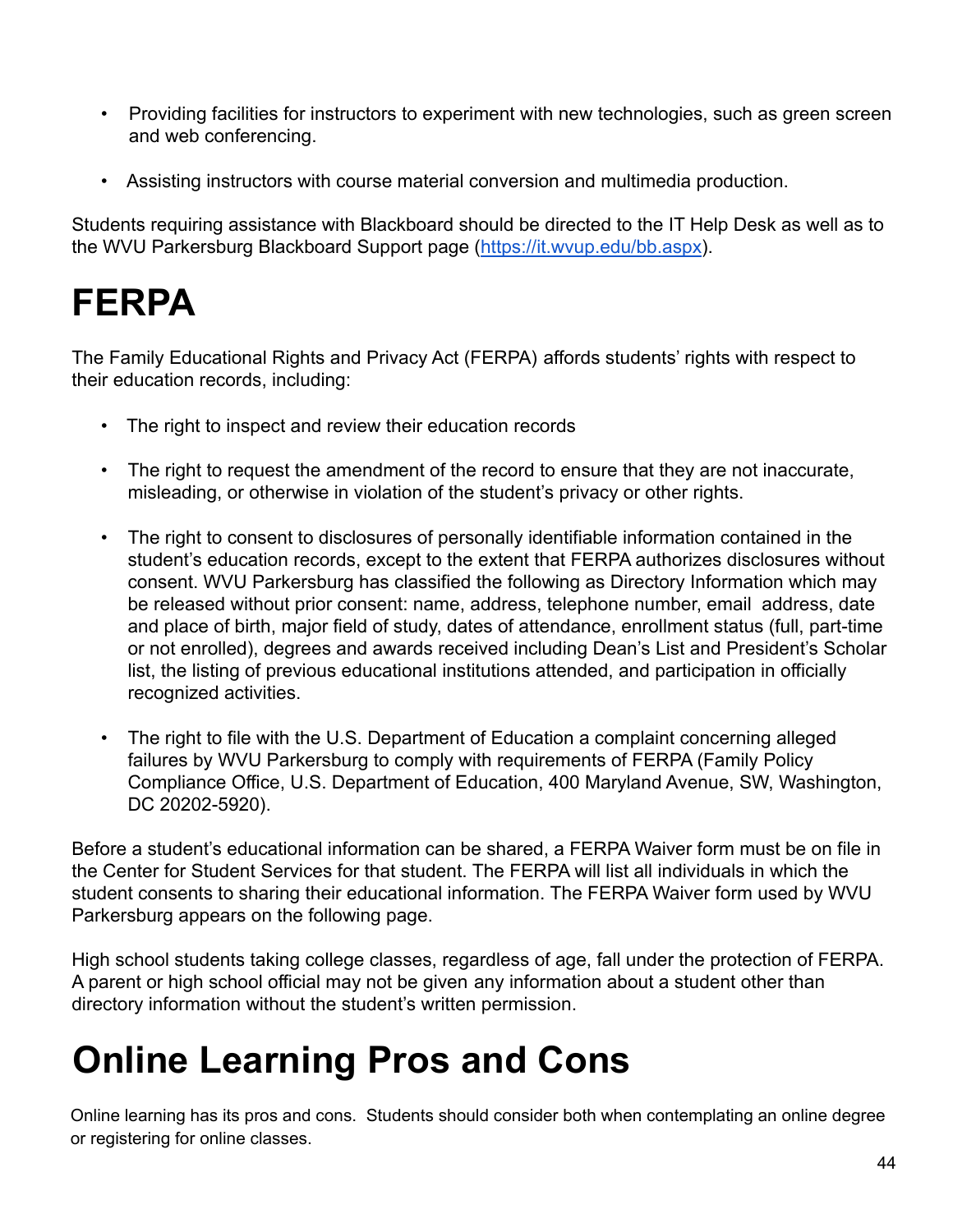| Pros                                                                                           | Cons                                                                                                                                                                                                                             |
|------------------------------------------------------------------------------------------------|----------------------------------------------------------------------------------------------------------------------------------------------------------------------------------------------------------------------------------|
| Convenience - A<br>course is as close as a<br>computer with an<br>internet connection.         | Little support - Students are expected to find their own resources<br>for completing assignments and exams, which is empowering for<br>some, but daunting for others. Access to faculty to answer<br>questions is often limited. |
|                                                                                                | Scheduling time to study - Distractions at home and work often<br>interfere with goals students have set for themselves, such as<br>having to get your kids off of the bus, cooking dinner, paying for<br>childcare, etc.        |
| Flexibility - No set class                                                                     | No instructor facetime - If a student's learning style requires<br>personalized attention from his or her teachers, then online<br>education will probably not work for them.                                                    |
|                                                                                                | No social interaction - While students often interact with<br>classmates via email, chat rooms, or discussion groups, there are<br>no parties or offline get-togethers.                                                          |
| Self-directed - The<br>student is responsible<br>to set their own pace<br>and schedule, so the | Making time - If a student is a procrastinator or an individual who<br>always needs an extra push to complete work, he or she may<br>have a hard time making time for their online classes.                                      |
| student controls the<br>learning environment.                                                  | Requires new skills/technologies - If the student is not<br>computer-savvy or is afraid of change or new technologies, then<br>online education will probably not work for him or her.                                           |

Adapted from

https://www.livecareer.com/resources/careers/planning/distance-learning-pros-co ns

# <span id="page-44-0"></span>**EDGE**

EDGE stands for Earn a Degree – Graduate Early. The EDGE program makes it possible for high school students to earn free community and technical college credit in West Virginia while still in high school. EDGE courses generally consist of skilled and career technical classes offered in high schools and technical centers, such as welding or early childhood development.

The West Virginia EDGE initiative provides multiple opportunities for students entering the workforce in the 21st century. The initiative requires a collaborative partnership between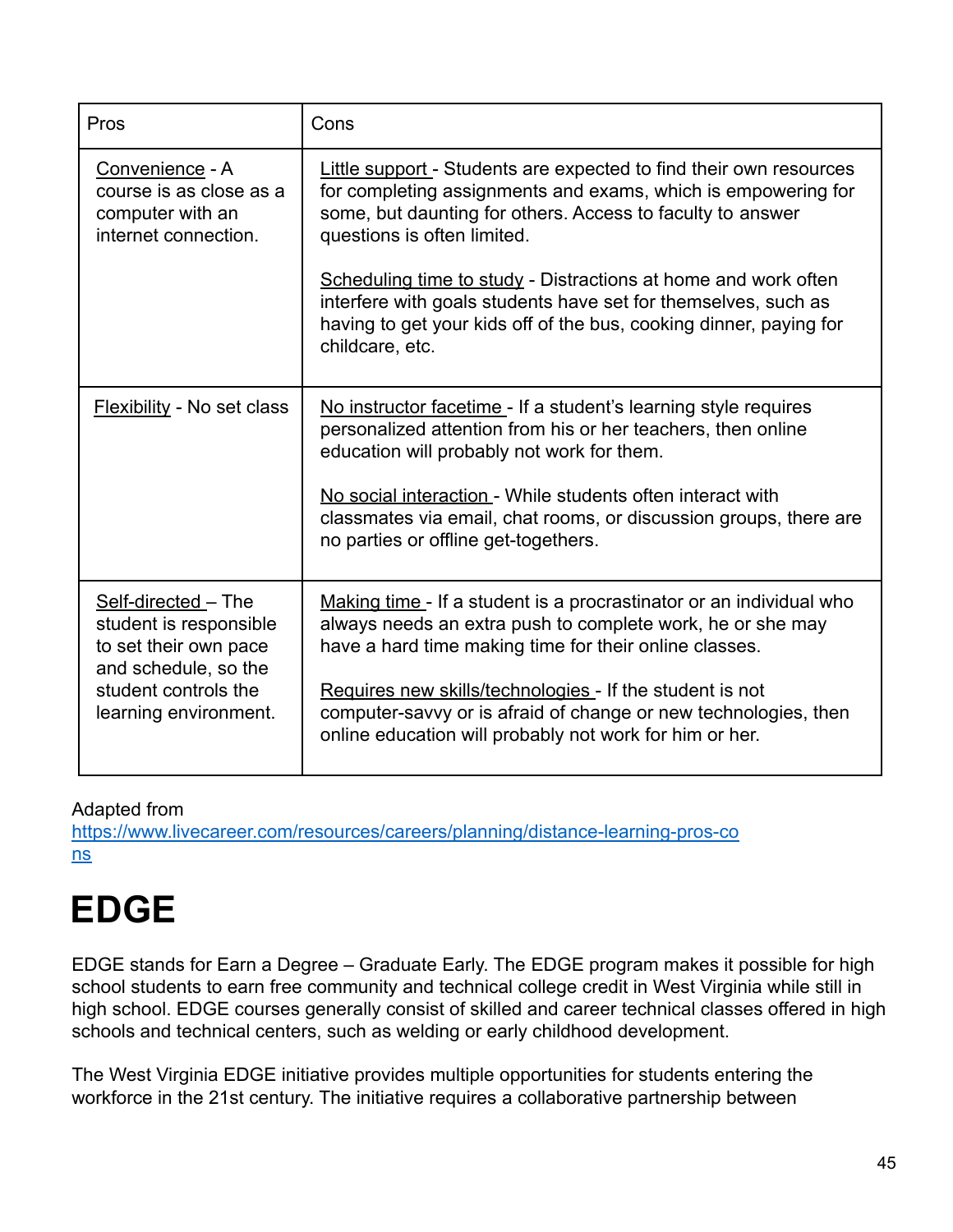business/labor, postsecondary, and secondary educational levels. Its main purpose is to provide viable career options for individuals through a rigorous, seamless curriculum, work-based learning experiences, and career development.

West Virginia EDGE initiative provides a forum for the secondary and postsecondary levels to re-define, align, and strengthen program offerings through seamless curricula. The West Virginia definition of a seamless curriculum is a continuum of competencies which provides transition from one education level to another without unnecessary duplication. Student progression is based on the mastery of competencies to established standards.

[https://wvde.us/category/technical-education-governors-economic-initiatives/governors-economic-in](https://wvde.us/category/technical-education-governors-economic-initiatives/governors-economic-initiatives/) [itiatives/](https://wvde.us/category/technical-education-governors-economic-initiatives/governors-economic-initiatives/)

Students who have obtained EDGE credits must complete the online EDGE transcript request form located at

[https://www.wvup.edu/future-students/high-school-students/edge/transcript-request/?hilite=%27edg](https://www.wvup.edu/future-students/high-school-students/edge/transcript-request/?hilite=%27edge%27%2C%27transcript%27) [e%27%2C%27transcript%27](https://www.wvup.edu/future-students/high-school-students/edge/transcript-request/?hilite=%27edge%27%2C%27transcript%27).

EDGE credits only apply to career and technical high school courses. General education courses are not EDGE eligible.

# <span id="page-45-0"></span>**Campus Safety and Threat Assessment**

The function of the Campus Police is to enable a safe and secure environment for students, faculty, and staff by ensuring that the campus community and visitors exhibit appropriate behaviors and abide by campus policies, as well as local, state and federal laws. In addition, the campus police department is responsible for monitoring parking on campus and enforcing parking regulations through the use of warnings and tickets. The Campus Police office can be reached at 304-834- 8235.

It is strongly recommended that students program the campus security cell phone number (304-834-7383) into their personal mobile device so campus security can be contacted quickly in case of an emergency. In the event there is an active shooter on campus, please call 911 or notify campus police. React accordingly to the Run, Hide, Fight model.

The Threat Assessment Team is focused on a practical, interdisciplinary and organized approach to the recognition, prevention, assessment, management and limitation of internal and external behavioral threats to the safety and welfare of the students, faculty, staff, and visitors of WVU Parkersburg.

# <span id="page-45-1"></span>**Emergency Alert System**

The Emergency Alert System provided to WVU Parkersburg's current faculty, staff, and students is designed to play a critical role in keeping people safe before, during, and after a campus emergency. The communication system is only used to inform the campus community of an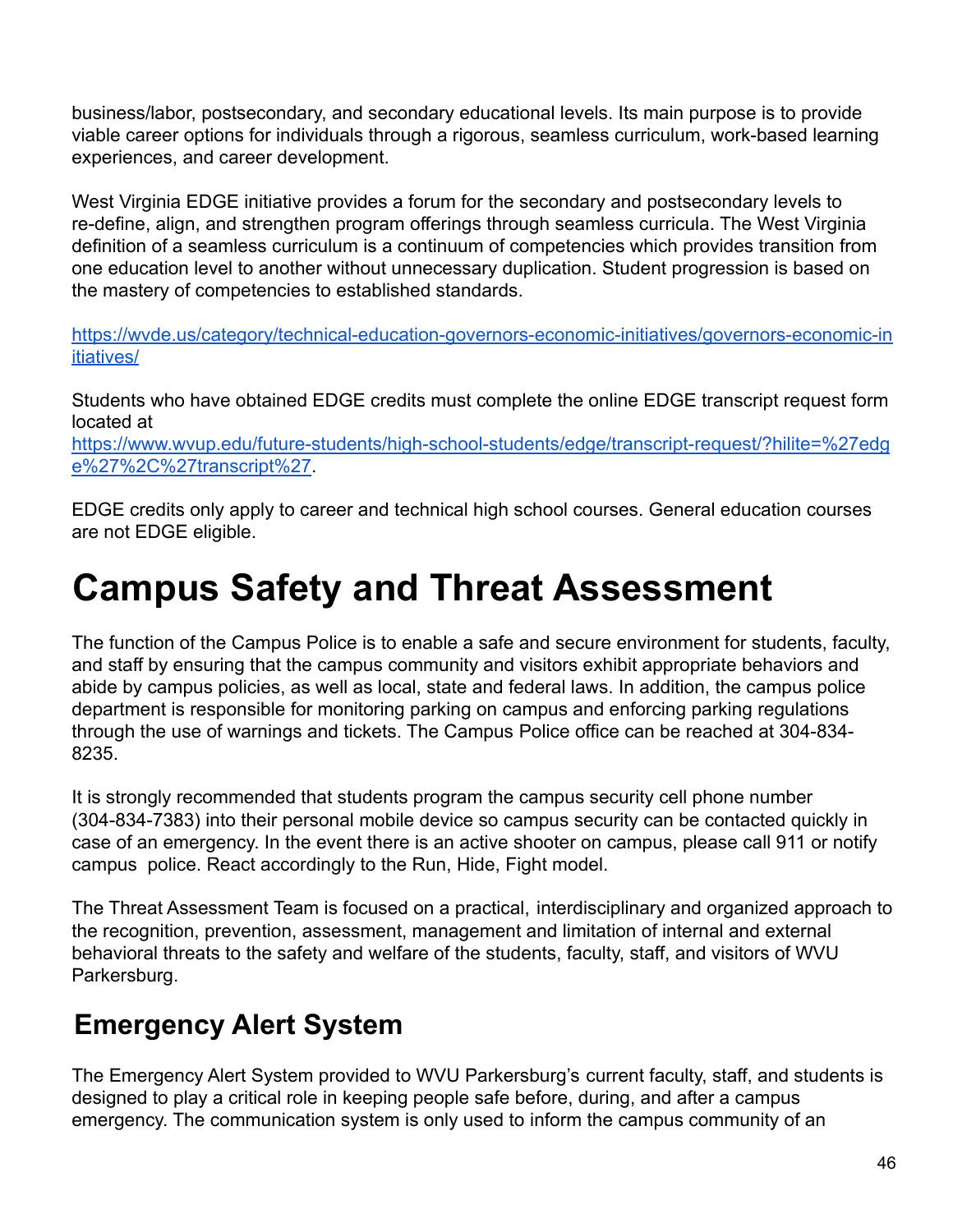emergency, the impact the emergency has on class schedules, and other key information in terms of recommendations to the message recipients. There is no charge to the WVU Parkersburg community for this service.

All faculty, staff and students will be notified via the Emergency Alert System when classes are canceled or delayed. When a morning announcement is made that all classes are canceled, the cancellation will apply to both day and evening schedules. The announcement will be made by 6 a.m. or as soon as possible thereafter. Should weather conditions occurring during the day necessitate cancellation of evening classes, the announcement should be made by 3 p.m. or as soon as possible thereafter.

## <span id="page-46-0"></span>**Notification**

Notices of campus emergencies are distributed and posted as follows:

- Mobile phone, including text messages and voicemail
- Campus email
- Home phone (if applicable)
- Campus PA system
- Campus information TVs
- WVU Parkersburg homepage [\(https://www.wvup.edu/](https://www.wvup.edu))
- WVU Parkersburg Facebook and Twitter pages

## <span id="page-46-1"></span>**2-Hour Delays**

When it is decided to delay the start of classes (or the opening of the building) due to weather conditions or other emergencies, classes will resume according to the regular schedule at the time the delay has ended or the building is opened. For example, if a two-hour delay is announced, a 9:30 a.m. class will resume at 10:00 a.m. and end at its regular time.

#### <span id="page-46-2"></span>**Emergency Alert System**

If students wish to change their settings for receiving alerts via WVU Parkersburg's Emergency Alert System, they must log in at

[https://www.wvup.edu/current-students/safety-security/emergency-alert-system-updates/?hilite=%](https://www.wvup.edu/current-students/safety-security/emergency-alert-system-updates/?hilite=%27Emergency%27%2C%27Alert%27%2C%27System%27) [27Emergency%27%2C%27Alert%27%2C%27System%27.](https://www.wvup.edu/current-students/safety-security/emergency-alert-system-updates/?hilite=%27Emergency%27%2C%27Alert%27%2C%27System%27) It is strongly recommended they do NOT opt out entirely from alert messages as this is our best way of contacting them during an emergency. Notification settings can be adjusted if they would like to receive text and email alerts only. However, students will need to readjust these settings each semester as the system is updated at the beginning of each semester.

For a complete listing of procedures and details, visit the Answer Book and review VIII-02: *Procedures for Canceling Classes or Closing the College*.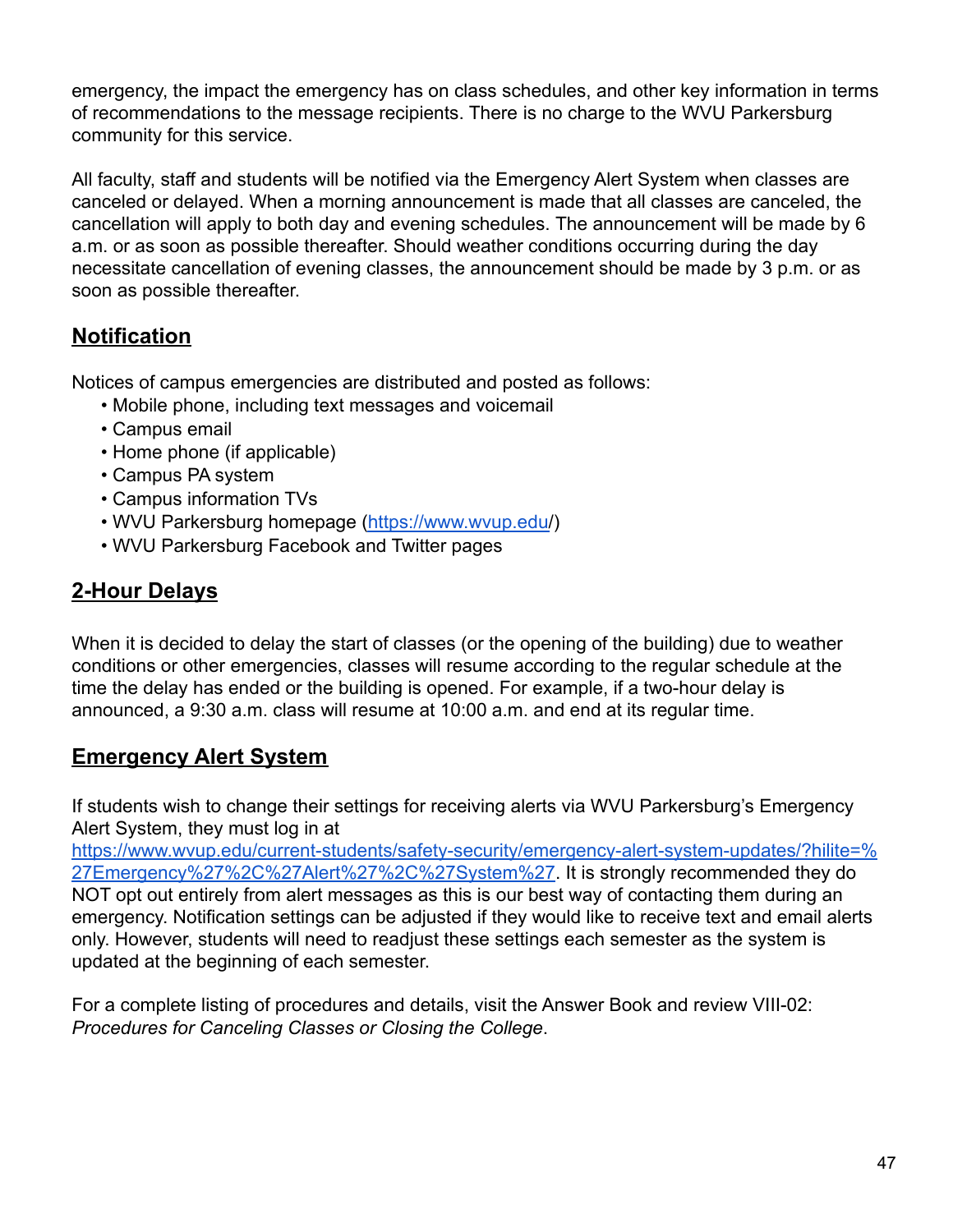# <span id="page-47-0"></span>**Frequently Called Telephone Numbers**

# <span id="page-47-1"></span>**Offices**

| <b>OFFICE</b>                                                       | <b>NUMBER</b>                                    |
|---------------------------------------------------------------------|--------------------------------------------------|
| Academic & Student Affairs (Provost/Executive<br>Vice President)    | $(304)$ 424-8242                                 |
| <b>Ascend Program</b>                                               | $(304)$ 424-8000                                 |
| <b>Book Store</b>                                                   | (304) 424-8240                                   |
| <b>Business Office</b>                                              | $(304)$ 424-8223                                 |
| Campus Police & Security Office                                     | (304) 424-8235 OR<br>(304) 834-7383 (cell phone) |
| <b>Center for Student Services</b><br>(Front line staff)            | $(304)$ 424-8310                                 |
| <b>Executive Director of Success Epicenter</b>                      | (304) 424-8334                                   |
| <b>Financial Aid</b>                                                | $(304)$ 424-8310                                 |
| <b>IT Help Desk</b>                                                 | (304) 424-8215 OR Ext. 215                       |
| <b>JCC Administration</b>                                           | (304) 372-6992                                   |
| Library                                                             | $(304)$ 424-8260                                 |
| Lost & Found (in Campus Police/Security Office)                     | $(304)$ 424-8235                                 |
| Maintenance                                                         | $(304)$ 424-8265                                 |
| Records/Registrar Office                                            | (304) 424-8310                                   |
| <b>Professional Advising Center</b>                                 | $(304)$ 424-8000                                 |
| <b>Student Support Services (Counseling &amp;</b><br>Accessibility) | (304) 424-8378                                   |
| <b>Tutoring Center</b>                                              | $(304)$ 424-8295                                 |
| <b>Veterans Resource Center</b>                                     | $(304)$ 424-8337                                 |
| <b>Workforce and Economic Development</b>                           | $(304)$ 424-8383                                 |